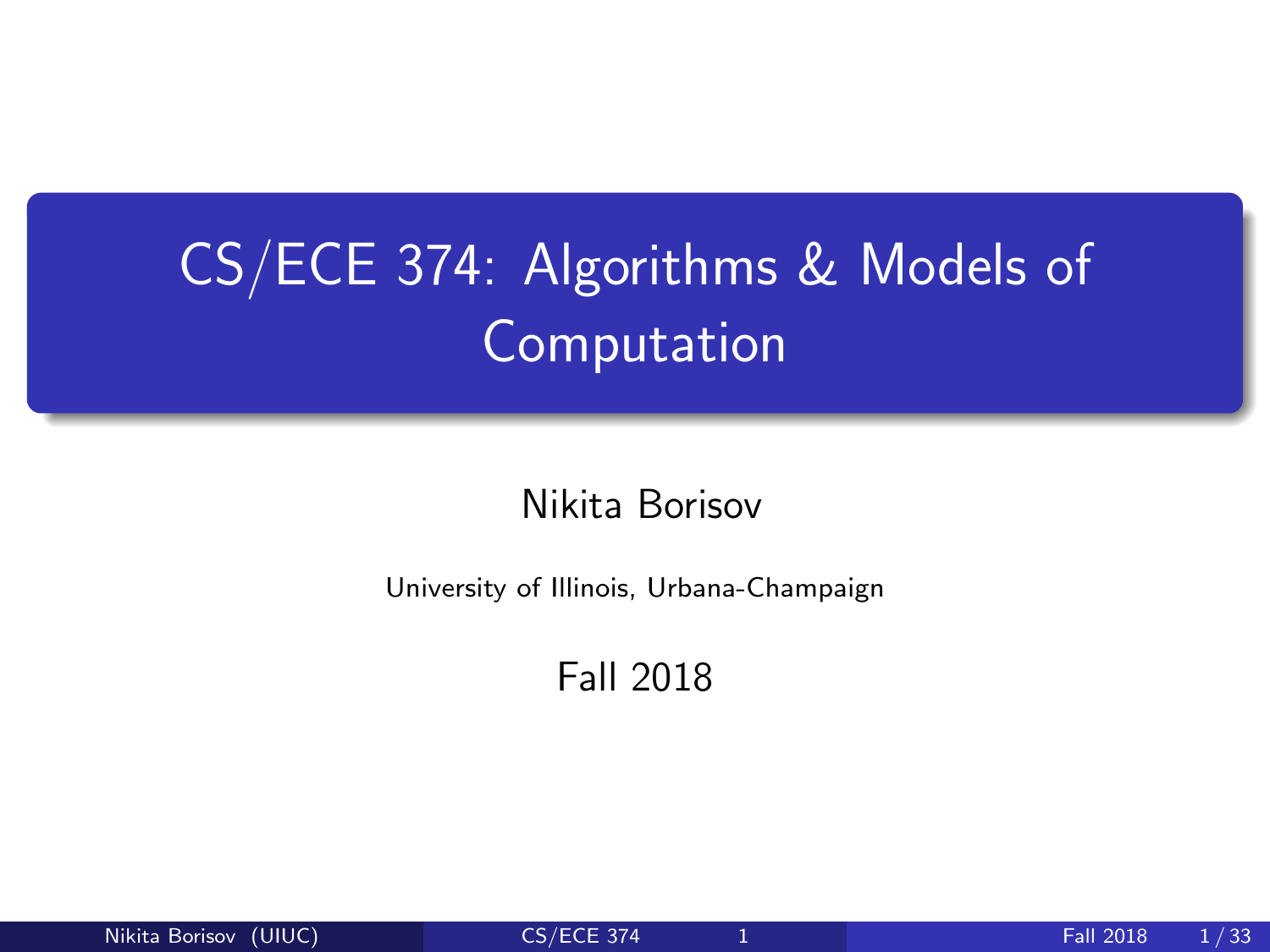CS/ECE 374: Algorithms & Models of Computation, Fall 2018

# Strings and Languages

Lecture 1 August 28, 2018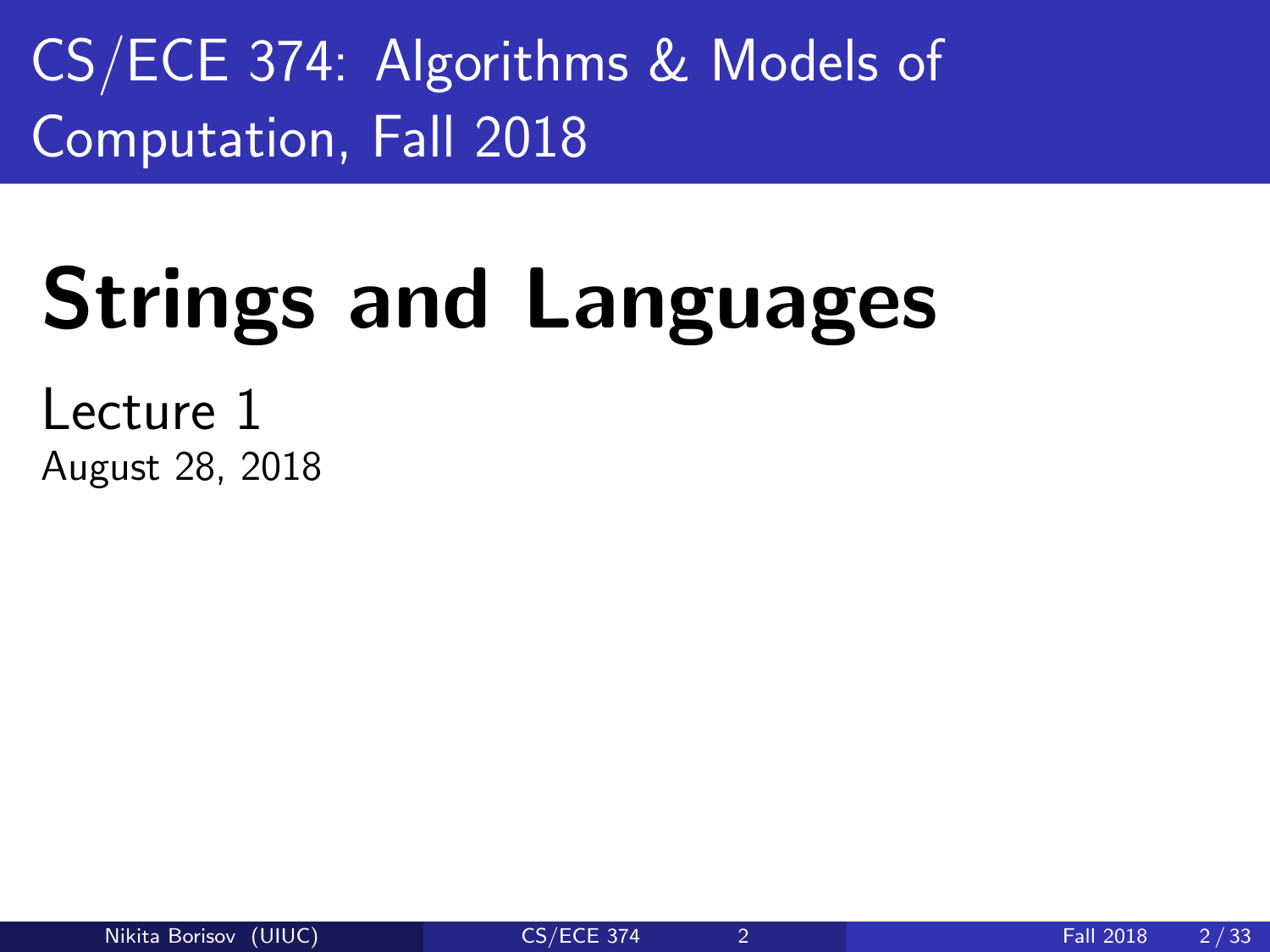## <span id="page-2-0"></span>Part I

**[Strings](#page-2-0)** 

Nikita Borisov (UIUC) [CS/ECE 374](#page-0-0) 3 Fall 2018 3/33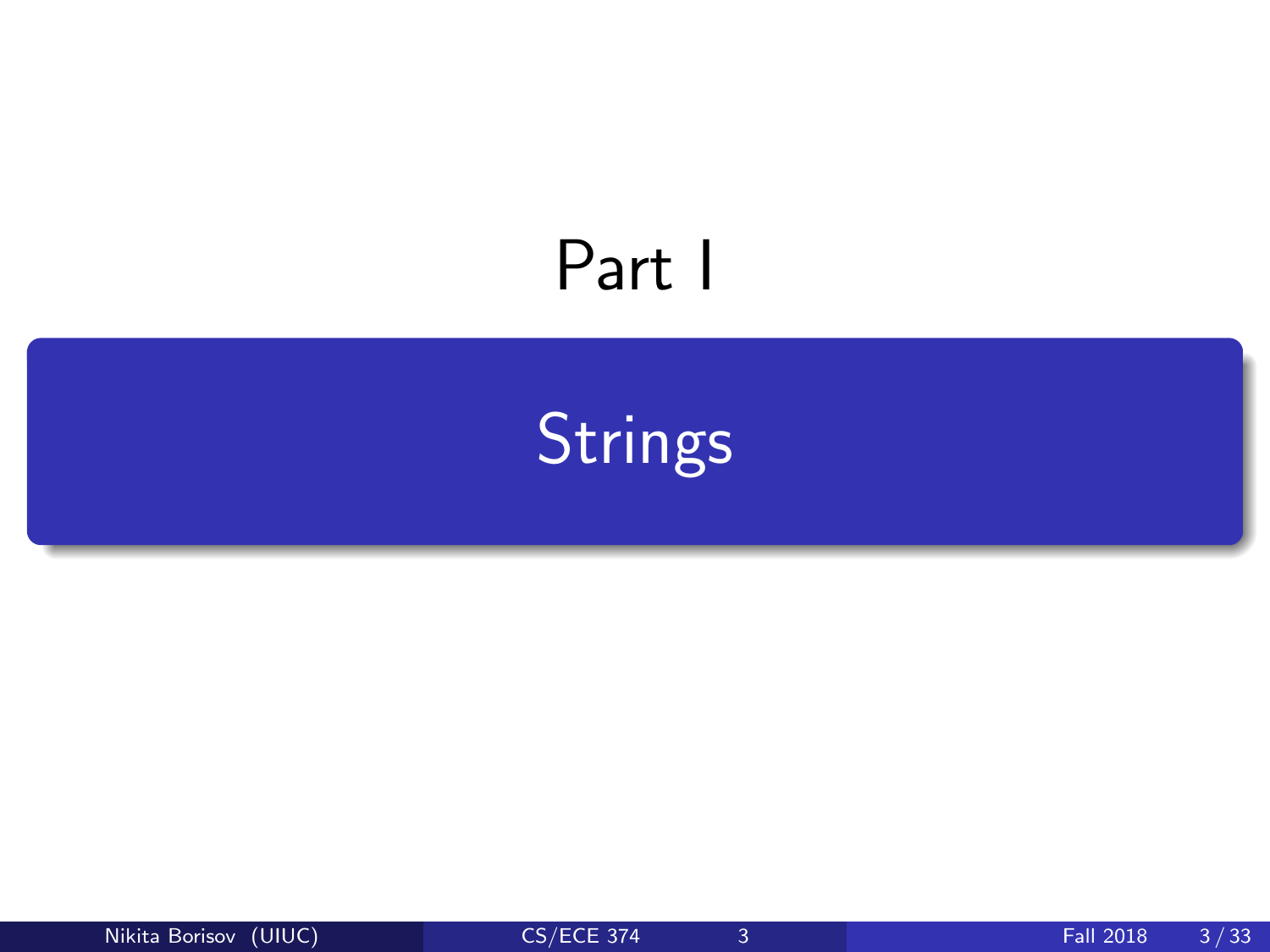## String Definitions

#### Definition

- **1** An alphabet is a **finite** set of symbols. For example  $\Sigma = \{0, 1\}, \Sigma = \{a, b, c, \ldots, z\},\$  $\Sigma = \{$  (moveforward),  $\langle$  moveback) are alphabets.
- 2 A string/word over  $\Sigma$  is a finite sequence of symbols over  $\Sigma$ . For example, '0101001', 'string', ' $\langle$ moveback $\rangle$  $\langle$ rotate90 $\rangle'$
- $\bullet$   $\epsilon$  is the empty string.
- **•** The length of a string w (denoted by  $|w|$ ) is the number of symbols in w. For example,  $|101| = 3$ ,  $|\epsilon| = 0$
- 5 For integer  $n\geq 0$ ,  $\mathbf{\Sigma}^n$  is set of all strings over  $\mathbf \Sigma$  of length  $n.$  $\Sigma^*$  is th set of all strings over  $\Sigma$ .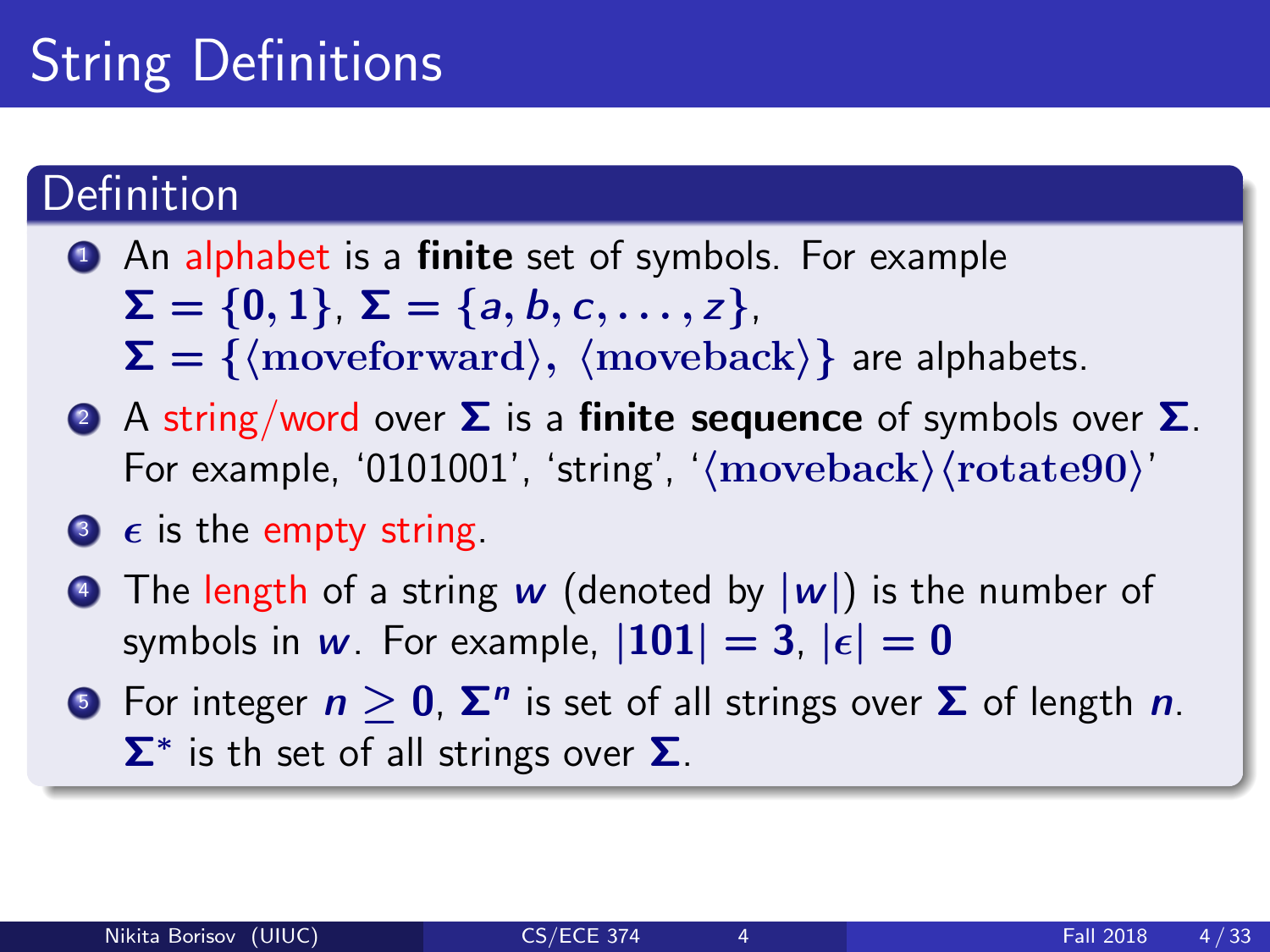## Formally

Formally strings are defined recursively/inductively:

- $\bullet$   $\epsilon$  is a string of length **0**
- ax is a string if  $a \in \Sigma$  and x is a string. The length of ax is  $1 + |x|$

The above definition helps prove statements rigorously via induction.

• Alternative recursive defintion useful in some proofs: xa is a string if  $a \in \Sigma$  and x is a string. The length of xa is  $1 + |x|$ 

#### Convention

- **a, b, c,...** denote elements of  $\Sigma$
- $\bullet$  w, x, y, z,  $\bullet$  denote strings
- $\bullet$  A, B, C,  $\dots$  denote sets of strings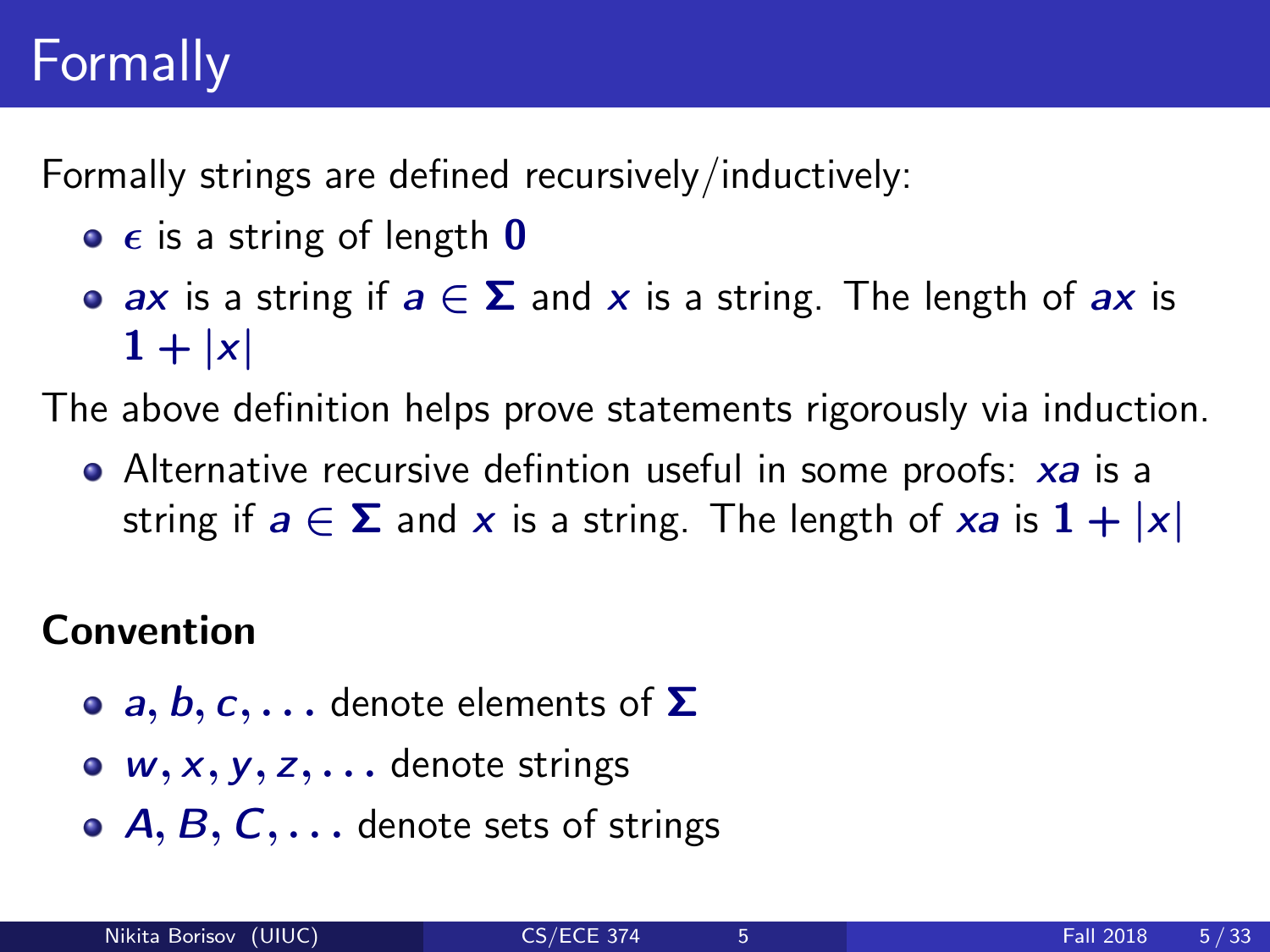### Much ado about nothing

- $\bullet$   $\epsilon$  is a string containing no symbols. It is not a set
- $\bullet$  { $\epsilon$ } is a set containing one string: the empty string. It is a set, not a string.
- $\bullet$  Ø is the empty set. It contains no strings.
- $\{\emptyset\}$  is a set containing one element, which itself is a set that contains no elements.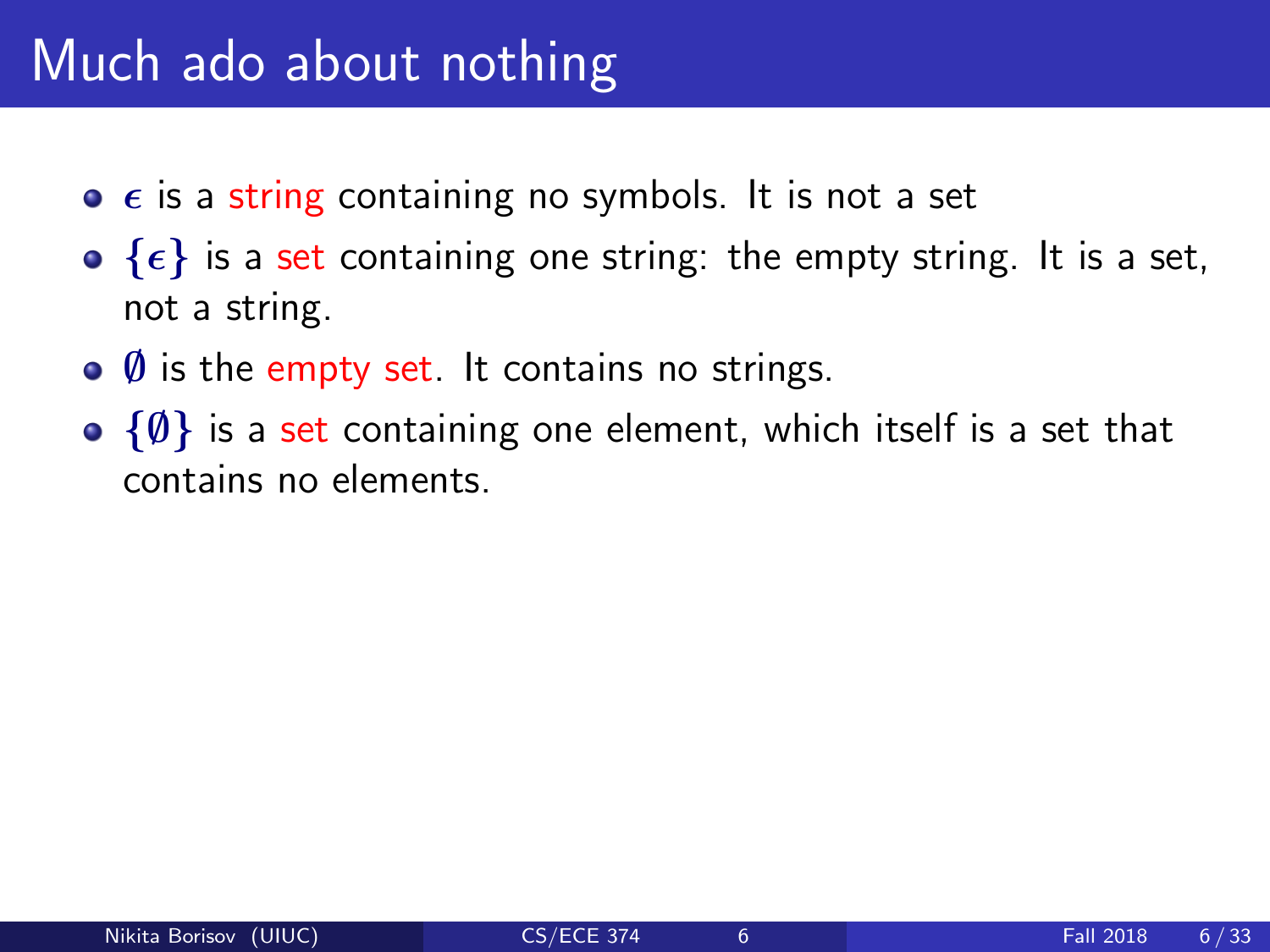### Concatenation and properties

 $\bullet$  If x and y are strings then  $xy$  denotes their concatenation. Formally we define concatenation recursively based on definition of strings:

• 
$$
xy = y
$$
 if  $x = \epsilon$ 

• 
$$
xy = a(wy)
$$
 if  $x = aw$ 

Sometimes  $xy$  is written as  $x \cdot y$  to explicitly note that  $\cdot$  is a binary operator that takes two strings and produces another string.

- concatenation is associative:  $(uv)w = u(vw)$  and hence we write **uvw**
- $\bullet$  not commutative:  $uv$  not necessarily equal to  $vu$
- identity element:  $\epsilon u = u\epsilon = u$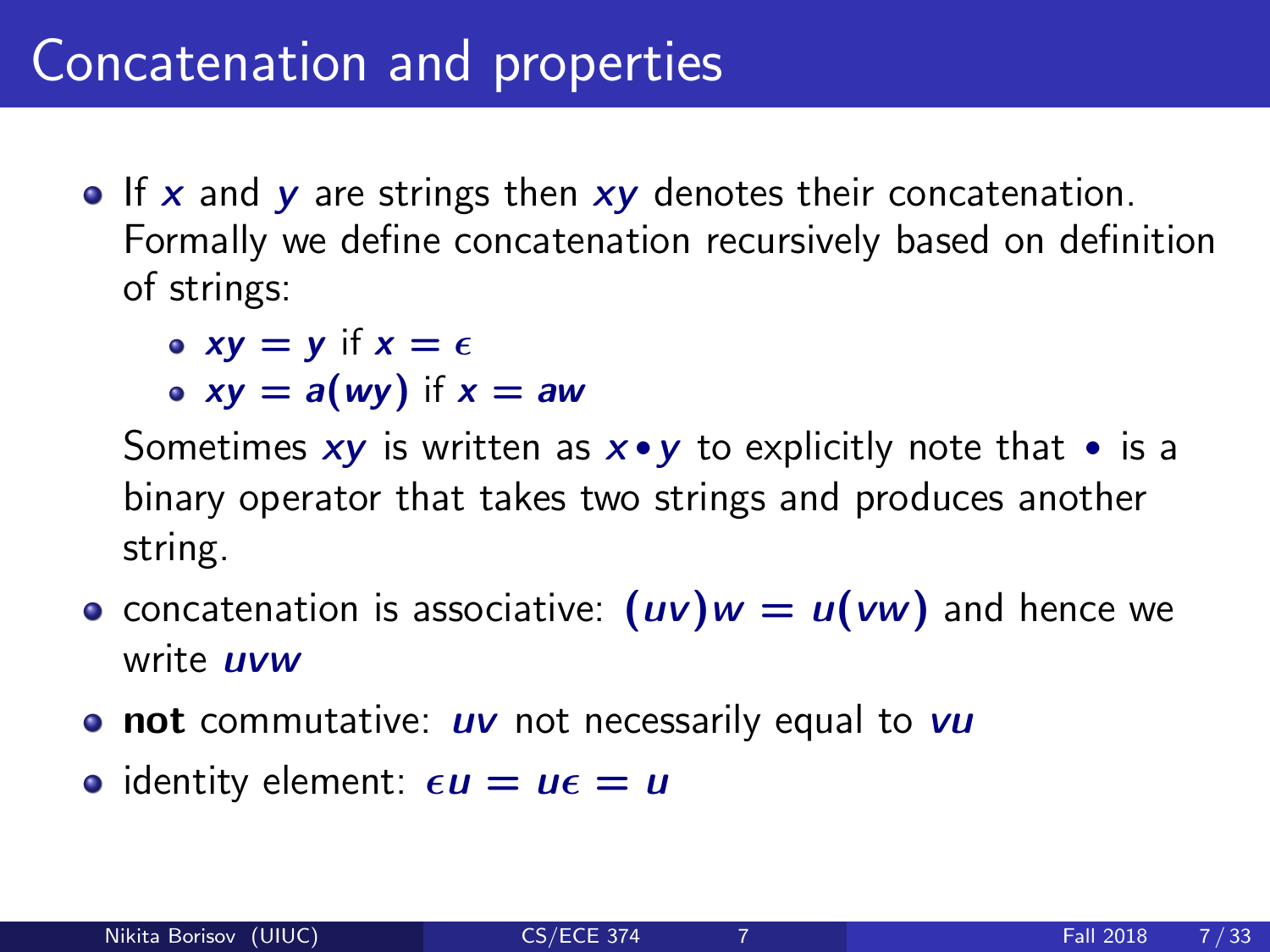### Substrings, prefix, suffix, exponents

#### Definition

#### $\bullet\mathbf{v}$  is substring of w iff there exist strings  $x, y$  such that  $w = xvy$ .

- If  $x = \epsilon$  then v is a prefix of w
- If  $y = \epsilon$  then v is a suffix of w
- **2** If  $w$  is a string then  $w^n$  is defined inductively as follows:  $w^n = \epsilon$  if  $n = 0$  $w^n = ww^{n-1}$  if  $n > 0$

Example:  $(blah)^4 = blahblahblahblah$ .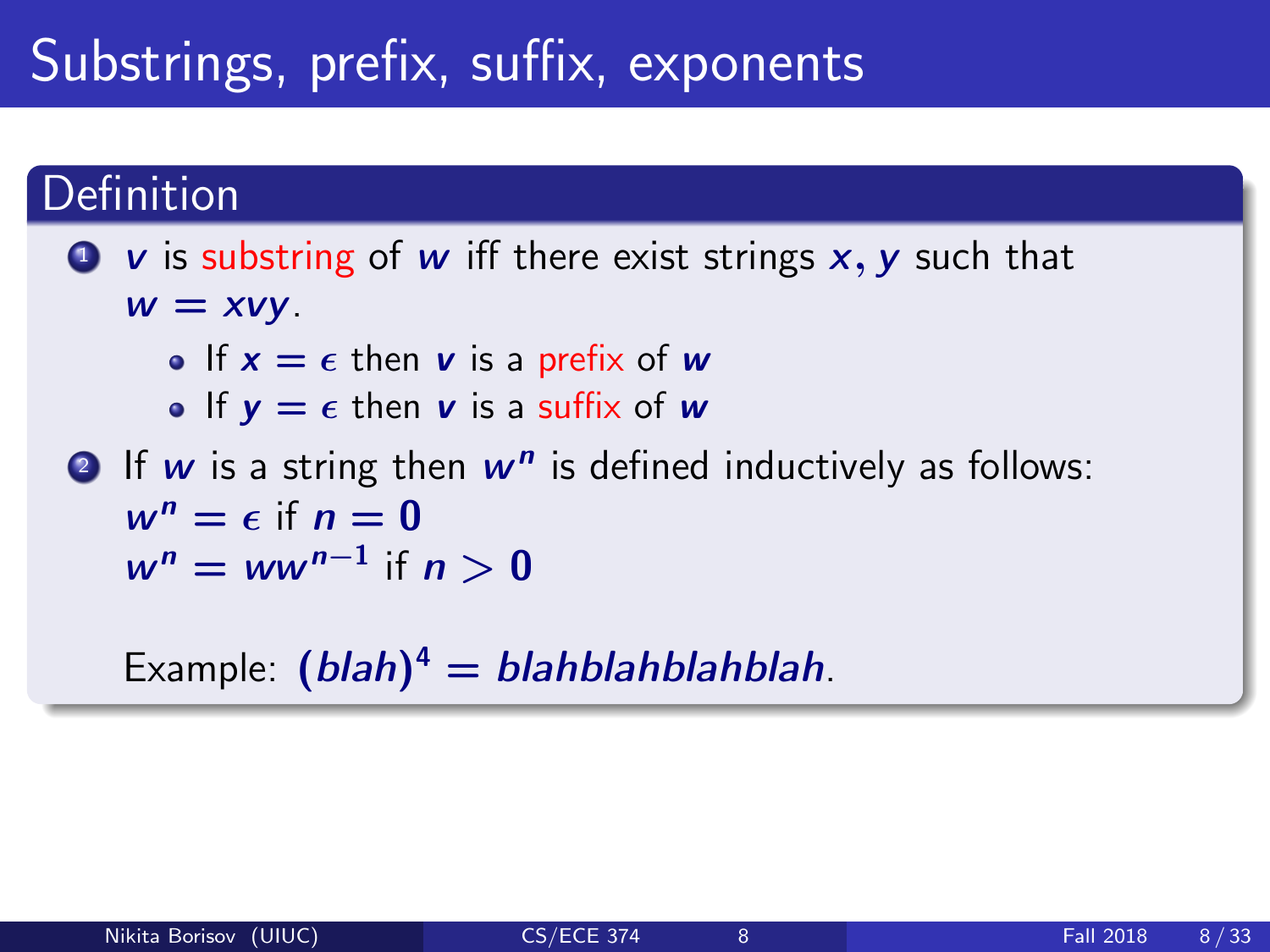#### Definition

Given two sets **A** and **B** of strings (over some common alphabet  $\Sigma$ ) the concatenation of  $\bf{A}$  and  $\bf{B}$  is defined as:

 $AB = \{xy \mid x \in A, y \in B\}$ 

Example:  $A = \{fido, rover, spot\}$ ,  $B = \{fluffy, tabby\}$  then  $AB = \{fiodfulffy, fidotabby, roverfluffy, \ldots\}.$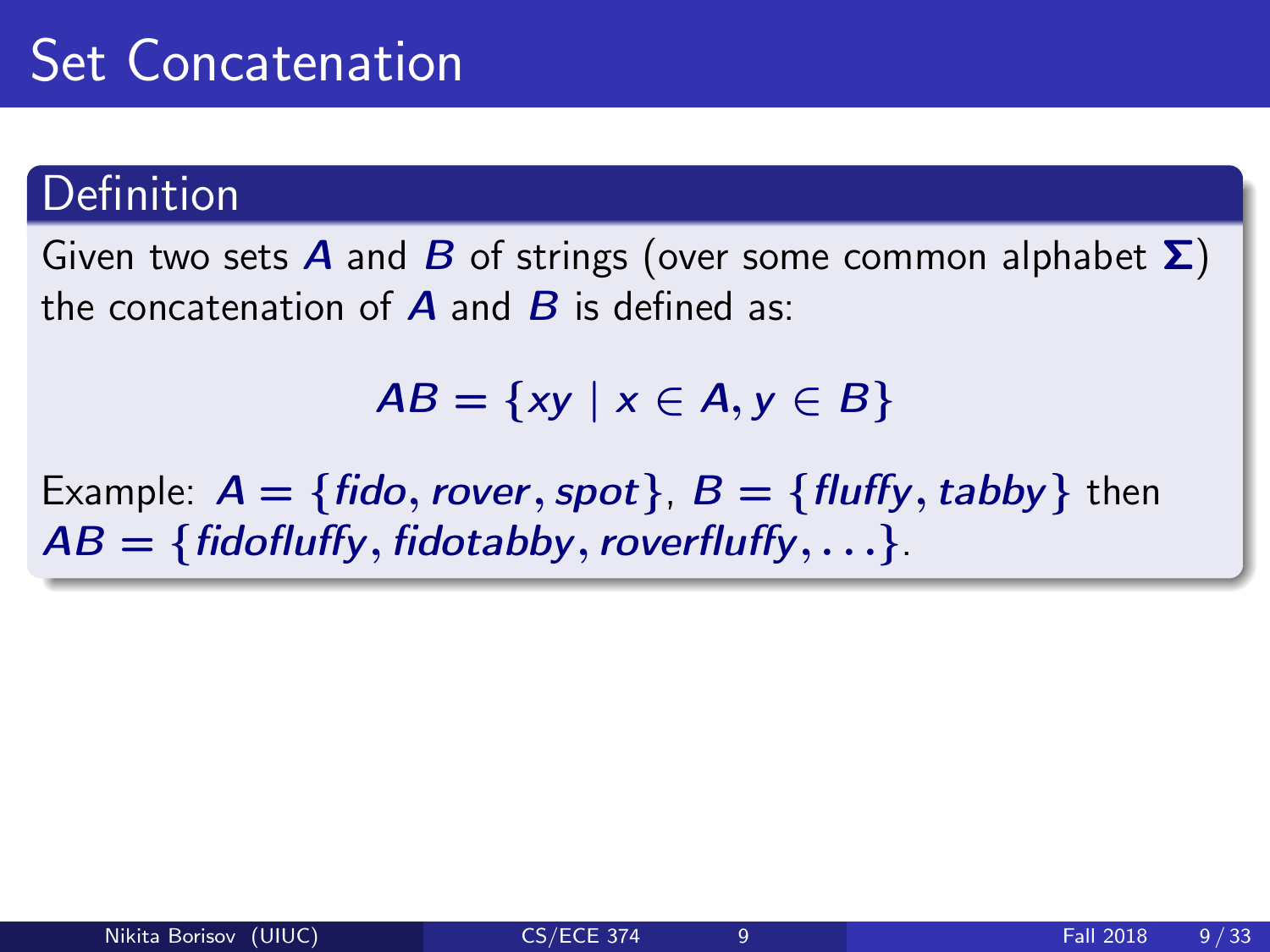## Σ<sup>∗</sup> and languages

#### Definition

 $\sum$   $\sum$ <sup>n</sup> is the set of all strings of length n. Defined inductively as follows:

 $\Sigma^n = \{\epsilon\}$  if  $n = 0$  $\Sigma^n = \Sigma \Sigma^{n-1}$  if  $n > 0$ 

 $\sum^* = \cup_{n\geq 0} \mathsf{\Sigma}^n$  is the set of all finite length strings

3  $\Sigma^+ = \cup_{n \geq 1} \Sigma^n$  is the set of non-empty strings.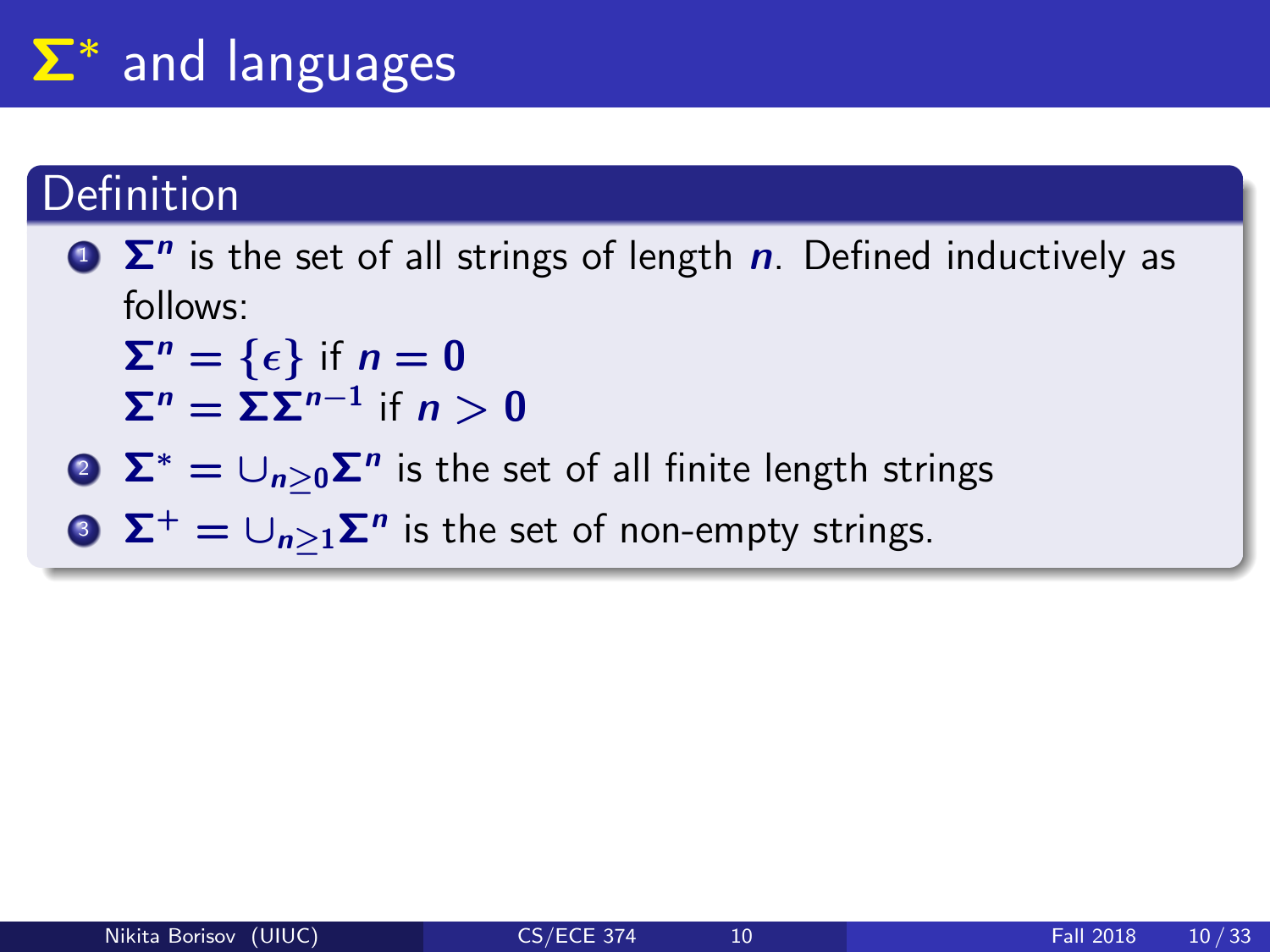## Σ<sup>∗</sup> and languages

#### Definition

 $\sum$   $\sum$ <sup>n</sup> is the set of all strings of length n. Defined inductively as follows:

 $\Sigma^n = \{\epsilon\}$  if  $n = 0$  $\Sigma^n = \Sigma \Sigma^{n-1}$  if  $n > 0$ 

 $\sum^* = \cup_{n\geq 0} \mathsf{\Sigma}^n$  is the set of all finite length strings

3  $\Sigma^+ = \cup_{n \geq 1} \Sigma^n$  is the set of non-empty strings.

### **Definition**

A language  $L$  is a set of strings over  $\boldsymbol{\Sigma}$ . In other words  $L \subseteq \boldsymbol{\Sigma}^*$ .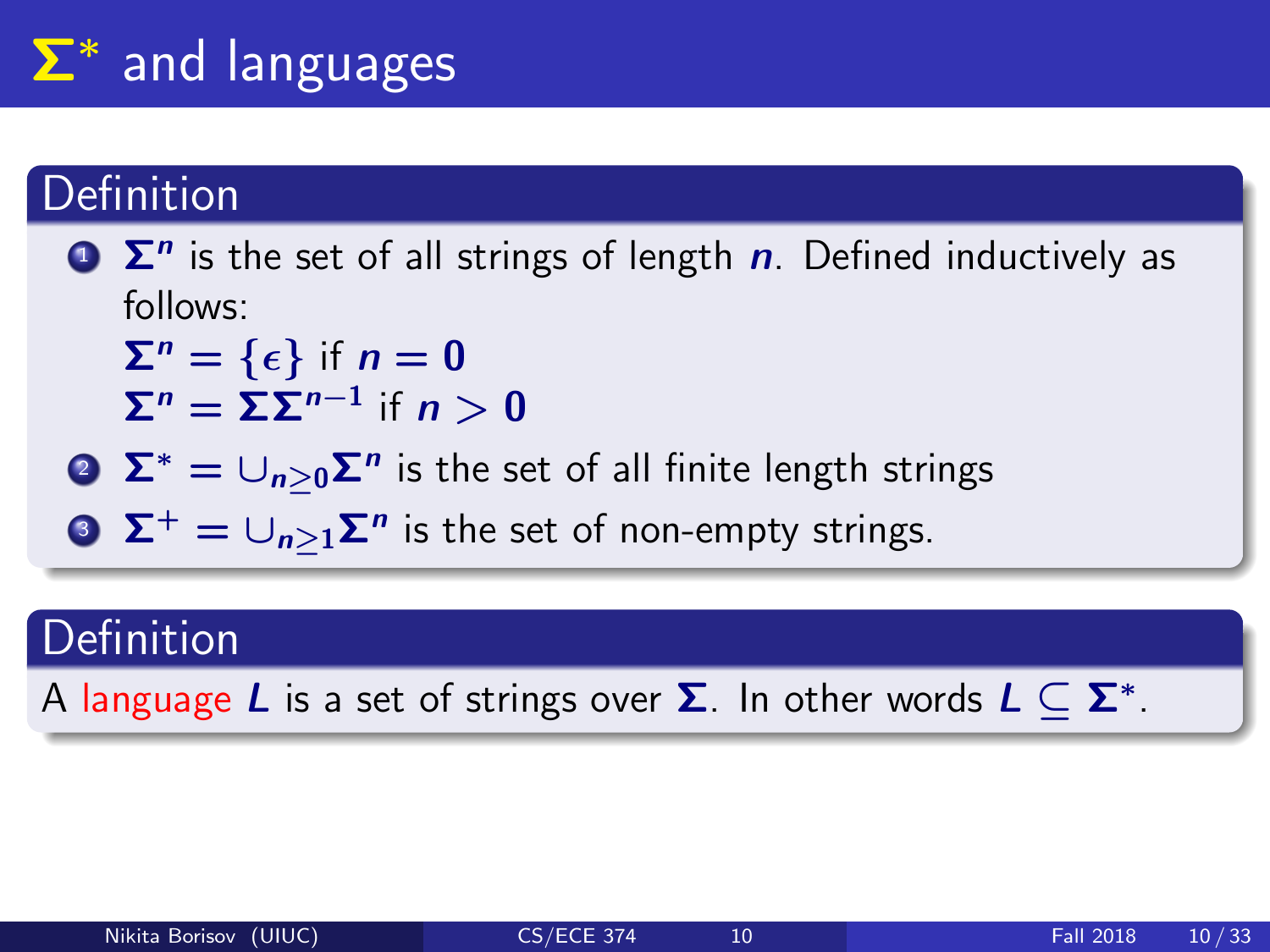### Exercise

Answer the following questions taking  $\Sigma = \{0, 1\}$ .

- $\mathbf 1$  What is  $\mathbf \Sigma^0$ ?
- $\mathbf{2}$  How many elements are there in  $\mathbf{\Sigma}^3$ ?
- $\bullet$  How many elements are there in  $\mathbf{\Sigma}^n?$
- $\bullet$  How many elements are there in  $\mathbf{\Sigma}^{0}$ ?
- $\bullet$  What is the length of the longest string in  $\mathbf{\Sigma}^*$ ? Does  $\mathbf{\Sigma}^*$  have strings of infinite length?
- If  $|u| = 2$  and  $|v| = 3$  then what is  $|u \cdot v|$ ?
- **7** Let  $u$  be an arbitrary string  $\Sigma^*$ . What is  $\epsilon u$ ? What is  $u\epsilon$ ?
- **8** Is  $uv = vu$  for every  $u, v \in \Sigma^*$ ?
- **9** Is  $(uv)w = u(vw)$  for every  $u, v, w \in \Sigma^*$ ?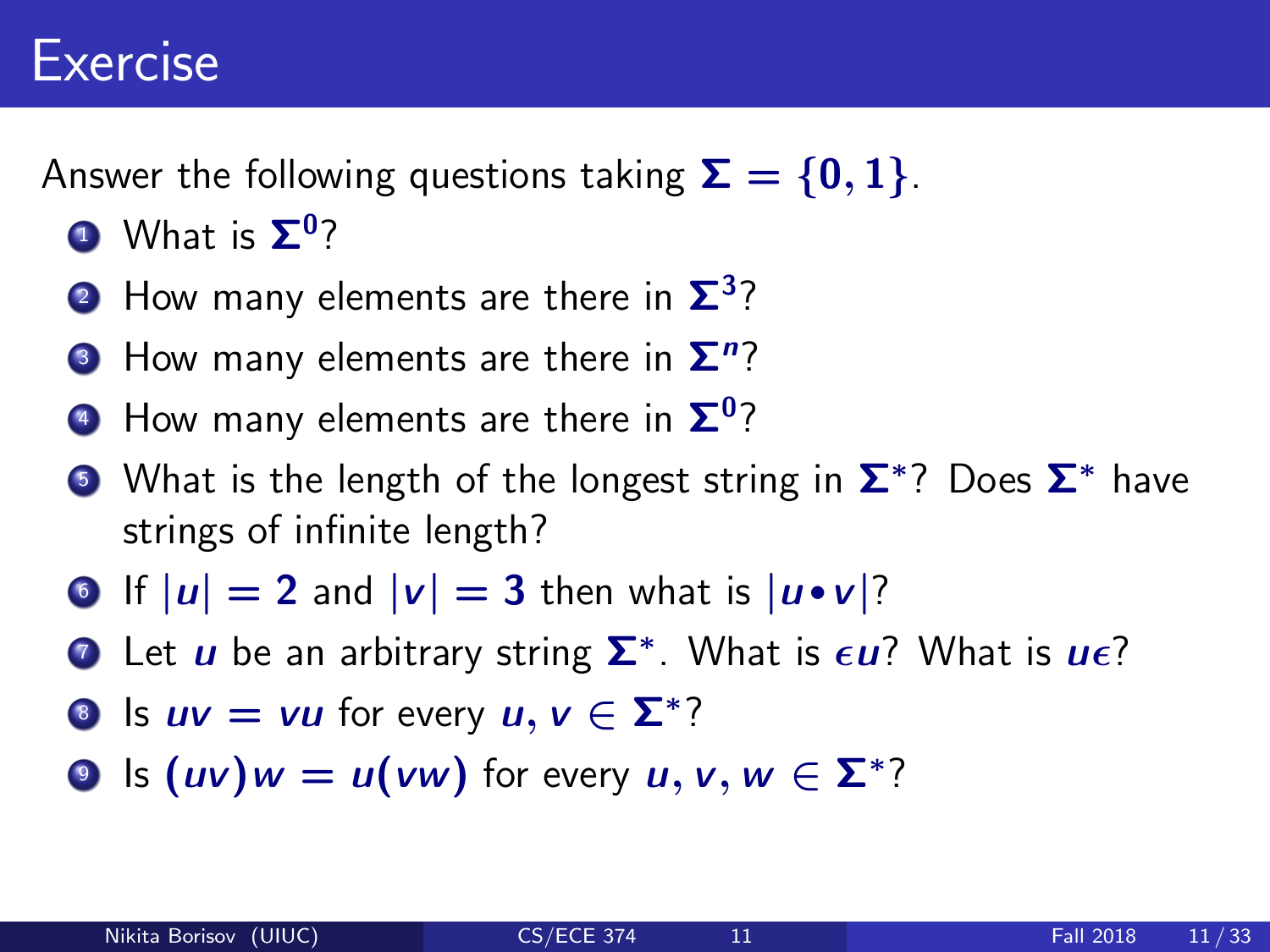## Canonical order and countability of strings

#### **Definition**

An set  $\bm{A}$  is countably infinite if there is a bijection  $\bm{f}$  between the natural numbers and A.

Alternatively:  $\bm{A}$  is countably infinite if  $\bm{A}$  is an infinite set and there enumeration of elements of A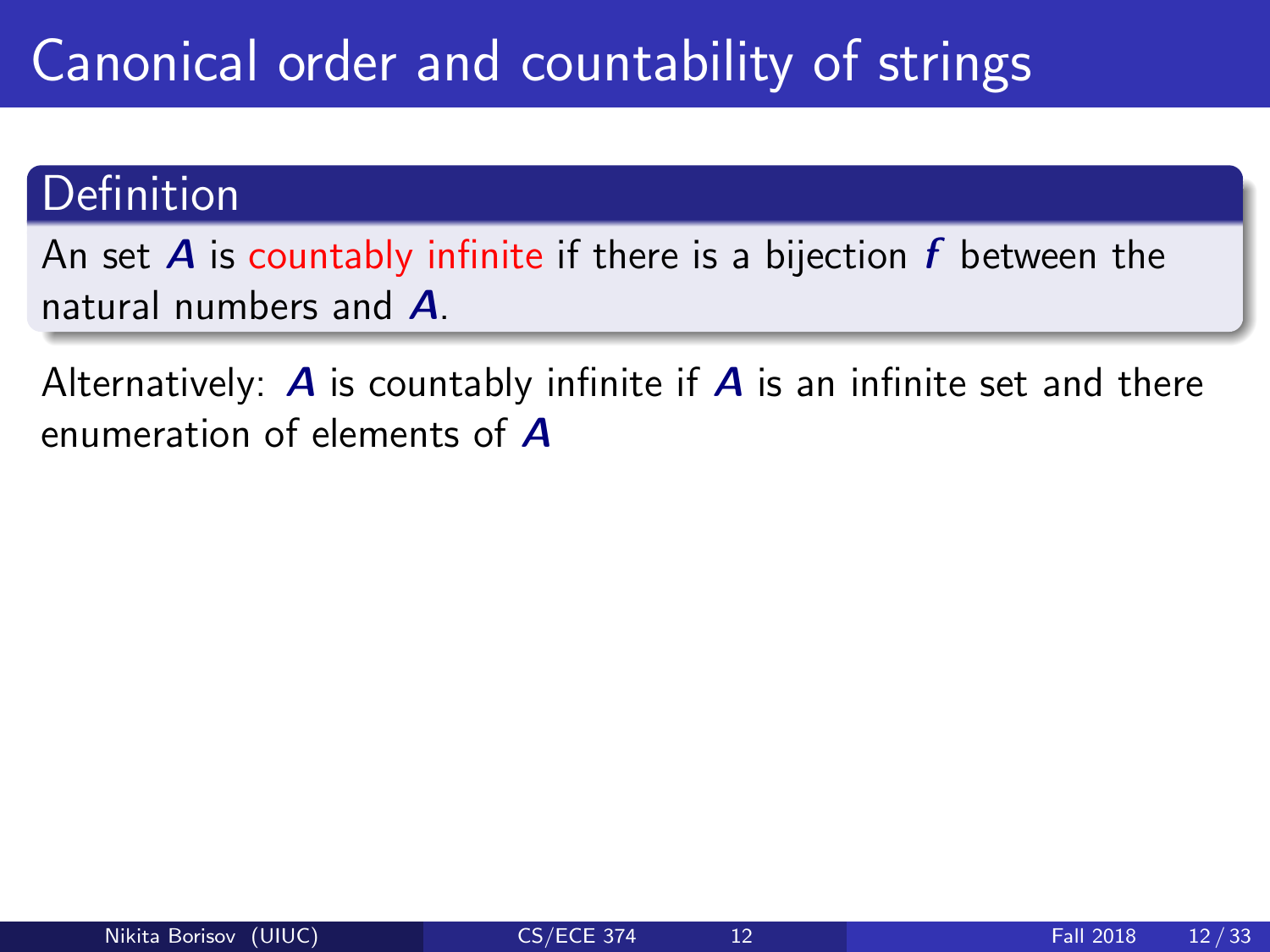## Canonical order and countability of strings

#### Definition

An set **A** is countably infinite if there is a bijection  $f$  between the natural numbers and A.

Alternatively:  $\bm{A}$  is countably infinite if  $\bm{A}$  is an infinite set and there enumeration of elements of A

#### Theorem

 $\Sigma^*$  is countably infinite for every finite  $\Sigma$ .

Enumerate strings in order of increasing length and for each given length enumerate strings in dictionary order (based on some fixed ordering of  $\Sigma$ ). Example:  $\{0,1\}^* = \{\epsilon, 0, 1, 00, 01, 10, 11, 000, 001, 010, \ldots\}$ .  ${a, b, c}^* = {\epsilon, a, b, c, aa, ab, ac, ba, bb, bc, ...}$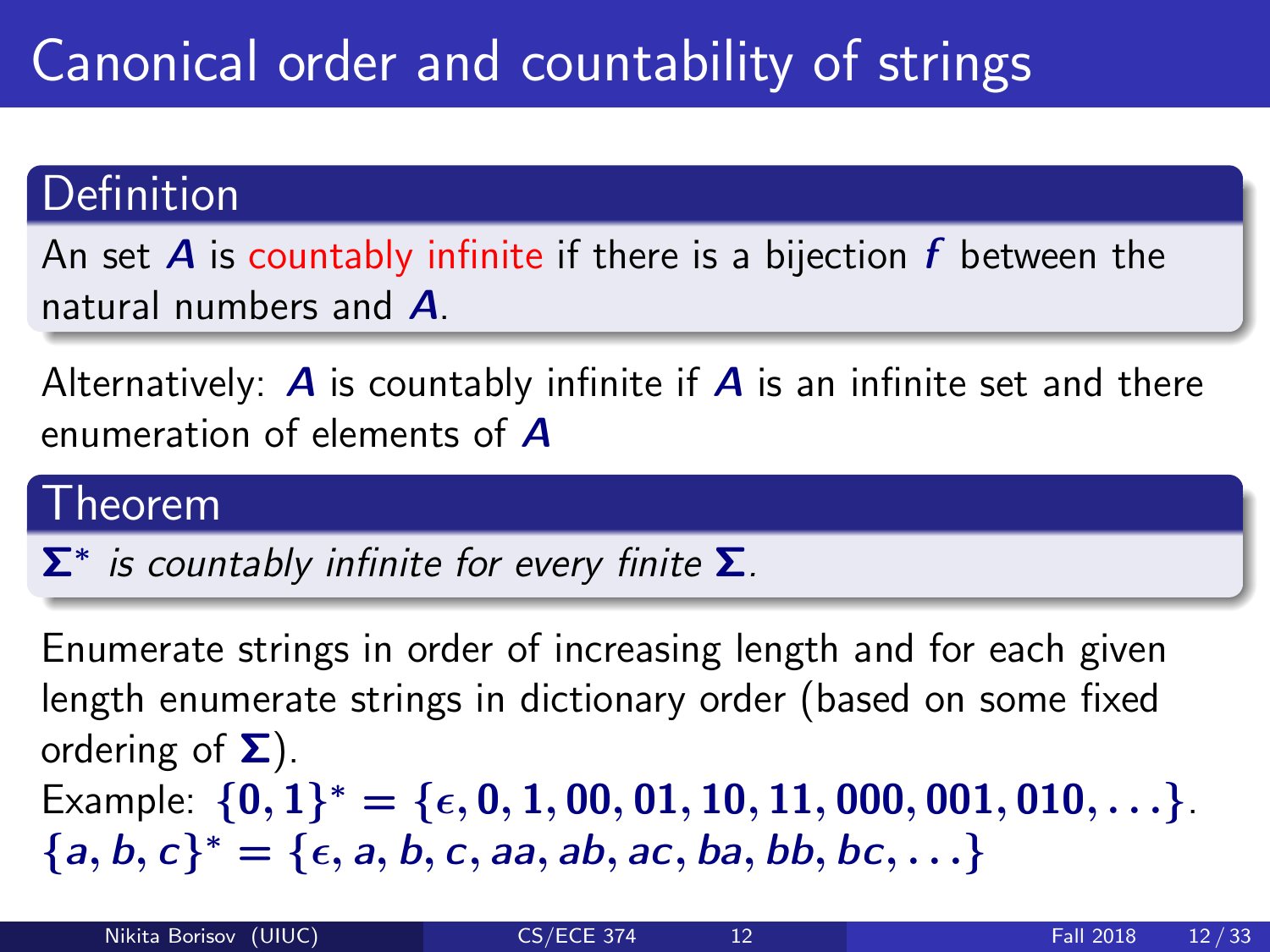

#### Question: Is  $\Sigma^* \times \Sigma^* = \{(x, y) \mid x, y \in \Sigma^*\}$  countably infinite?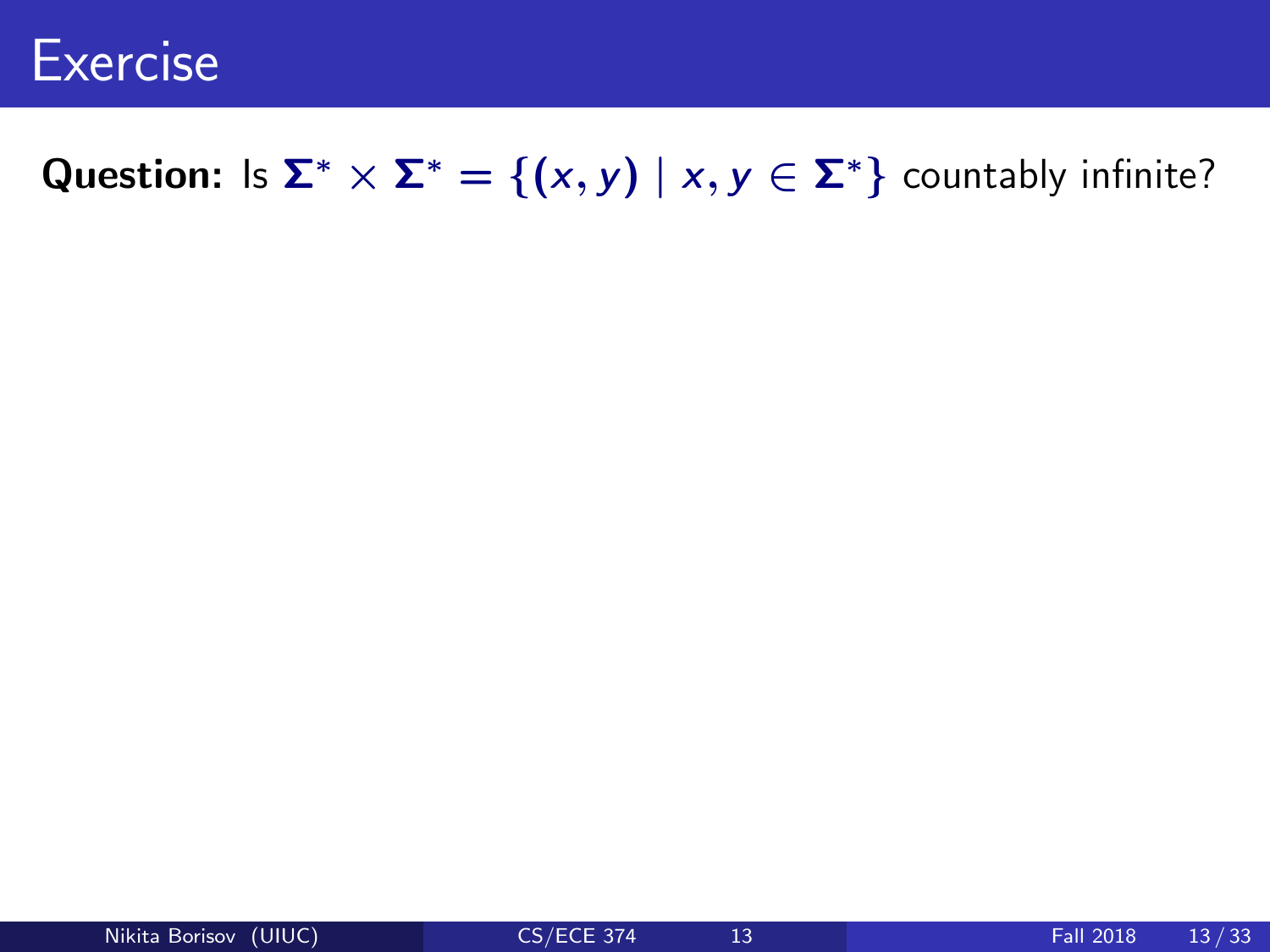### **Exercise**

Question: Is  $\Sigma^* \times \Sigma^* = \{(x, y) \mid x, y \in \Sigma^*\}$  countably infinite?

Question: Is  $\Sigma^* \times \Sigma^* \times \Sigma^* = \{(x, y, z) \mid x, y, x \in \Sigma^*\}$ countably infinite?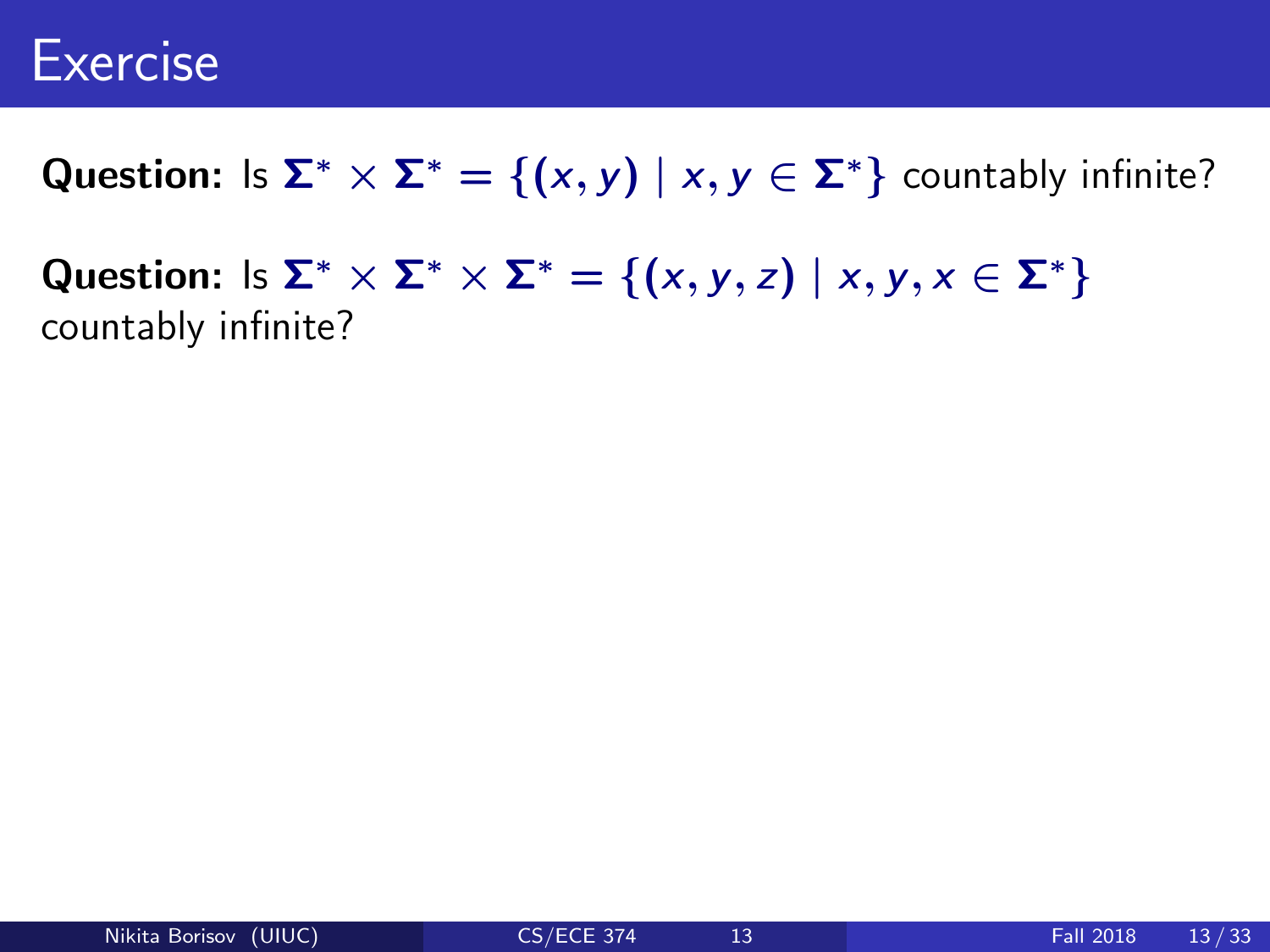### Inductive proofs on strings

Inductive proofs on strings and related problems follow inductive definitions.

### **Definition**

The reverse  $w^R$  of a string w is defined as follows:  $\omega W^R = \epsilon$  if  $w = \epsilon$  $w^R = x^R a$  if  $w = ax$  for some  $a \in \Sigma$  and string x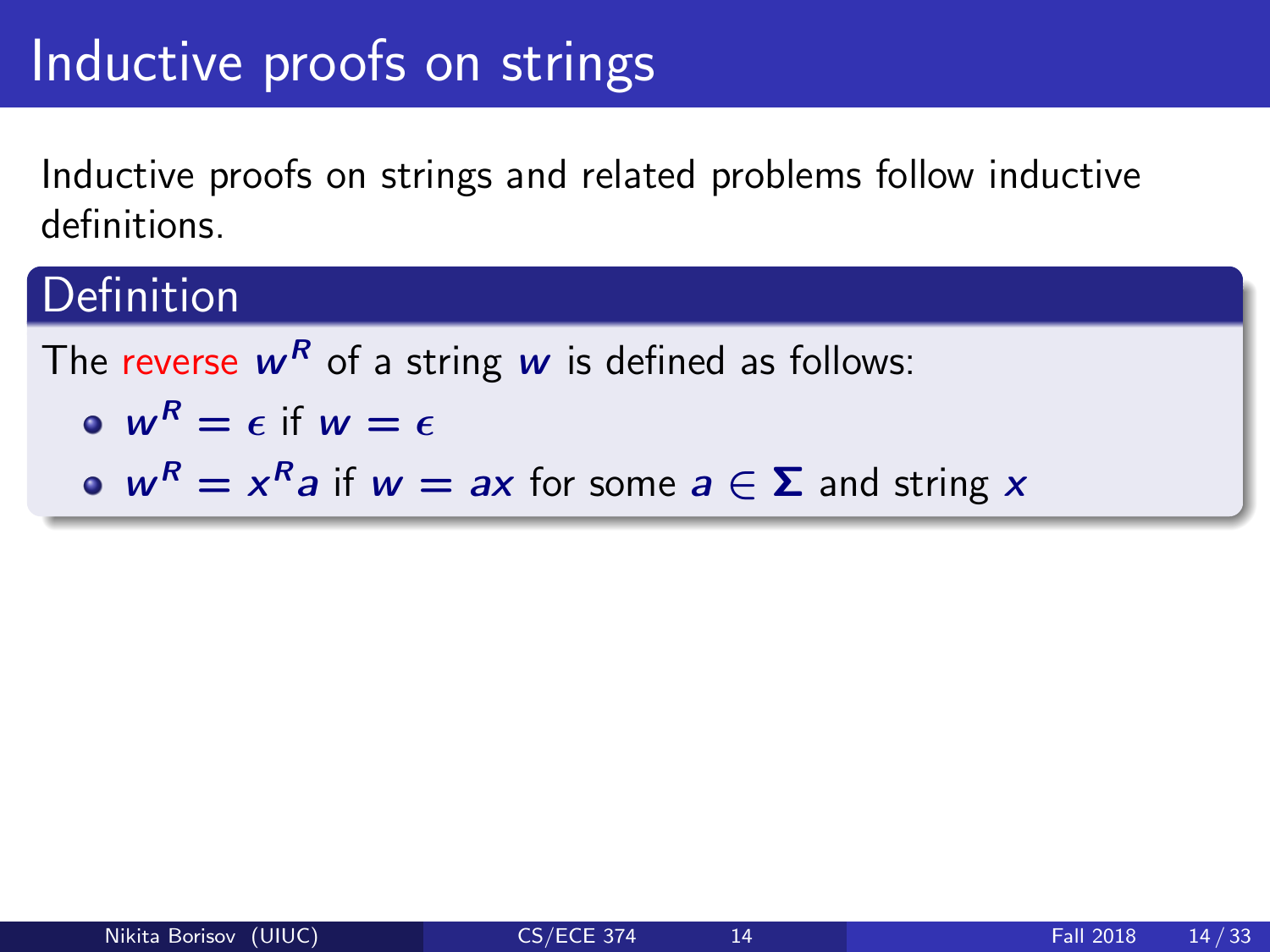### Inductive proofs on strings

Inductive proofs on strings and related problems follow inductive definitions.

### Definition

The reverse 
$$
w^R
$$
 of a string  $w$  is defined as follows:  
\n•  $w^R = \epsilon$  if  $w = \epsilon$ 

• 
$$
w^R = x^R a
$$
 if  $w = ax$  for some  $a \in \Sigma$  and string x

#### Theorem

Prove that for any strings  $u, v \in \Sigma^*$ ,  $(uv)^R = v^Ru^R$ .

Example:  $(dog \cdot cat)^R = (cat)^R \cdot (dog)^R = tacgod$ .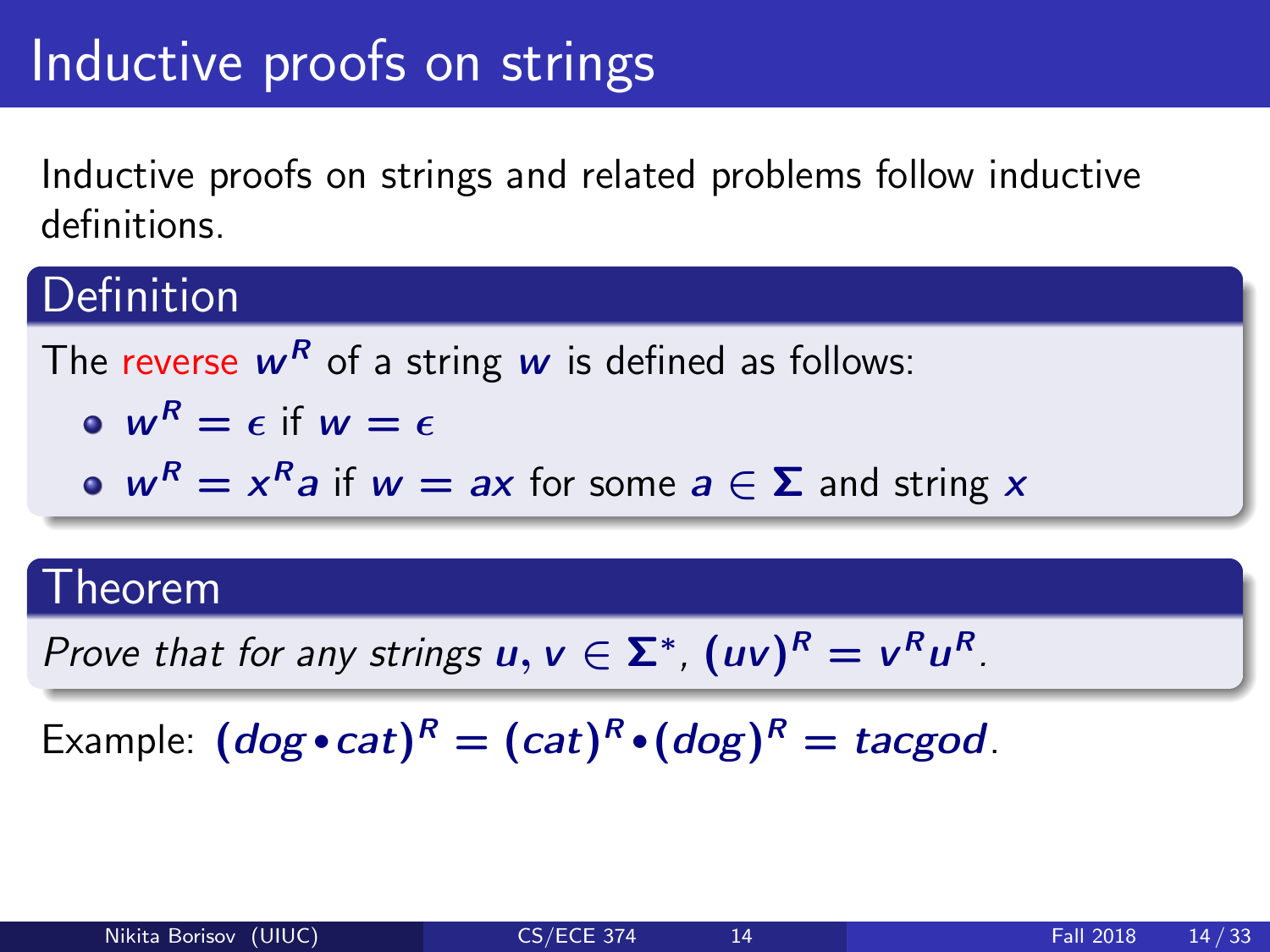### Principle of mathematical induction

Induction is a way to prove statements of the form  $\forall n \geq 0, P(n)$ where  $P(n)$  is a statement that holds for integer n.

Example: Prove that  $\sum_{i=0}^n i = n(n+1)/2$  for all  $n$ .

Induction template:

- Base case: Prove  $P(0)$
- Induction Step: Let  $n > 0$  be arbitrary integer. Assuming that  $P(k)$  holds for  $0 \le k \le n$ , prove that  $P(n)$  holds.

Unlike the simple cases we will be working with various more complicated "structures" such as strings, tuples of strings, graphs etc. We need to translate a statement " $Q$ " into a (stronger or equivalent) statement that looks like " $\forall n \geq 0$ ,  $P(n)$  and then apply induction. We call  $\forall n \geq 0$ ,  $P(n)$  the induction hypothesis.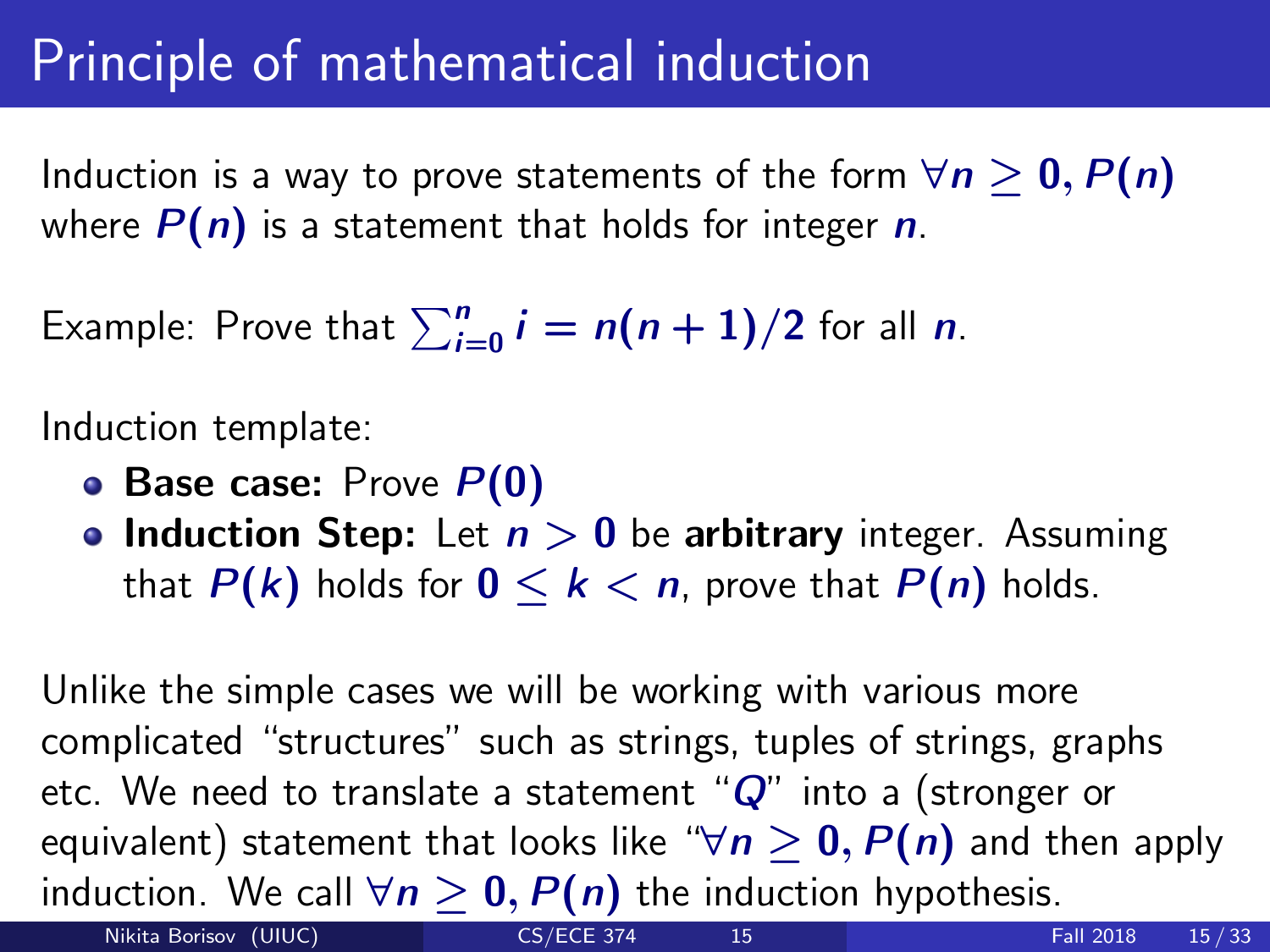### Proving the theorem

#### Theorem

Prove that for any strings  $u, v \in \Sigma^*$ ,  $(uv)^R = v^Ru^R$ .

```
Proof: by induction.
On what?? |uv| = |u| + |v|?
|u|?
|v|?
```
What does it mean to say "induction on  $|u|$ "?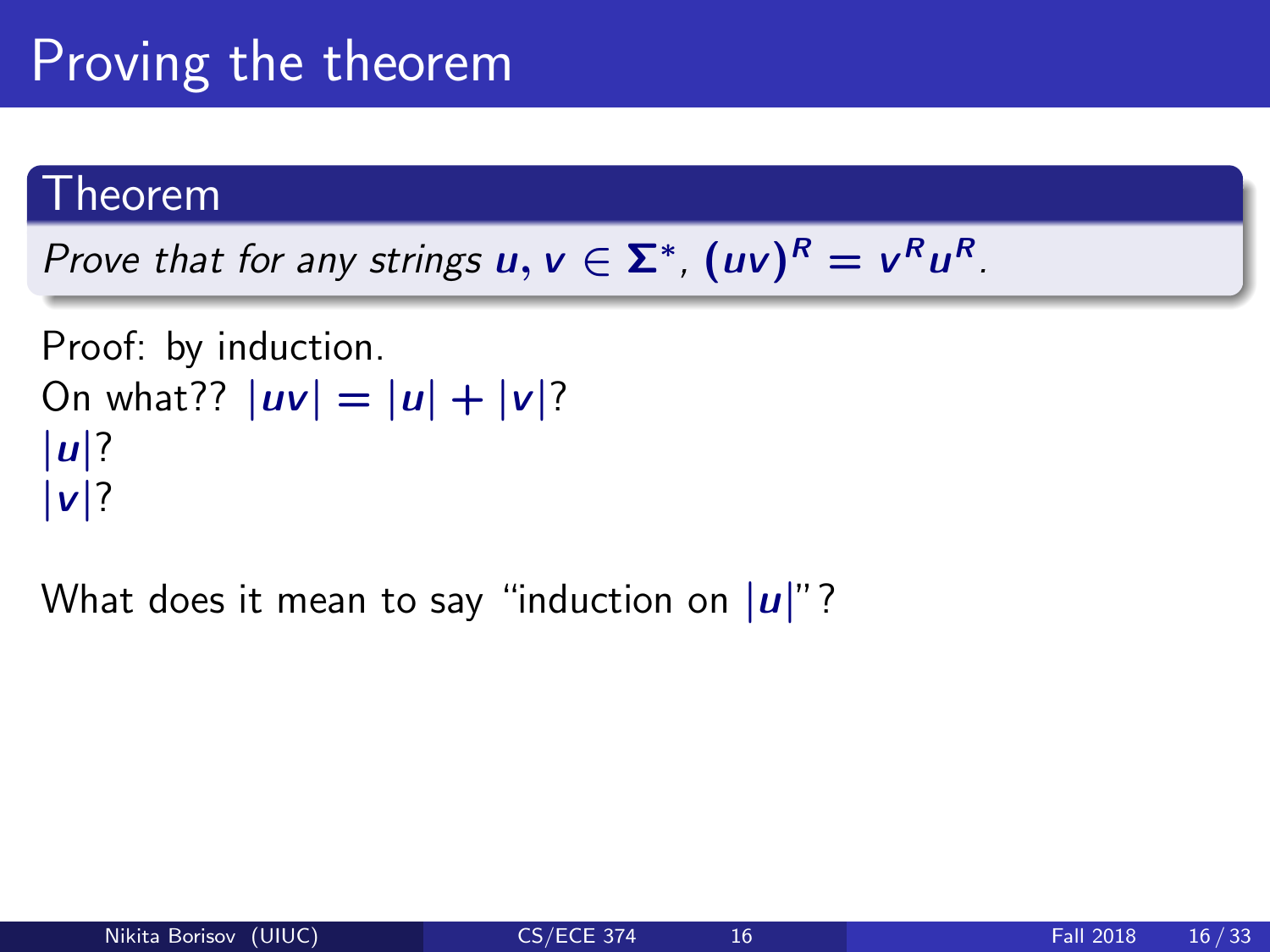## By induction on  $|u|$

#### Theorem

Prove that for any strings  $u, v \in \Sigma^*$ ,  $(uv)^R = v^Ru^R$ .

Proof by induction on  $|u|$  means that we are proving the following. **Induction hypothesis:**  $\forall n \geq 0$ , for any string *u* of length *n* (for all strings  $v \in \Sigma^*$ ,  $(uv)^R = v^Ru^R$ ).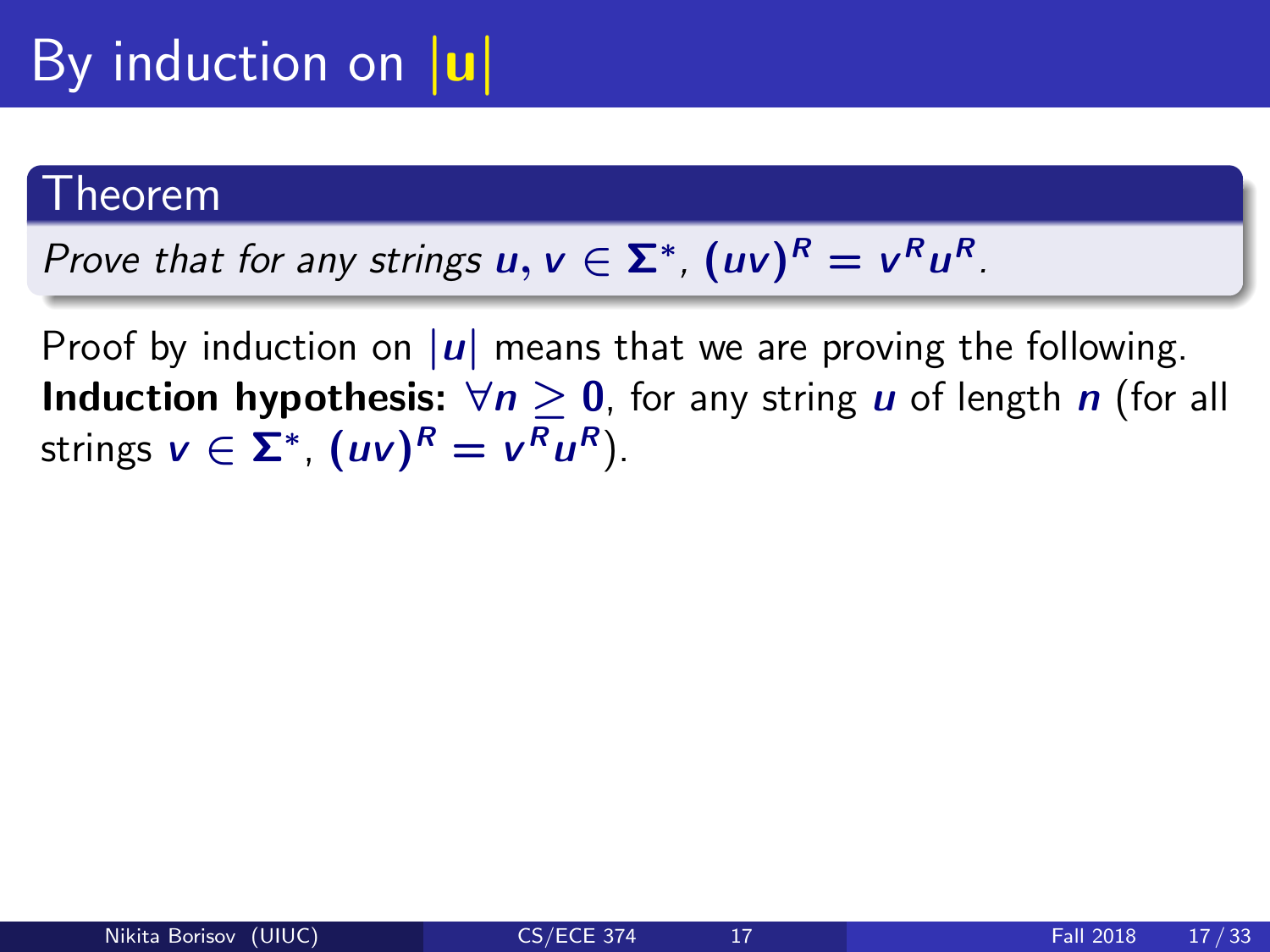#### .<br>heorem

Prove that for any strings 
$$
u, v \in \Sigma^*
$$
,  $(uv)^R = v^R u^R$ .

Proof by induction on  $|u|$  means that we are proving the following. **Induction hypothesis:**  $\forall n \geq 0$ , for any string *u* of length *n* (for all strings  $v \in \Sigma^*$ ,  $(uv)^R = v^Ru^R$ ).

**Base case:** Let *u* be an arbitrary stirng of length **0**.  $u = \epsilon$  since there is only one such string. Then

$$
(uv)^R = (\epsilon v)^R = v^R = v^R \epsilon = v^R \epsilon^R = v^R u^R
$$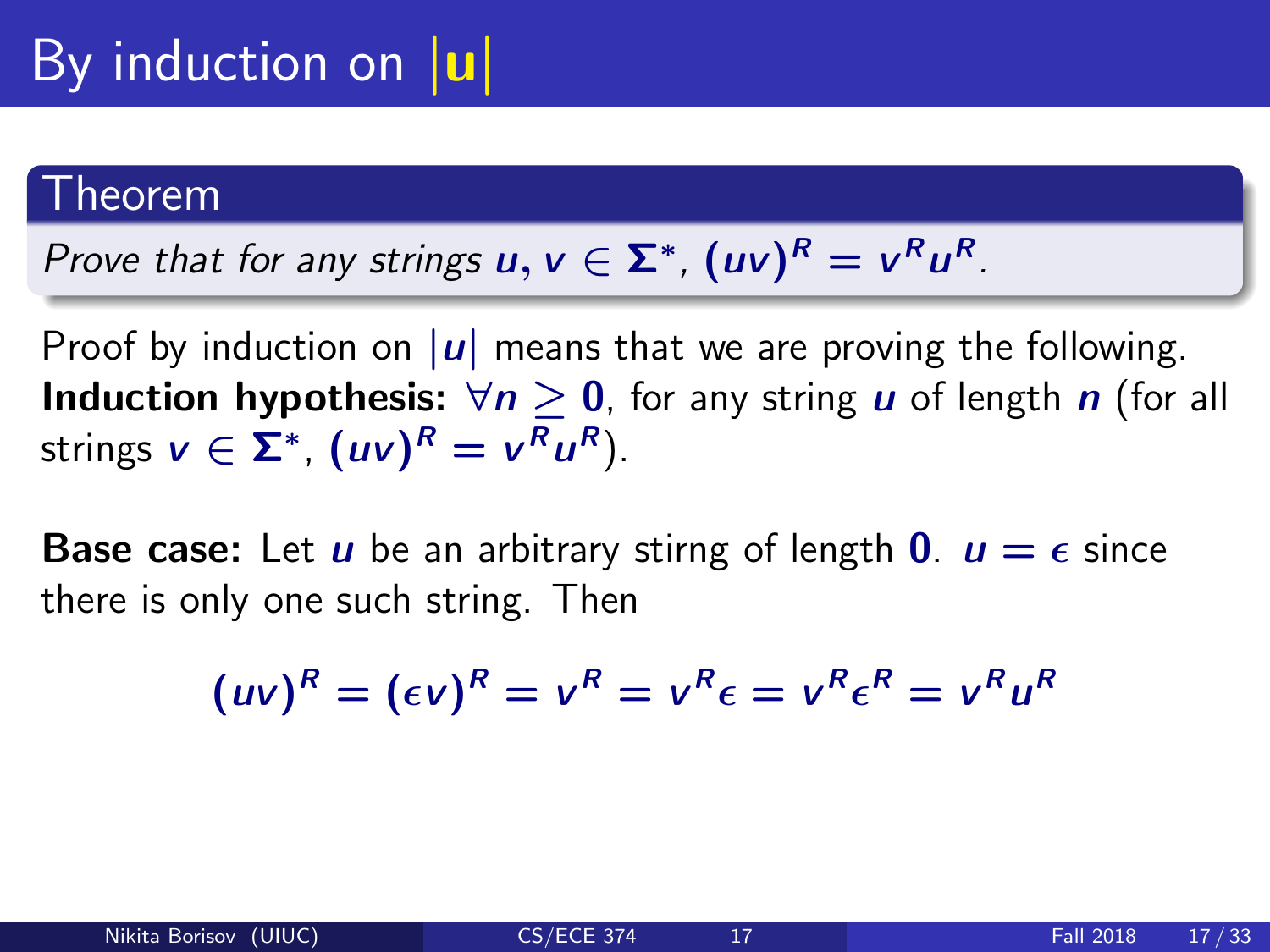#### Theorem

Prove that for any strings 
$$
u, v \in \Sigma^*
$$
,  $(uv)^R = v^R u^R$ .

Proof by induction on  $|u|$  means that we are proving the following. **Induction hypothesis:**  $\forall n \geq 0$ , for any string *u* of length *n* (for all strings  $v \in \Sigma^*$ ,  $(uv)^R = v^Ru^R$ ).

**Base case:** Let *u* be an arbitrary stirng of length **0**.  $u = \epsilon$  since there is only one such string. Then

$$
(uv)^R = (\epsilon v)^R = v^R = v^R \epsilon = v^R \epsilon^R = v^R u^R
$$

Note that we did not assume anything about  $\nu$ , hence the statement holds for all  $v \in \Sigma^*$ .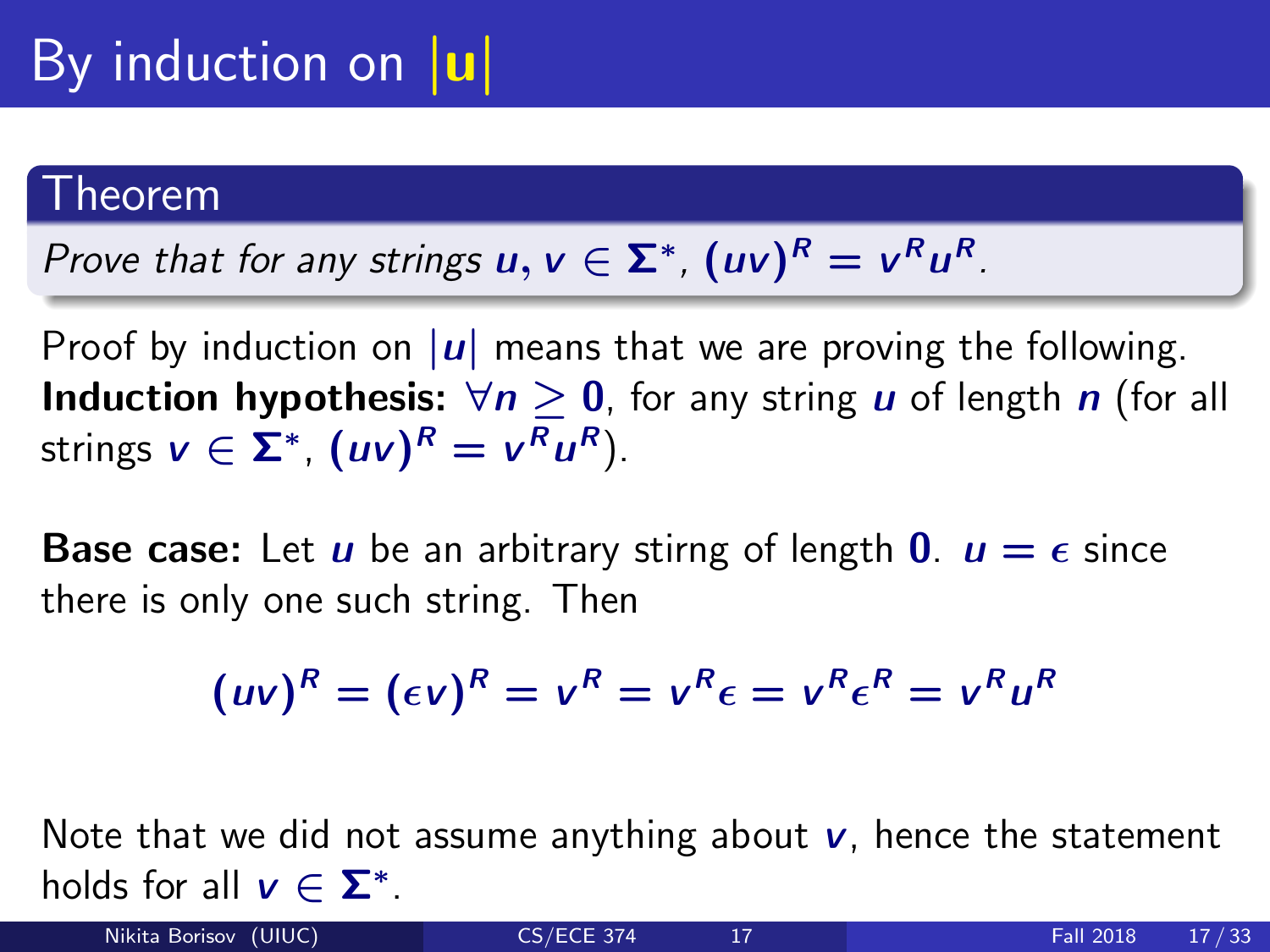- Let *u* be an arbitrary string of length  $n > 0$ . Assume inductive hypothesis holds for all strings w of length  $\langle n \rangle$ .
- Since  $|u| = n > 0$  we have  $u = ay$  for some string y with  $|y| < n$  and  $a \in \Sigma$ .
- **o** Then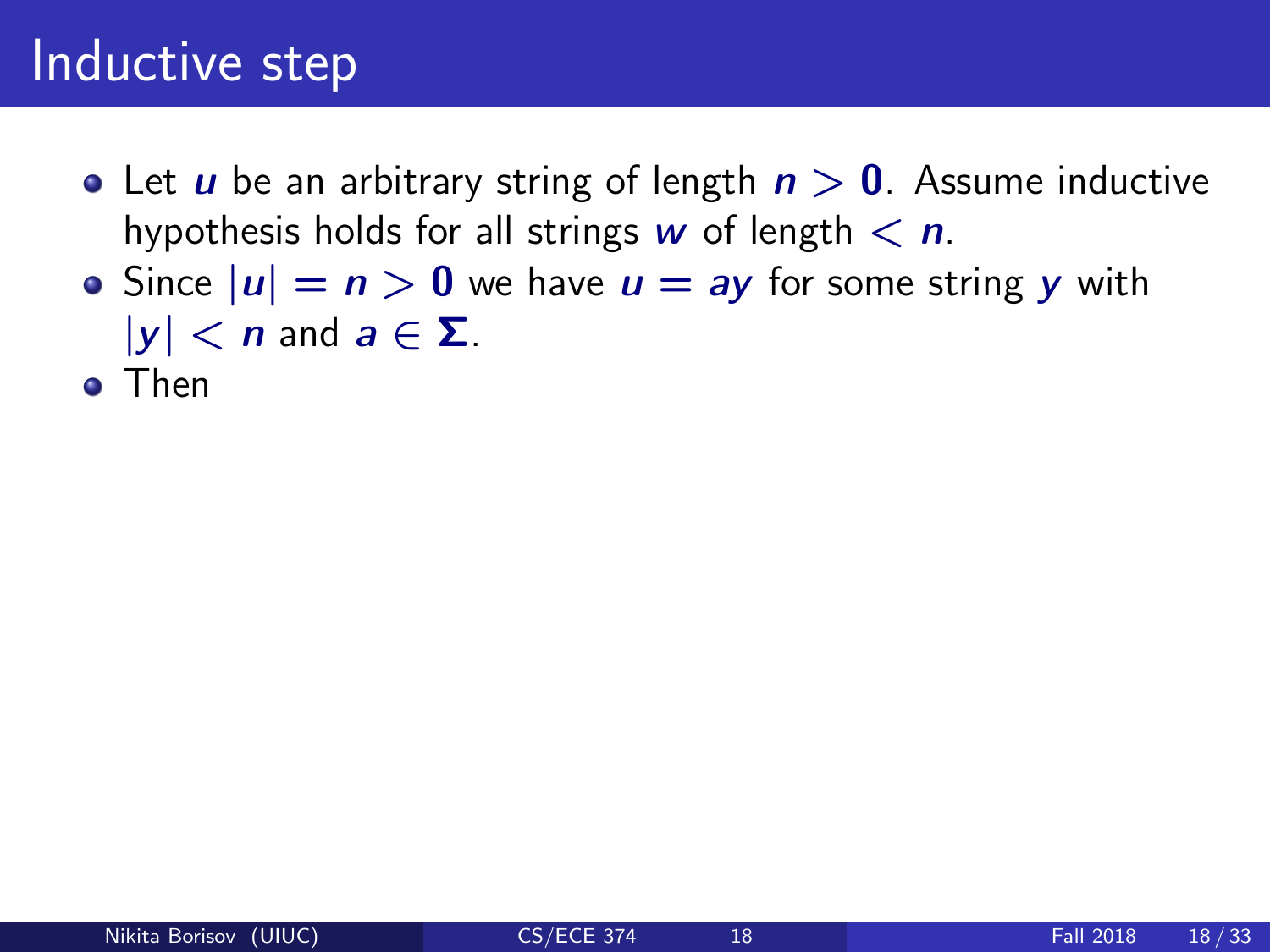- Let *u* be an arbitrary string of length  $n > 0$ . Assume inductive hypothesis holds for all strings w of length  $\langle n \rangle$ .
- Since  $|u| = n > 0$  we have  $u = ay$  for some string y with  $|y| < n$  and  $a \in \Sigma$ .
- **o** Then

 $(uv)^R =$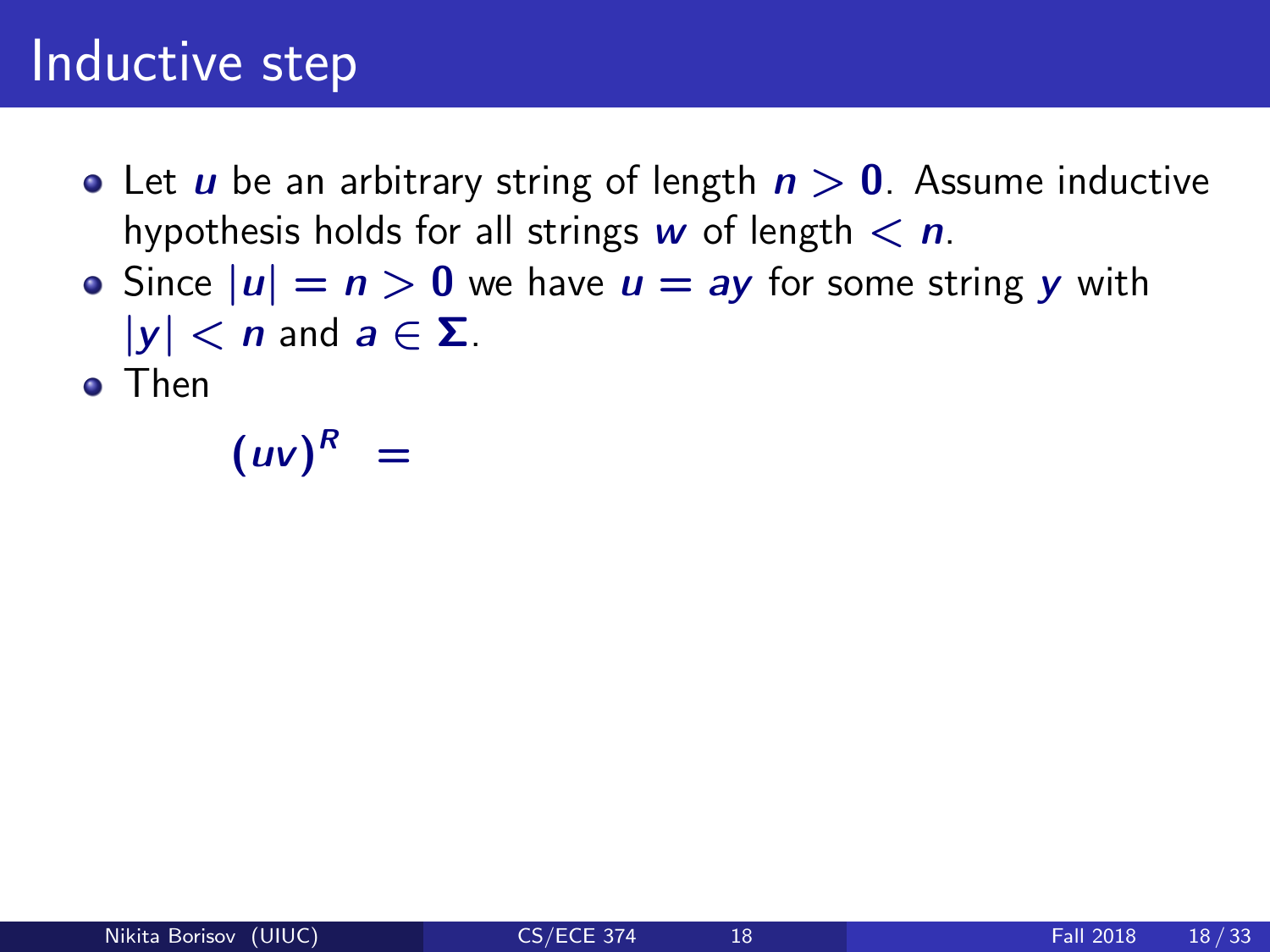- Let *u* be an arbitrary string of length  $n > 0$ . Assume inductive hypothesis holds for all strings w of length  $\langle n \rangle$ .
- Since  $|u| = n > 0$  we have  $u = ay$  for some string y with  $|y| < n$  and  $a \in \Sigma$ .

**o** Then

$$
(uv)^R = ((ay)v)^R
$$
  
=  $(a(yv))^R$   
=  $(yv)^R a^R$   
=  $(v^R y^R) a^R$   
=  $v^R (y^R a^R)$   
=  $v^R (ay)^R$   
=  $v^R u^R$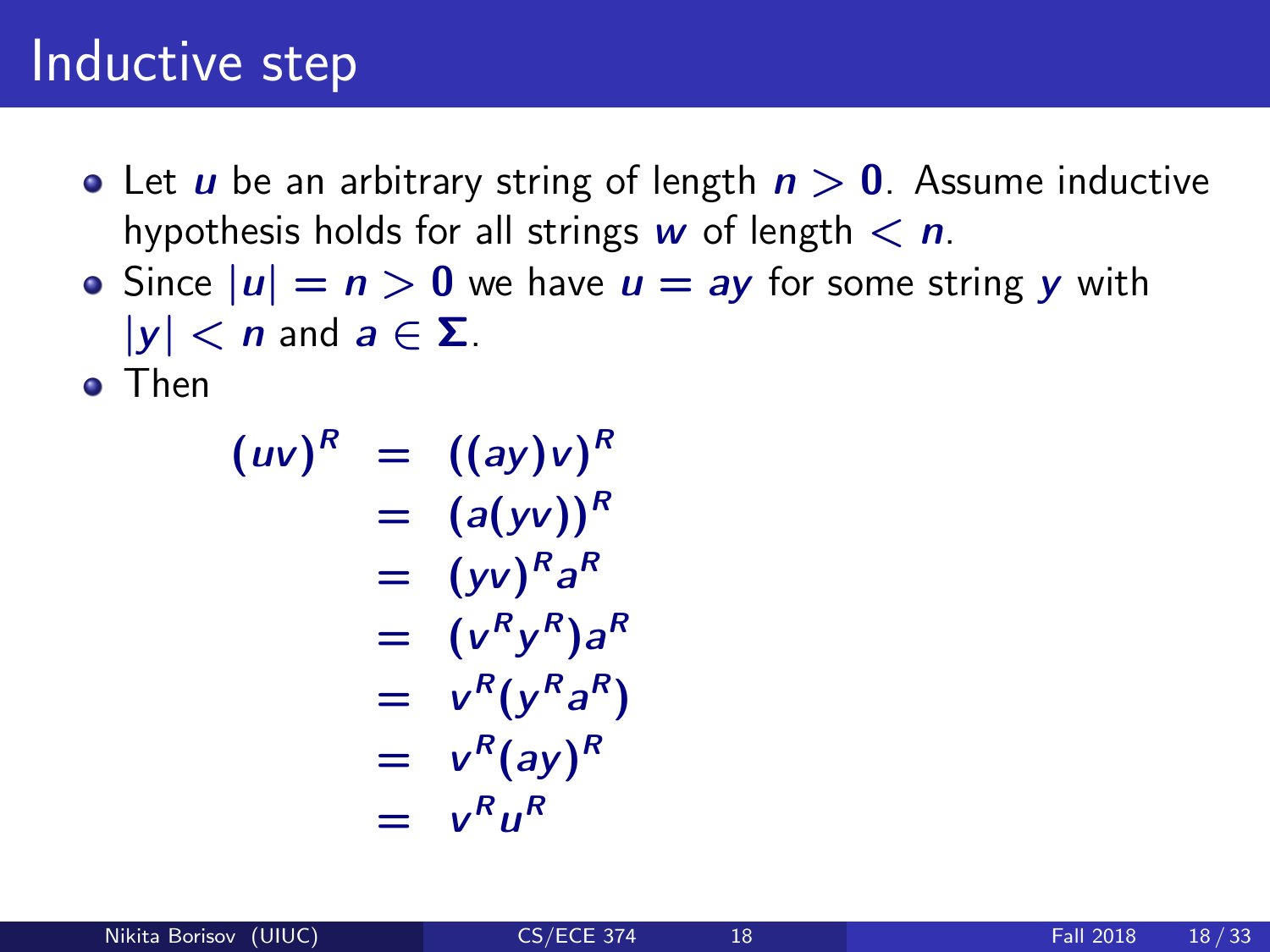## Induction on  $|v|$

#### Theorem

Prove that for any strings  $u, v \in \Sigma^*$ ,  $(uv)^R = v^Ru^R$ .

Proof by induction on  $|v|$  means that we are proving the following.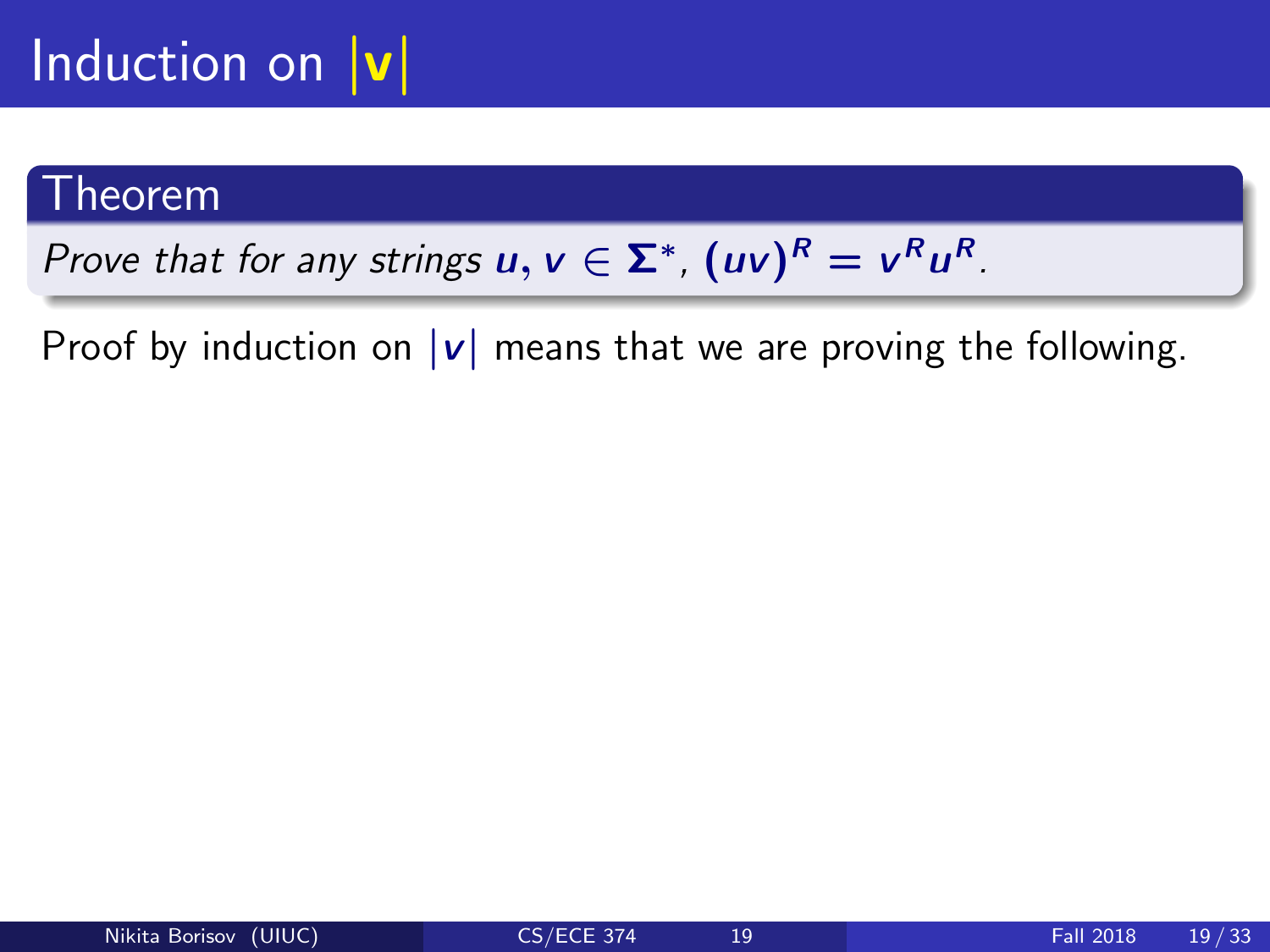## Induction on  $|v|$

#### Theorem

Prove that for any strings  $u, v \in \Sigma^*$ ,  $(uv)^R = v^Ru^R$ .

Proof by induction on  $|v|$  means that we are proving the following. **Induction hypothesis:**  $\forall n \geq 0$ , for any string v of length n (for all strings  $u \in \Sigma^*$ ,  $(uv)^R = v^Ru^R$ ).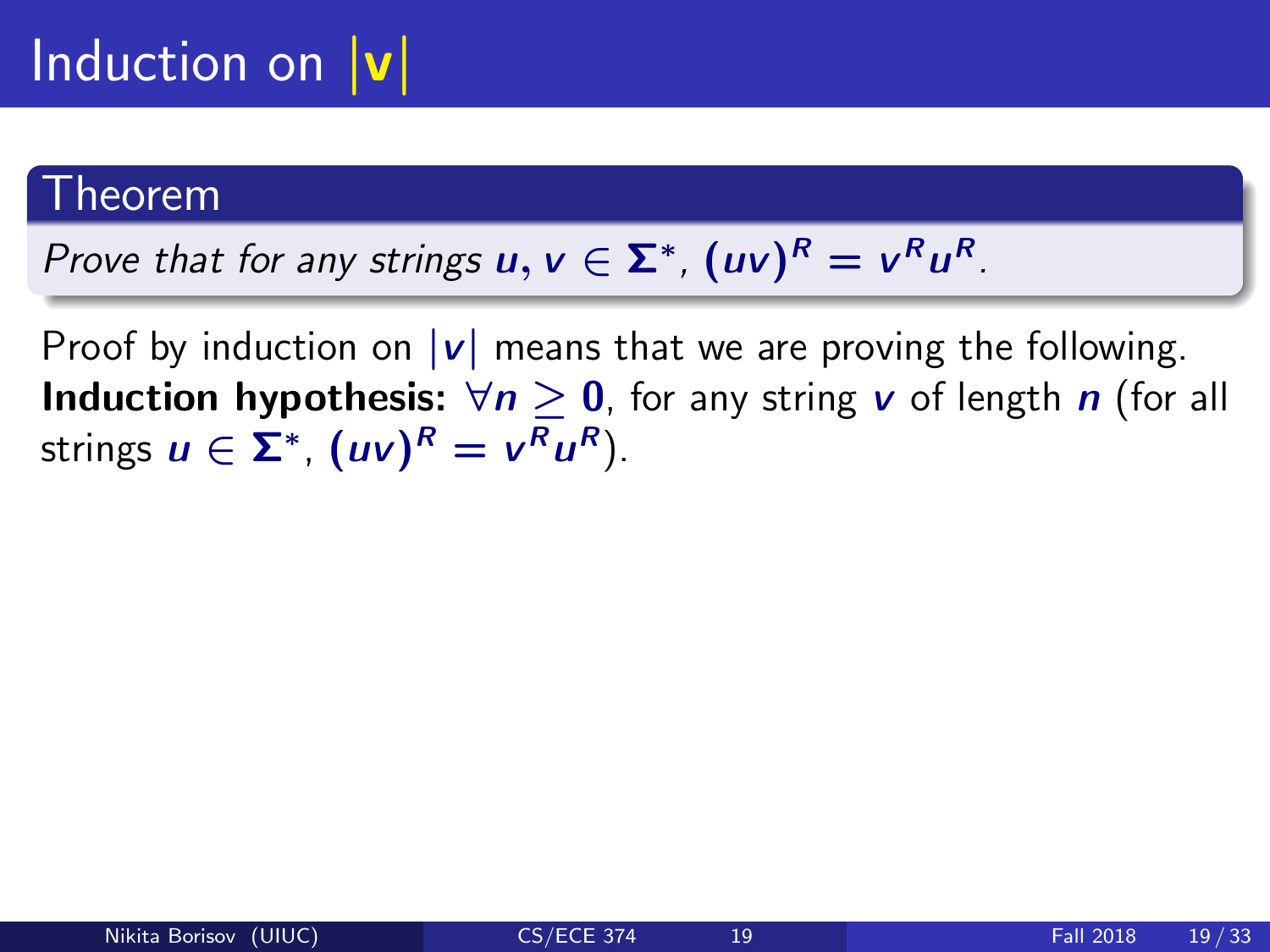## Induction on  $|v|$

#### .<br>heorem

Prove that for any strings 
$$
u, v \in \Sigma^*
$$
,  $(uv)^R = v^R u^R$ .

Proof by induction on  $|v|$  means that we are proving the following. **Induction hypothesis:**  $\forall n \geq 0$ , for any string v of length n (for all strings  $u \in \Sigma^*$ ,  $(uv)^R = v^Ru^R$ ).

**Base case:** Let v be an arbitrary stirng of length  $\mathbf{0}$ .  $v = \epsilon$  since there is only one such string. Then

$$
(uv)^R = (u\epsilon)^R = u^R = \epsilon u^R = \epsilon^R u^R = v^R u^R
$$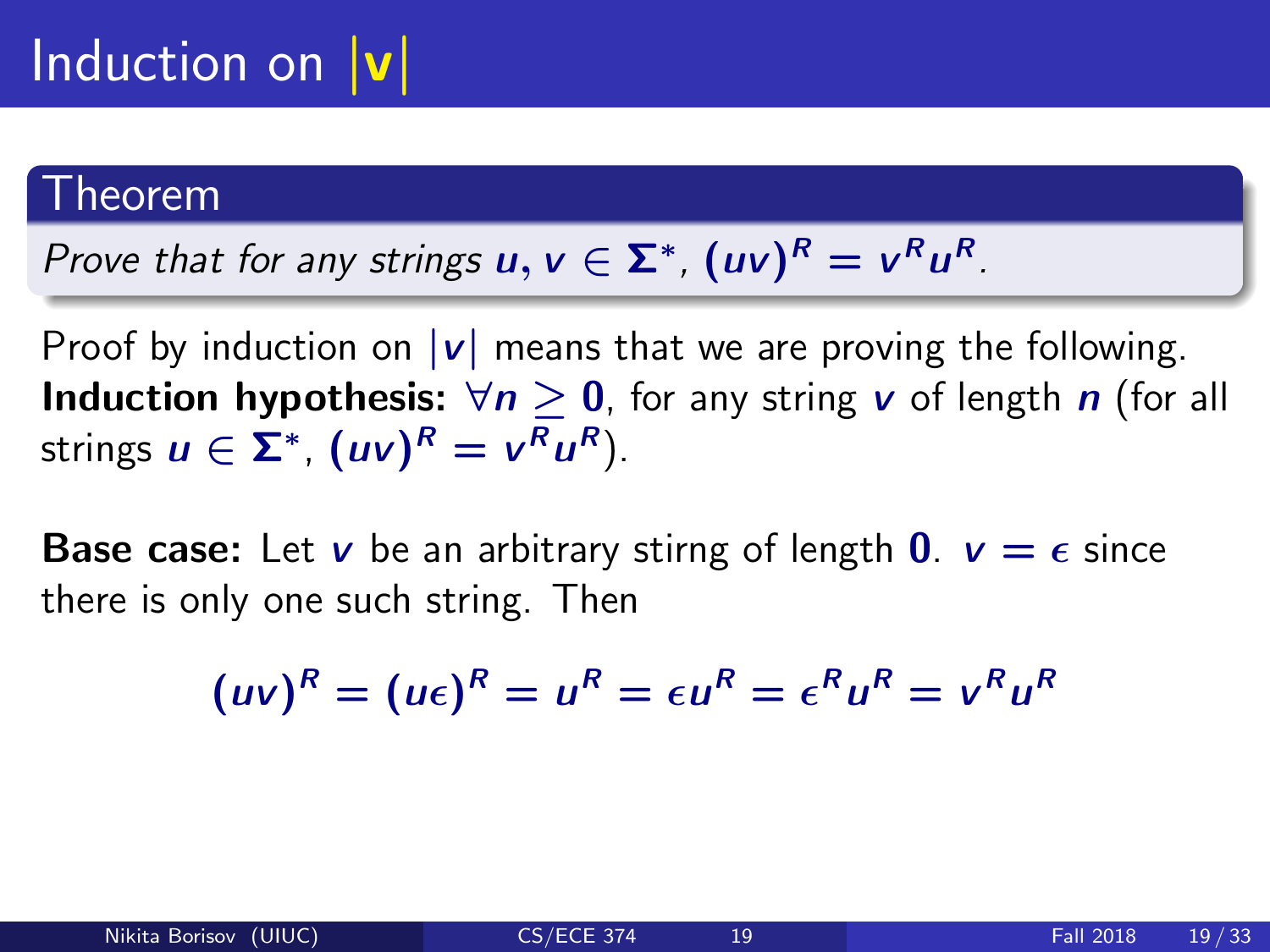- Let v be an arbitrary string of length  $n > 0$ . Assume inductive hypothesis holds for all strings w of length  $\langle n \rangle$ .
- Since  $|v| = n > 0$  we have  $v = ay$  for some string y with  $|y| < n$  and  $a \in \Sigma$ .
- **o** Then

$$
(uv)^R = (u(ay))^R
$$
  
= ((ua)y)<sup>R</sup>  
= y<sup>R</sup>(ua)<sup>R</sup>  
= ??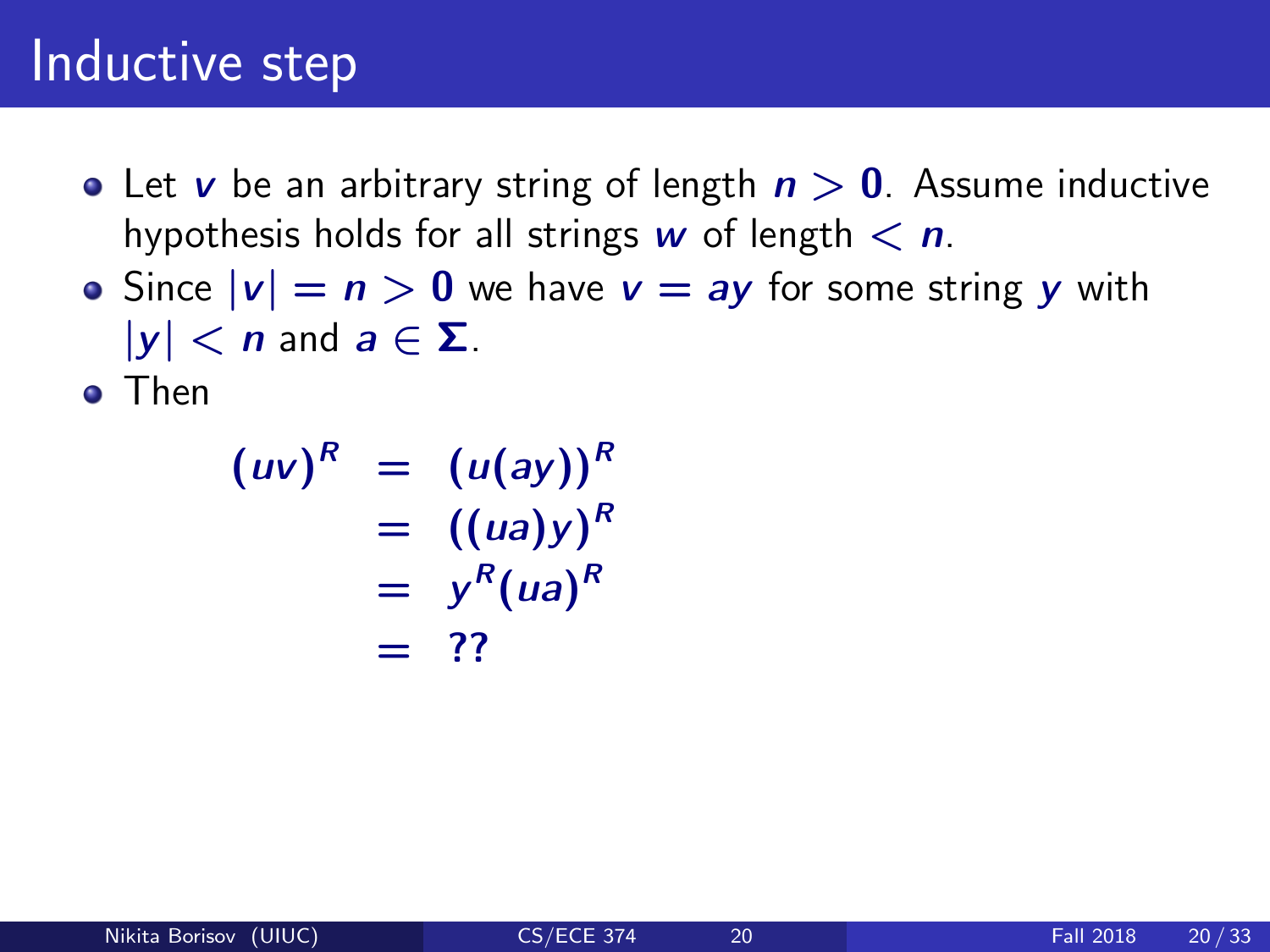- Let v be an arbitrary string of length  $n > 0$ . Assume inductive hypothesis holds for all strings w of length  $\langle n \rangle$ .
- Since  $|v| = n > 0$  we have  $v = ay$  for some string y with  $|y| < n$  and  $a \in \Sigma$ .
- **o** Then

$$
(uv)^R = (u(ay))^R
$$
  
= ((ua)y)<sup>R</sup>  
= y<sup>R</sup>(ua)<sup>R</sup>  
= ??

Cannot simplify  $(ua)^R$  using inductive hypotheis. Can simplify if we extend base case to include  $n = 0$  and  $n = 1$ . However,  $n = 1$ itself requires induction on  $|u|!$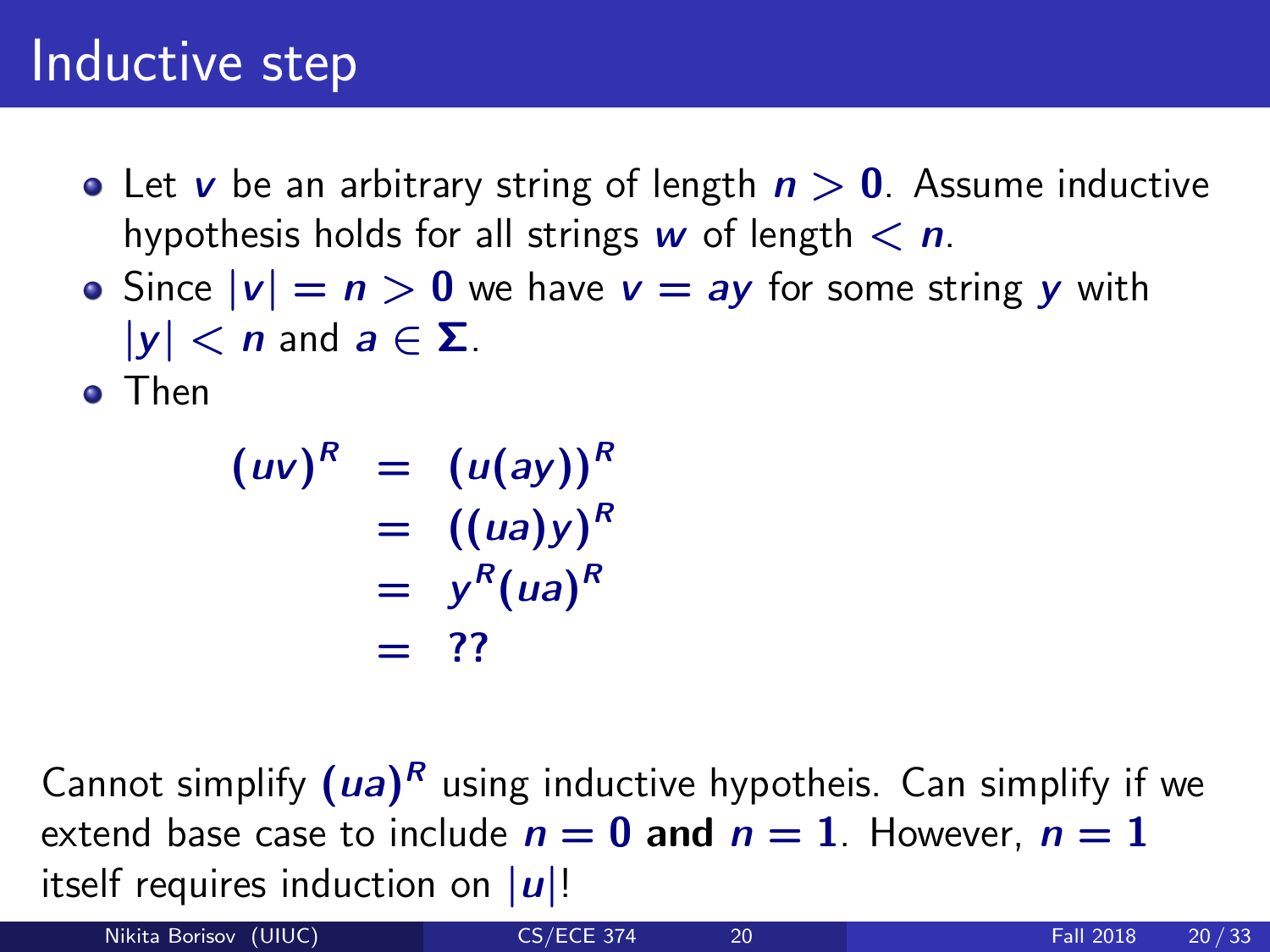#### Theorem

Prove that for any strings  $u, v \in \Sigma^*$ ,  $(uv)^R = v^Ru^R$ .

Proof by induction on  $|u| + |v|$  means that we are proving the following.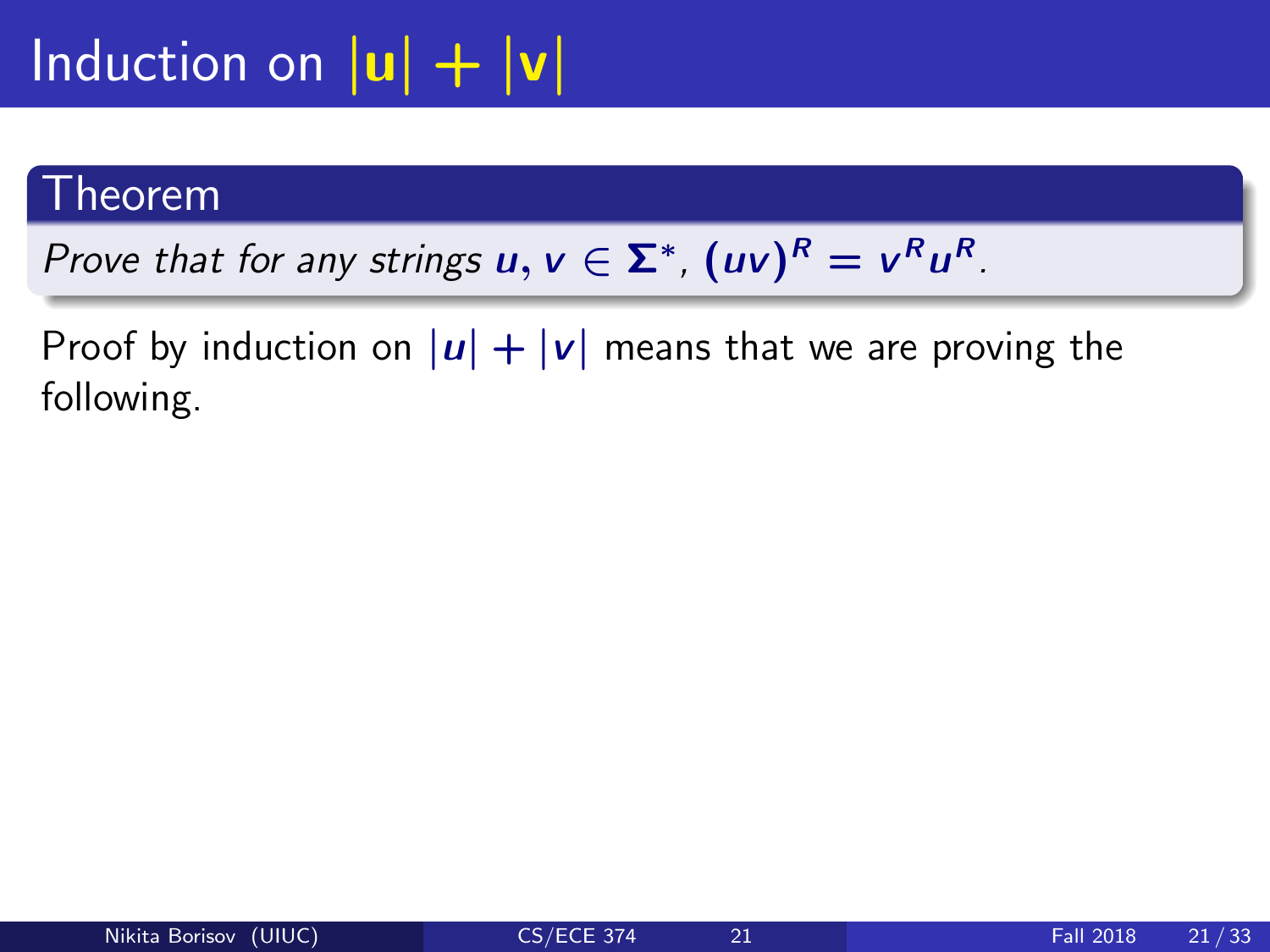## Induction on  $|\mathbf{u}| + |\mathbf{v}|$

#### Theorem

Prove that for any strings  $u, v \in \Sigma^*$ ,  $(uv)^R = v^Ru^R$ .

Proof by induction on  $|u| + |v|$  means that we are proving the following.

Induction hypothesis: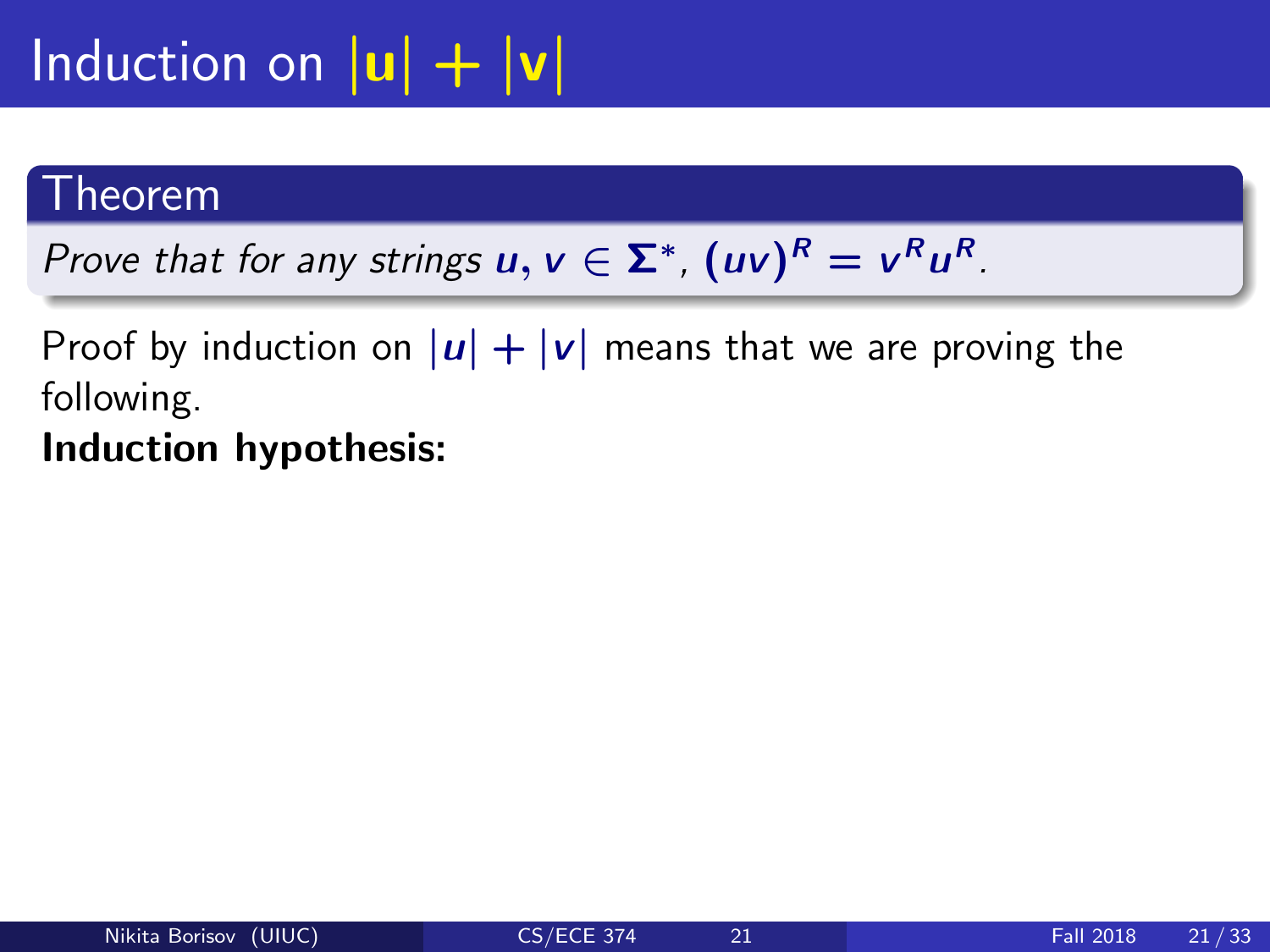#### Theorem

Prove that for any strings  $u, v \in \Sigma^*$ ,  $(uv)^R = v^Ru^R$ .

Proof by induction on  $|u| + |v|$  means that we are proving the following.

**Induction hypothesis:**  $\forall n \geq 0$ , for any  $u, v \in \Sigma^*$  with  $|u| + |v| \le n$ ,  $(uv)^R = v^R u^R$ .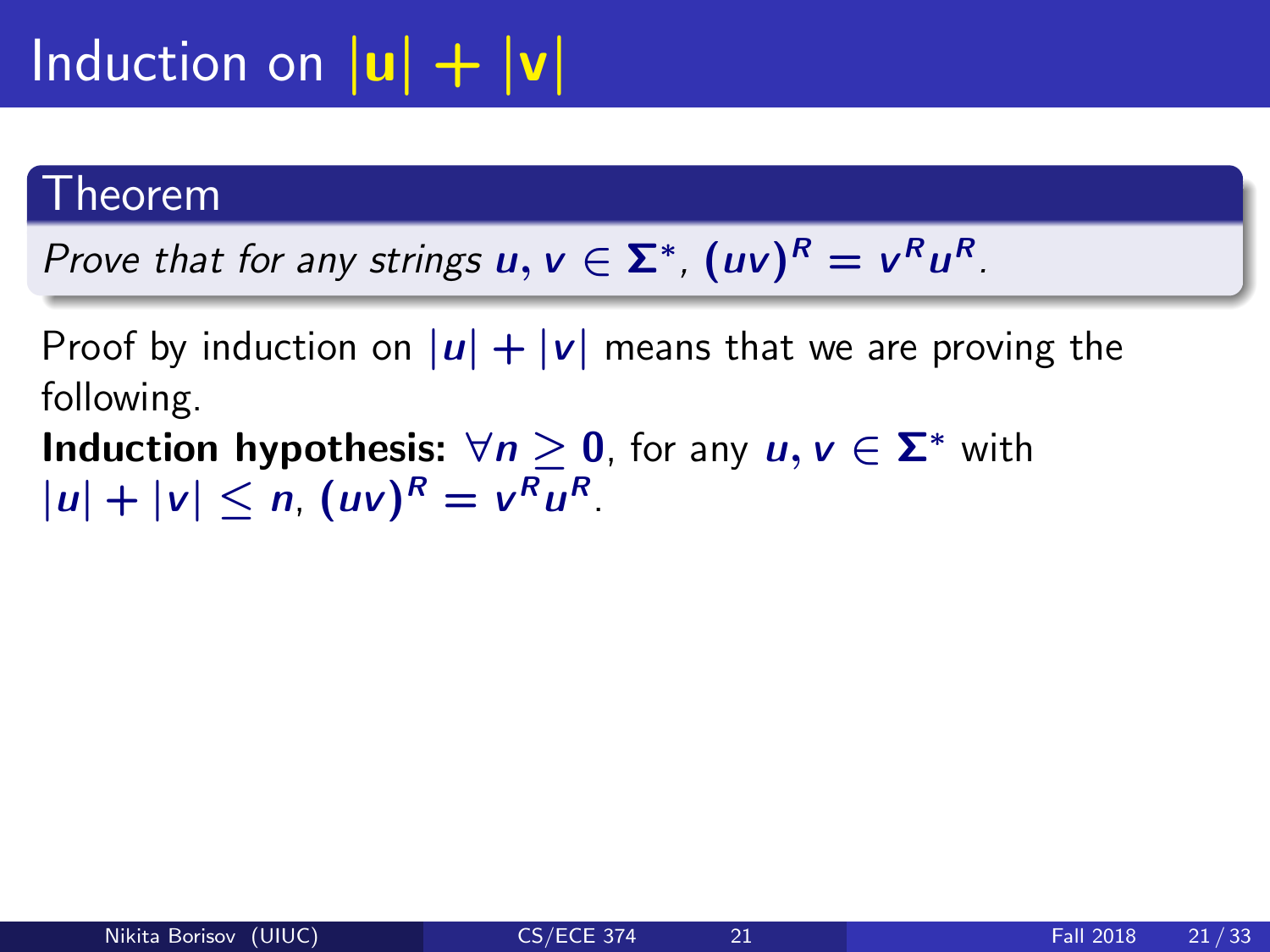#### Theorem

Prove that for any strings  $u, v \in \Sigma^*$ ,  $(uv)^R = v^Ru^R$ .

Proof by induction on  $|u| + |v|$  means that we are proving the following.

**Induction hypothesis:**  $\forall n \geq 0$ , for any  $u, v \in \Sigma^*$  with  $|u| + |v| \le n$ ,  $(uv)^R = v^R u^R$ .

**Base case:**  $n = 0$ . Let  $u, v$  be an arbitrary stirngs such that  $|u| + |v| = 0$ . Implies  $u, v = \epsilon$ .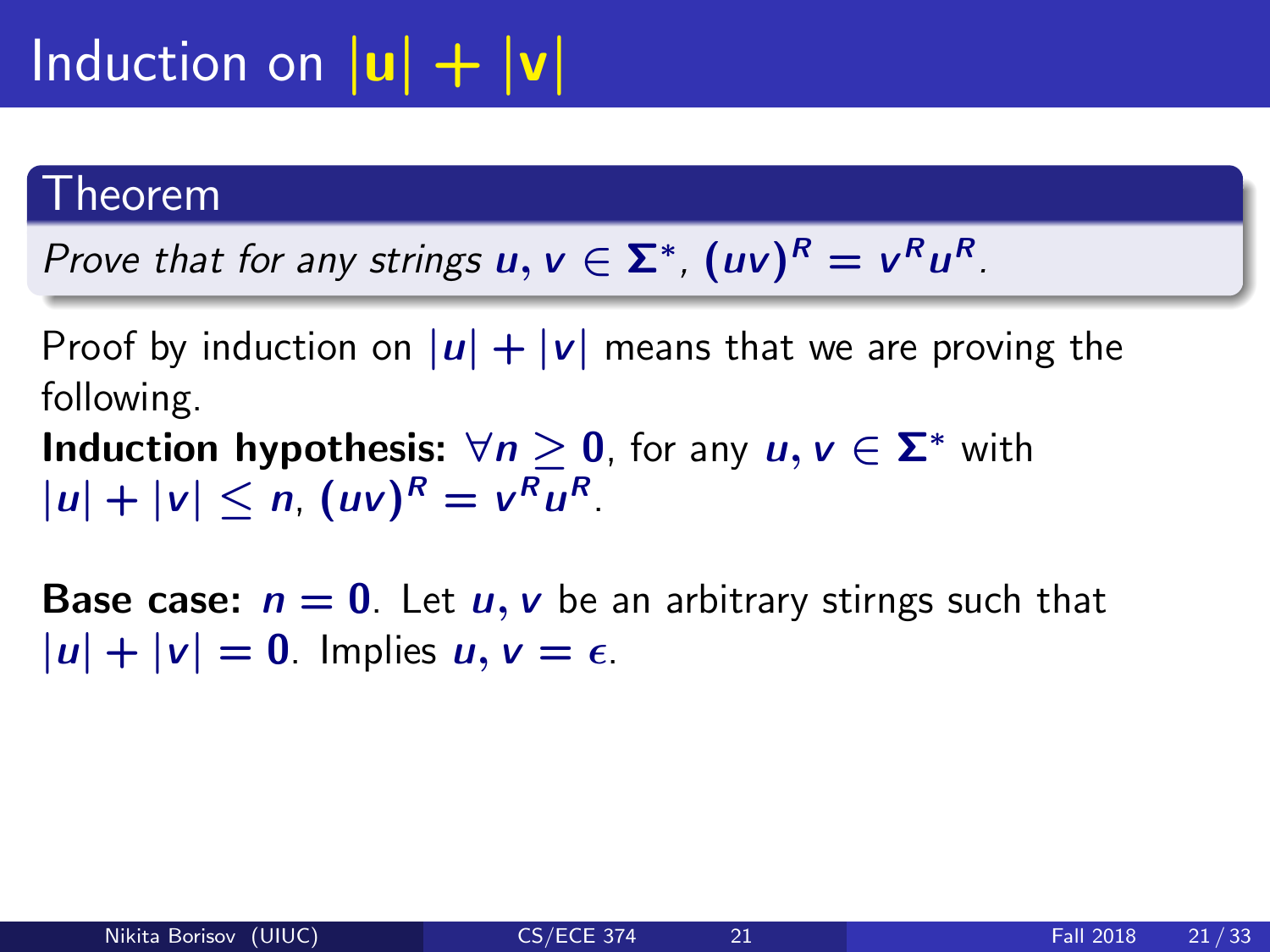#### Theorem

Prove that for any strings  $u, v \in \Sigma^*$ ,  $(uv)^R = v^Ru^R$ .

Proof by induction on  $|u| + |v|$  means that we are proving the following.

**Induction hypothesis:**  $\forall n \geq 0$ , for any  $u, v \in \Sigma^*$  with  $|u| + |v| \le n$ ,  $(uv)^R = v^R u^R$ .

**Base case:**  $n = 0$ . Let  $u, v$  be an arbitrary stirngs such that  $|u| + |v| = 0$ . Implies  $u, v = \epsilon$ .

**Inductive stepe:**  $n > 0$ . Let  $u, v$  be arbitrary strings such that  $|u| + |v| = n$ .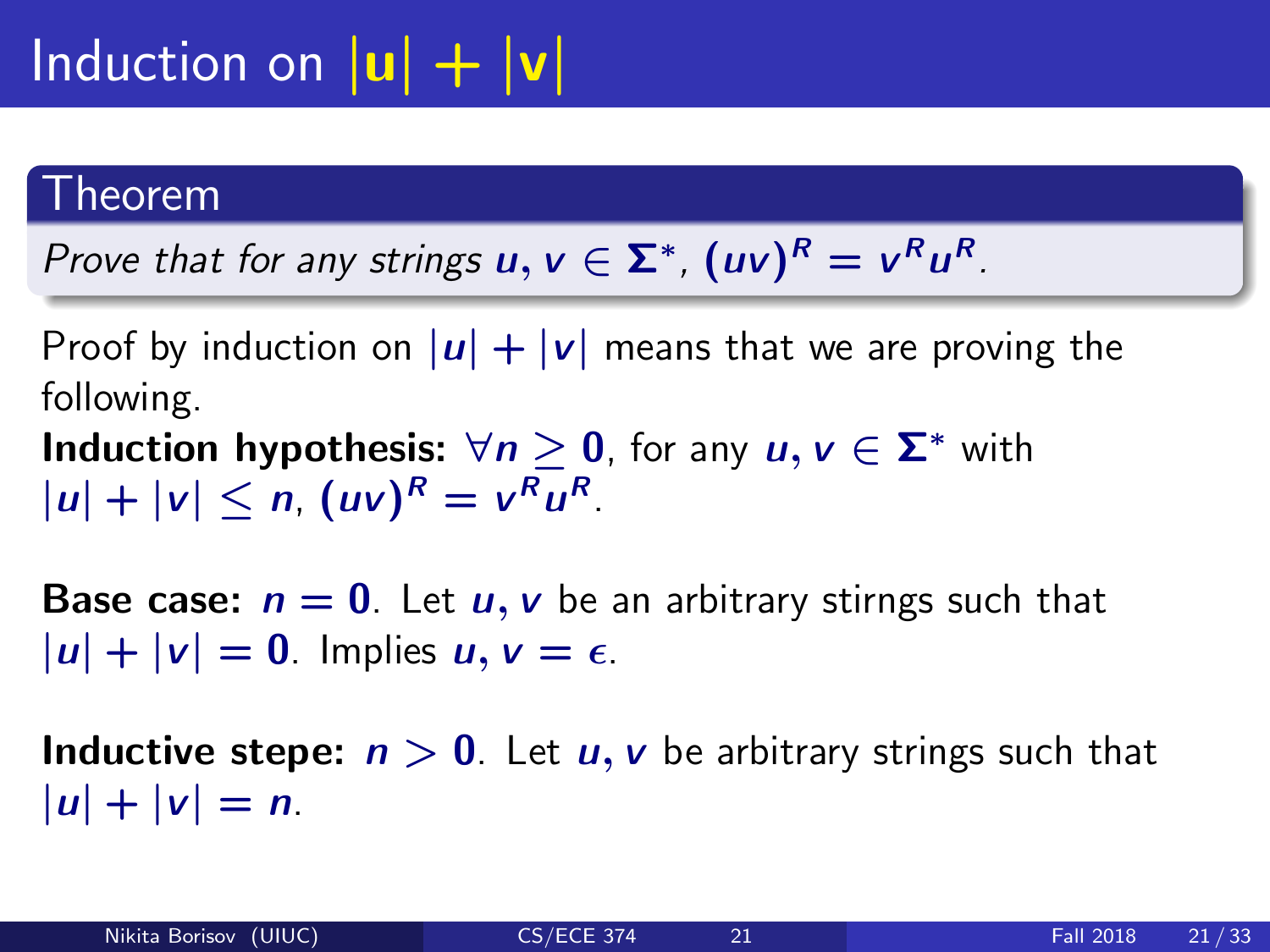## <span id="page-36-0"></span>Part II

## [Languages](#page-36-0)

Nikita Borisov (UIUC) [CS/ECE 374](#page-0-0) 22 Fall 2018 22/33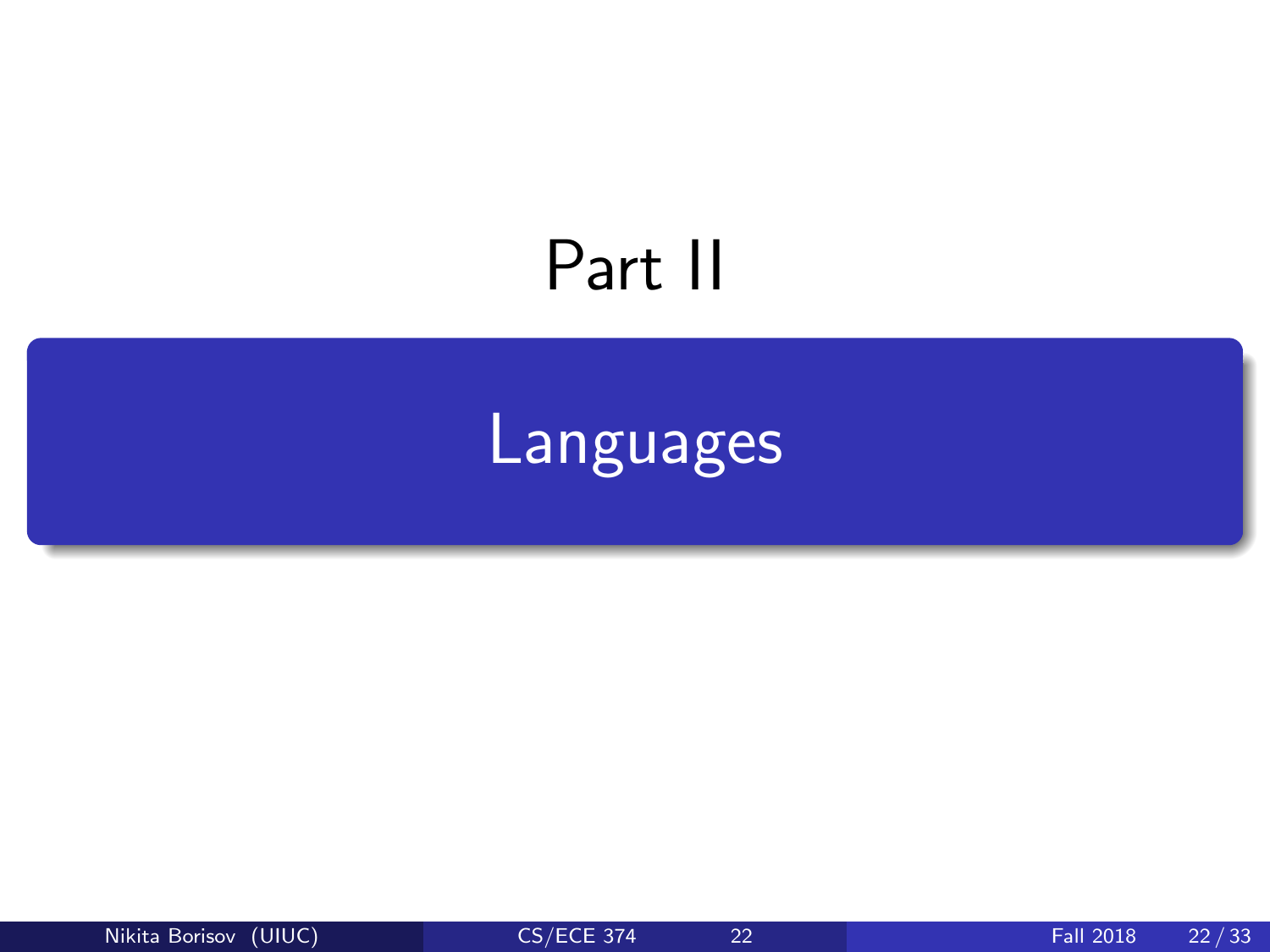

#### **Definition**

#### A language  $L$  is a set of strings over  $\boldsymbol{\Sigma}.$  In other words  $L \subseteq \boldsymbol{\Sigma}^*.$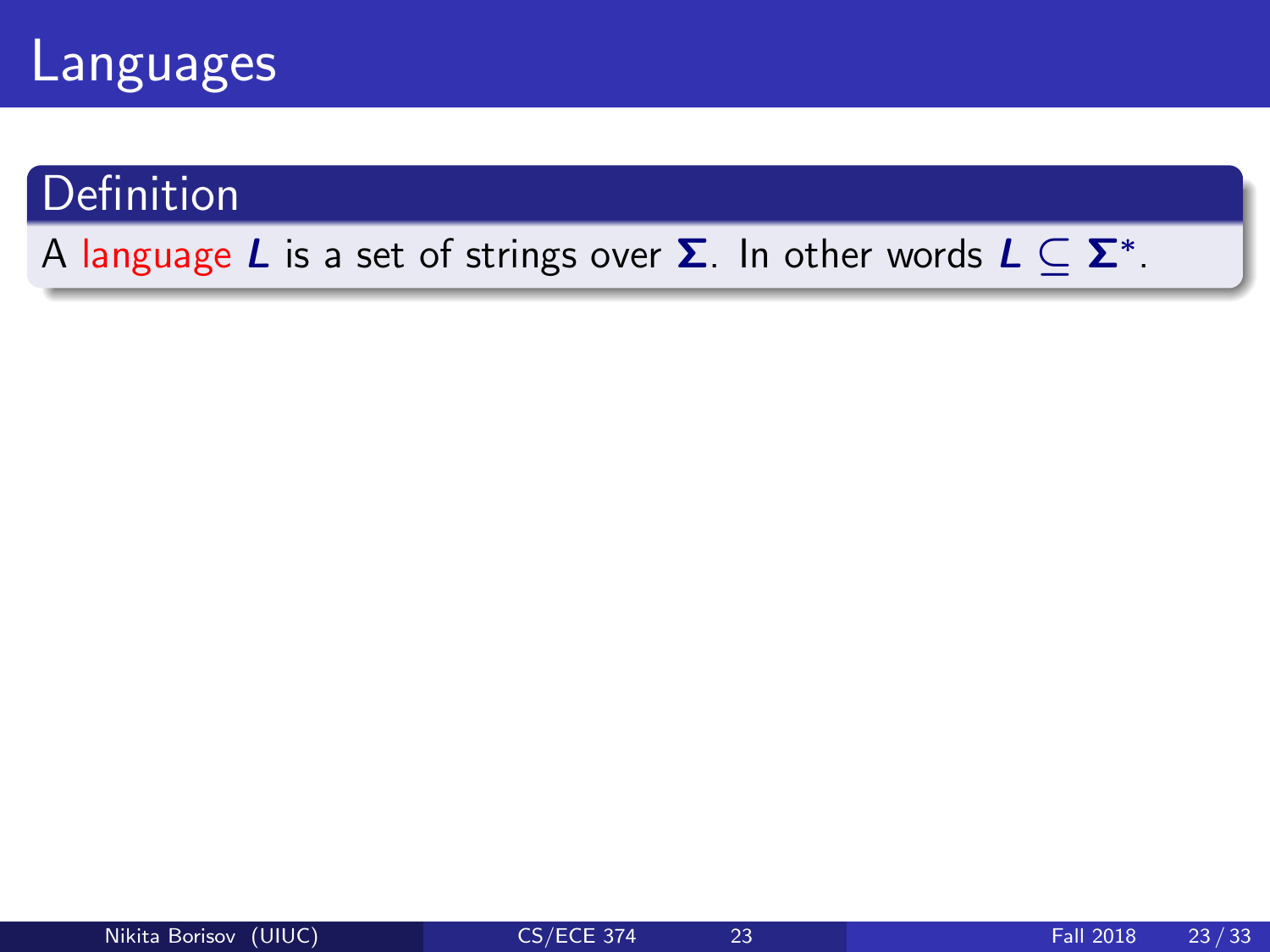### Languages

#### Definition

A language  $L$  is a set of strings over  $\boldsymbol{\Sigma}.$  In other words  $L \subseteq \boldsymbol{\Sigma}^*.$ 

Standard set operations apply to languages.

- For languages  $A, B$  the concatenation of  $A, B$  is  $AB = \{xy \mid x \in A, y \in B\}.$
- For languages  $A, B$ , their union is  $A \cup B$ , intersection is  $A \cap B$ , and difference is  $A \setminus B$  (also written as  $A - B$ ).
- For language  $A \subseteq \Sigma^*$  the complement of  $A$  is  $\bar{A} = \Sigma^* \setminus A$ .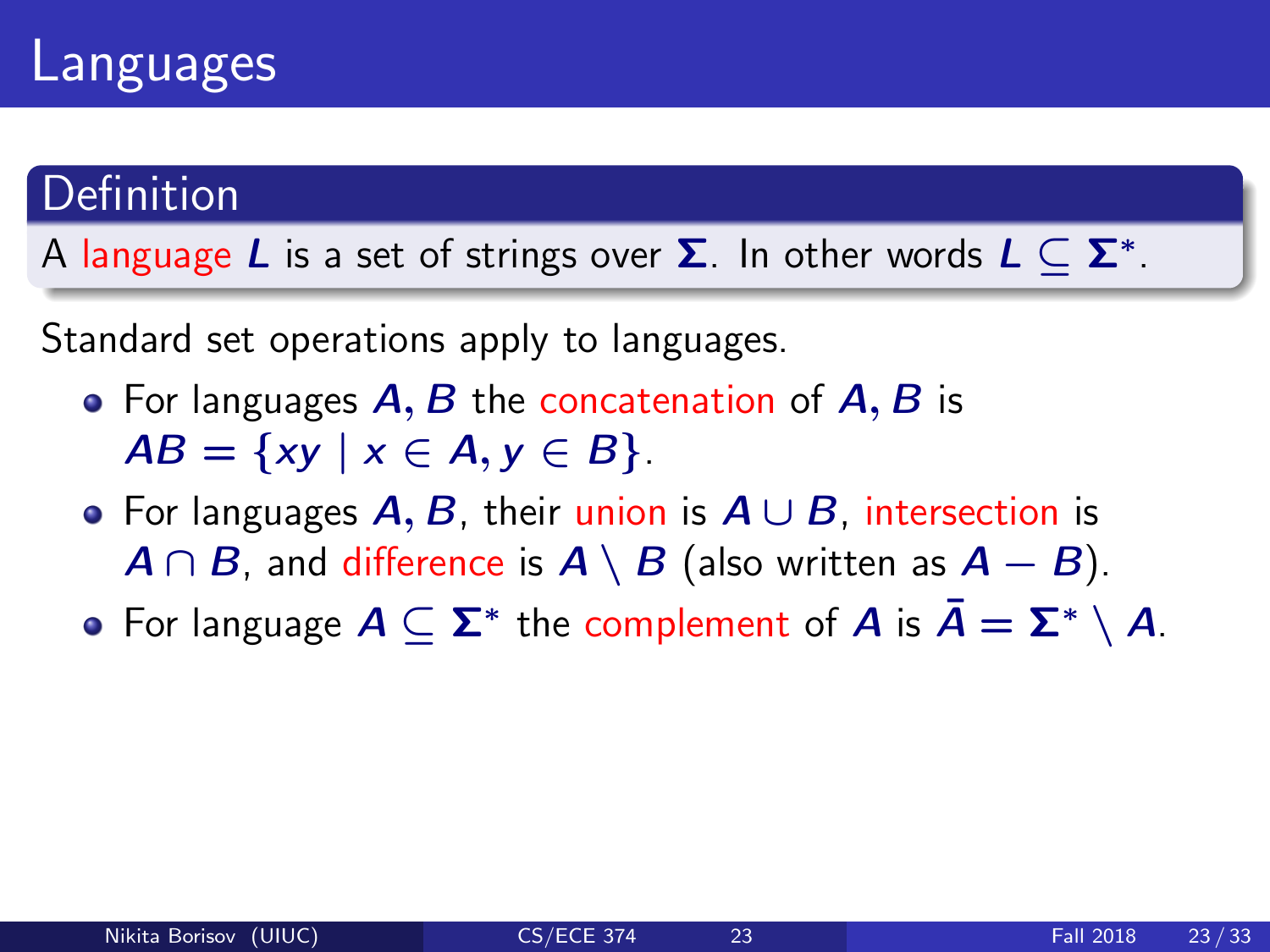### Exponentiation, Kleene star etc

#### Definition

For a language  $L \subseteq \Sigma^*$  and  $n \in \mathbb{N}$ , define  $L^n$  inductively as follows.

$$
L^n = \left\{ \begin{array}{ll} \{ \epsilon \} & \text{if } n = 0 \\ L \bullet (L^{n-1}) & \text{if } n > 0 \end{array} \right.
$$

And define  $L^* = \cup_{n\geq 0} L^n$ , and  $L^+ = \cup_{n\geq 1} L^n$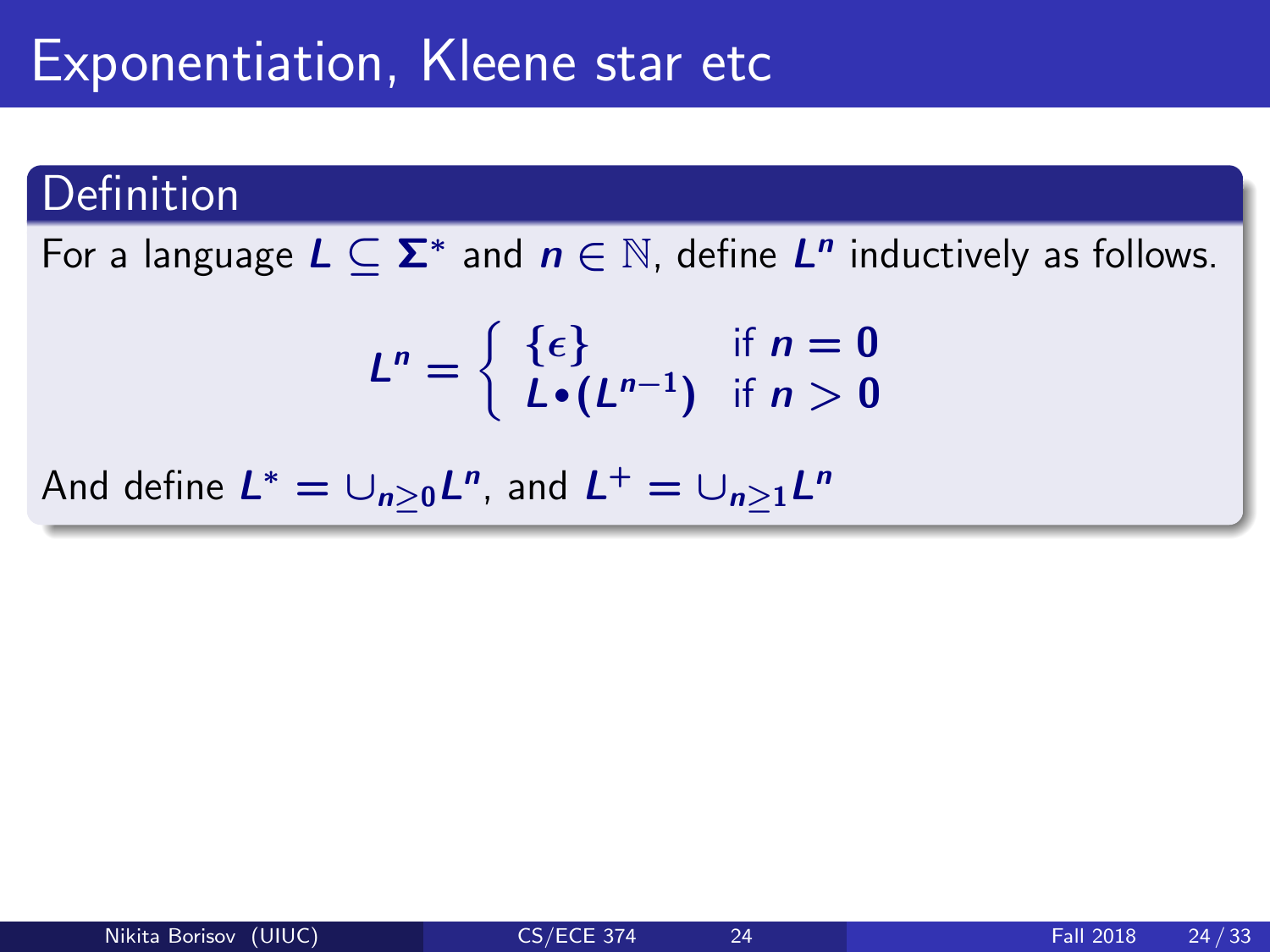### Exercise

#### Problem

Answer the following questions taking  $\textsf{A},\textsf{B}\subseteq\{\textsf{0},\textsf{1}\}^*$  .

- **0**  $\mathbf{1} \mathbf{s} \mathbf{\epsilon} = {\mathbf{\epsilon}} {\mathbf{3}}$ ?  $\mathbf{s} \mathbf{\emptyset} = {\mathbf{\epsilon}} {\mathbf{3}}$ ?
- <sup>2</sup> What is ∅·<sup>A</sup>? What is <sup>A</sup>·∅?
- $\bullet$  What is  $\{\epsilon\}\bullet A$ ? And  $A\bullet \{\epsilon\}$ ?
- If  $|A| = 2$  and  $|B| = 3$ , what is  $|A \cdot B|$ ?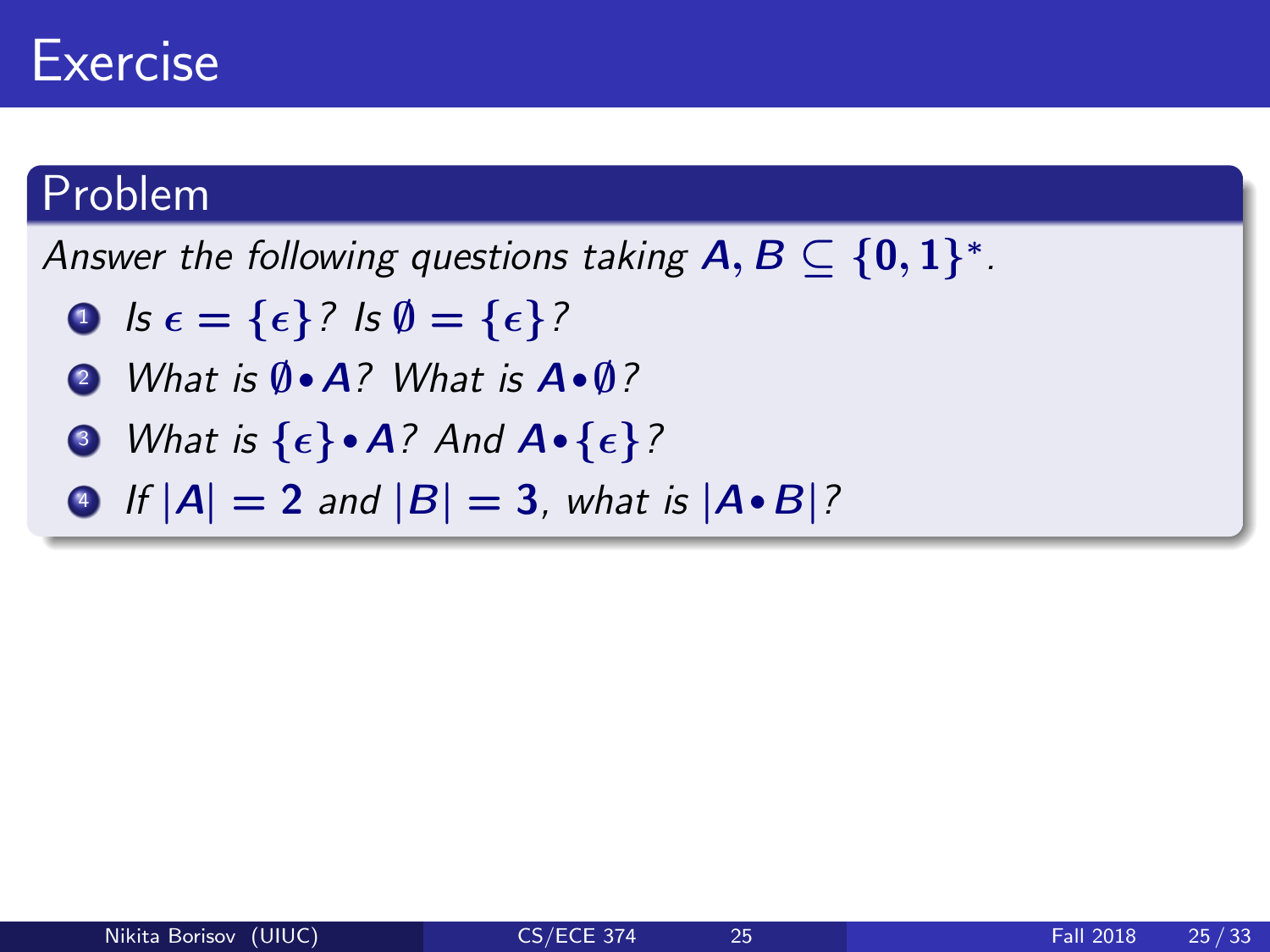### **Exercise**

#### Problem

Consider languages over  $\Sigma = \{0, 1\}$ .

- $\blacksquare$  What is  $\emptyset^0$  ?
- $2$  If  $|L| = 2$ , then what is  $|L^4|$  ?
- $\bullet$  What is  $\emptyset^*, \, \{\epsilon\}^*, \, \epsilon^*$  ?
- <sup>4</sup> For what **L** is **L**<sup>\*</sup> finite?
- $\bullet$  What is  $\emptyset^+$ ,  $\{\epsilon\}^+$ ,  $\epsilon^+$  ?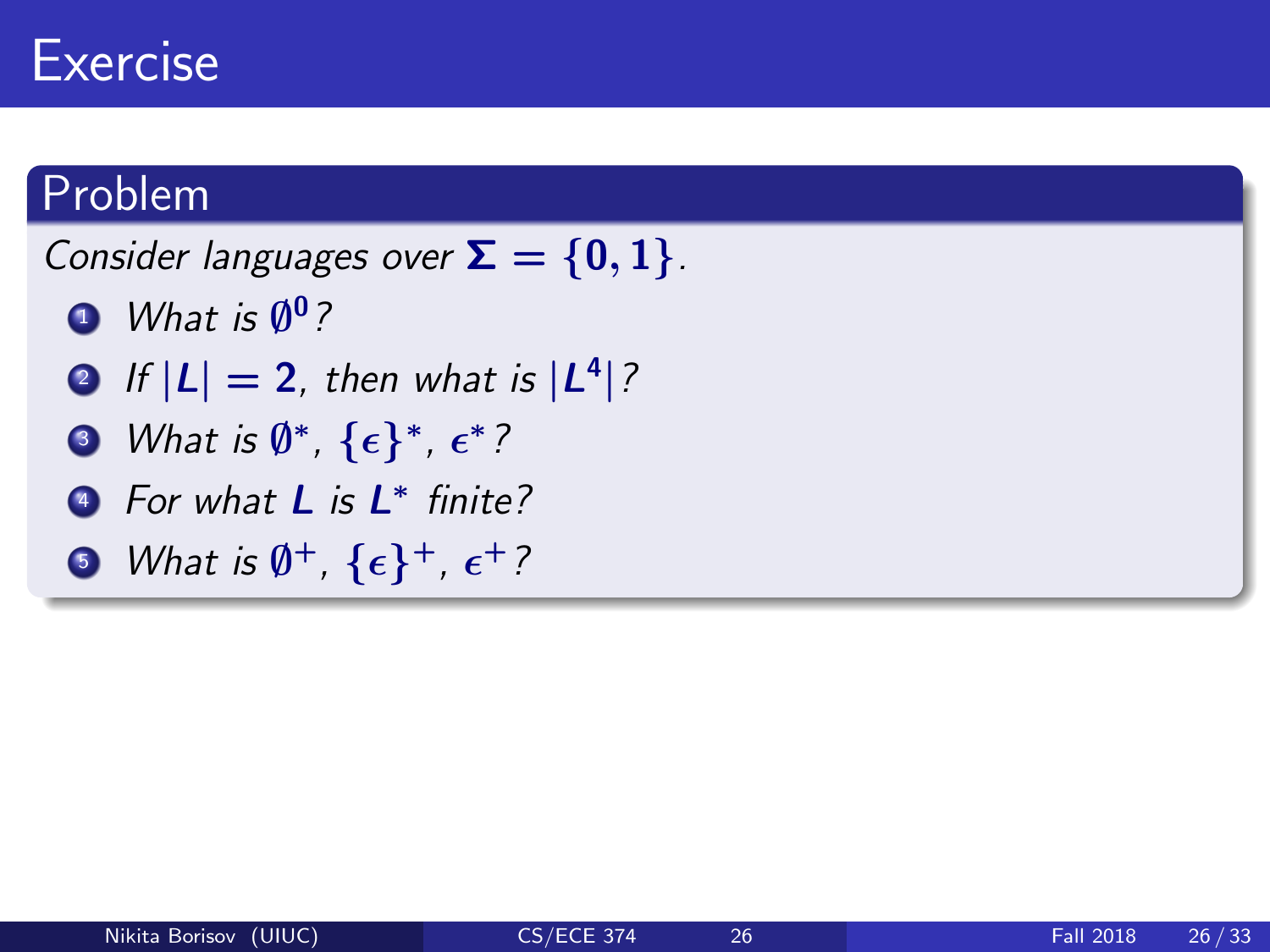What are we interested in computing? Mostly functions.

**Informal defintion:** An algorithm  $\mathcal A$  computes a function  $f:\mathsf{\Sigma}^{*}\to\mathsf{\Sigma}^{*}$  if for all  $w\in\mathsf{\Sigma}^{*}$  the algorithm  $\mathcal A$  on input  $w$ terminates in a finite number of steps and outputs  $f(w)$ .

Examples of functions:

- Numerical functions: length, addition, multiplication, division etc
- Given graph  $G$  and  $s, t$  find shortest paths from  $s$  to  $t$
- Given program  $M$  check if  $M$  halts on empty input
- Posts Correspondence problem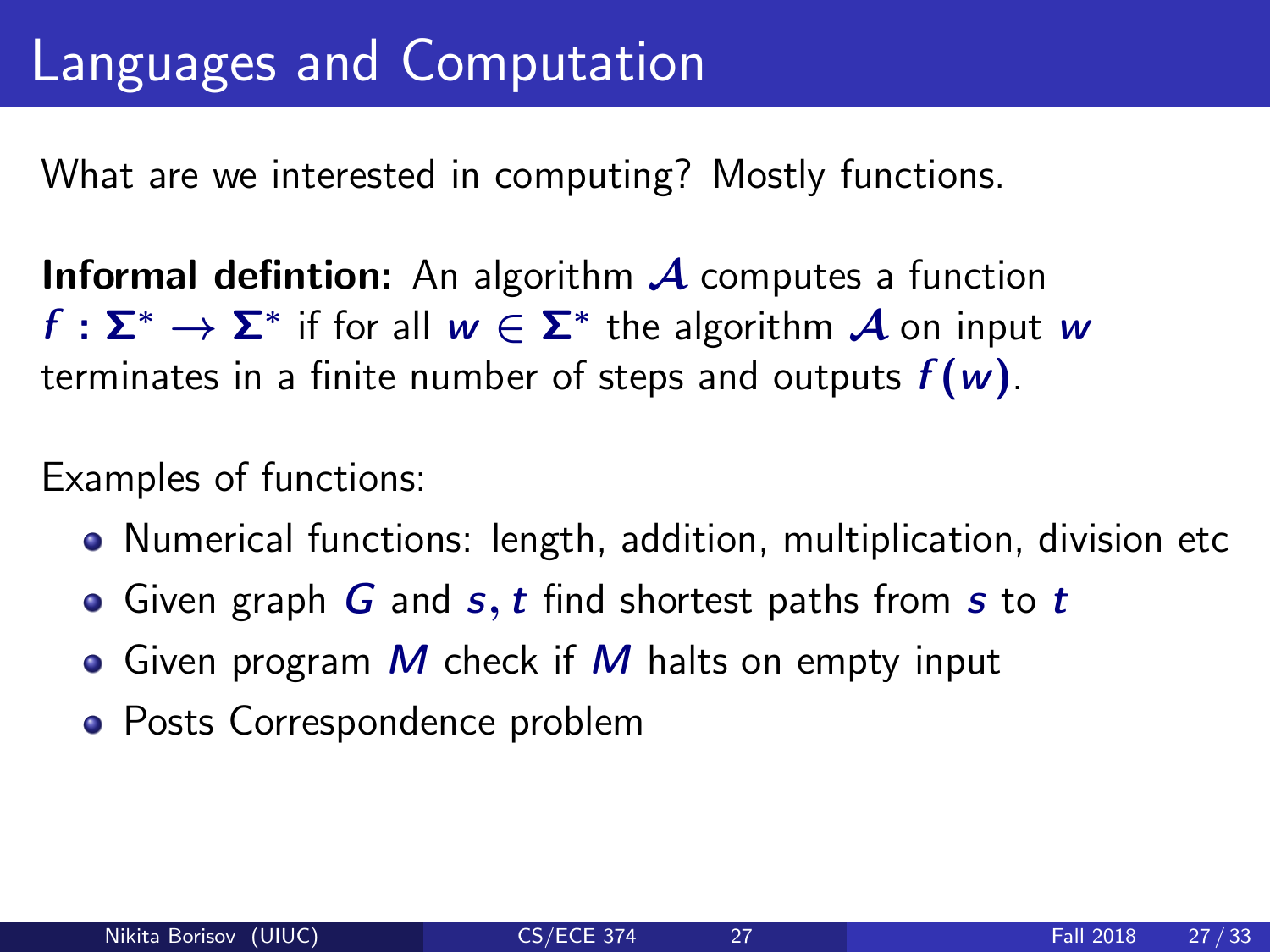#### **Definition**

#### A function  $f$  over  $\mathbf{\Sigma}^*$  is a boolean if  $f: \mathbf{\Sigma}^* \to \{ \mathbf{0}, \mathbf{1} \}.$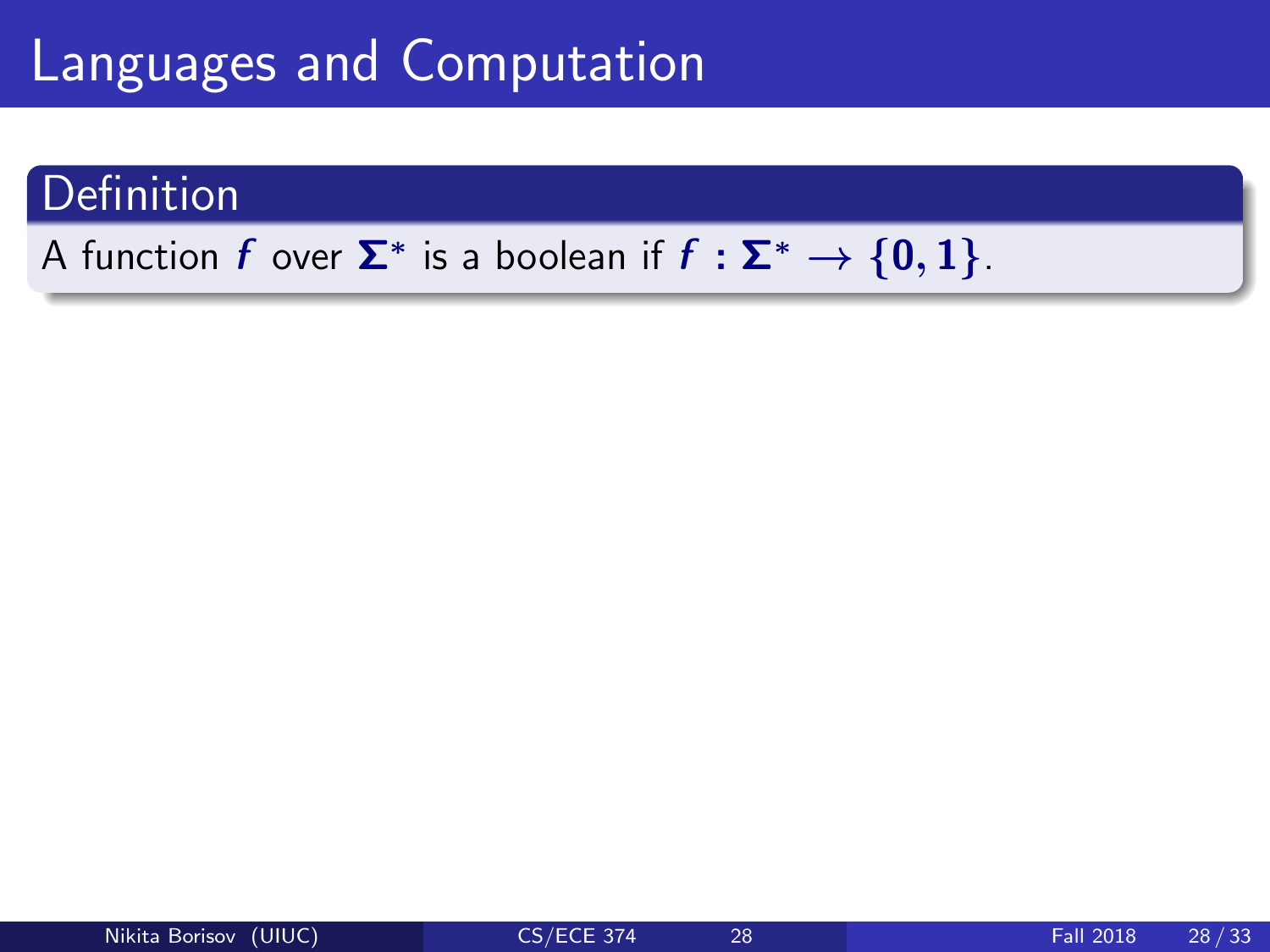#### Definition

A function  $f$  over  $\mathbf{\Sigma}^*$  is a boolean if  $f: \mathbf{\Sigma}^* \to \{ \mathbf{0}, \mathbf{1} \}.$ 

Observation: There is a bijection between boolean functions and languages.

• Given boolean function  $f : \Sigma^* \to \{0,1\}$  define language  $L_f = \{ w \in \Sigma^* \mid f(w) = 1 \}$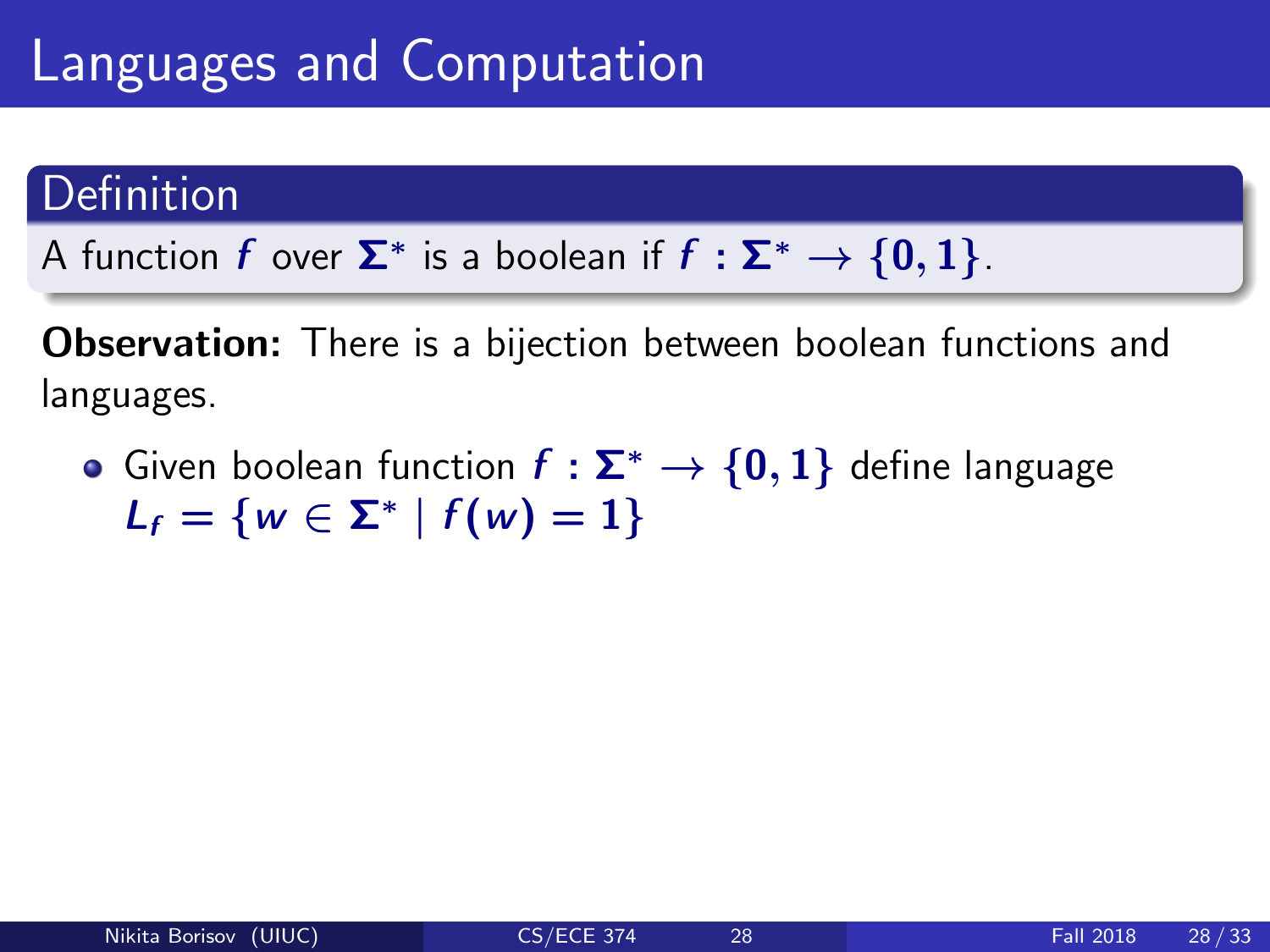#### Definition

A function  $f$  over  $\mathbf{\Sigma}^*$  is a boolean if  $f: \mathbf{\Sigma}^* \to \{ \mathbf{0}, \mathbf{1} \}.$ 

**Observation:** There is a bijection between boolean functions and languages.

- Given boolean function  $f : \Sigma^* \to \{0,1\}$  define language  $L_f = \{ w \in \Sigma^* \mid f(w) = 1 \}$
- Given language  $L \subset \Sigma^*$  define boolean function  $f : \Sigma^* \to \{0, 1\}$  as follows:  $f(w) = 1$  if  $w \in L$  and  $f(w) = 0$  otherwise.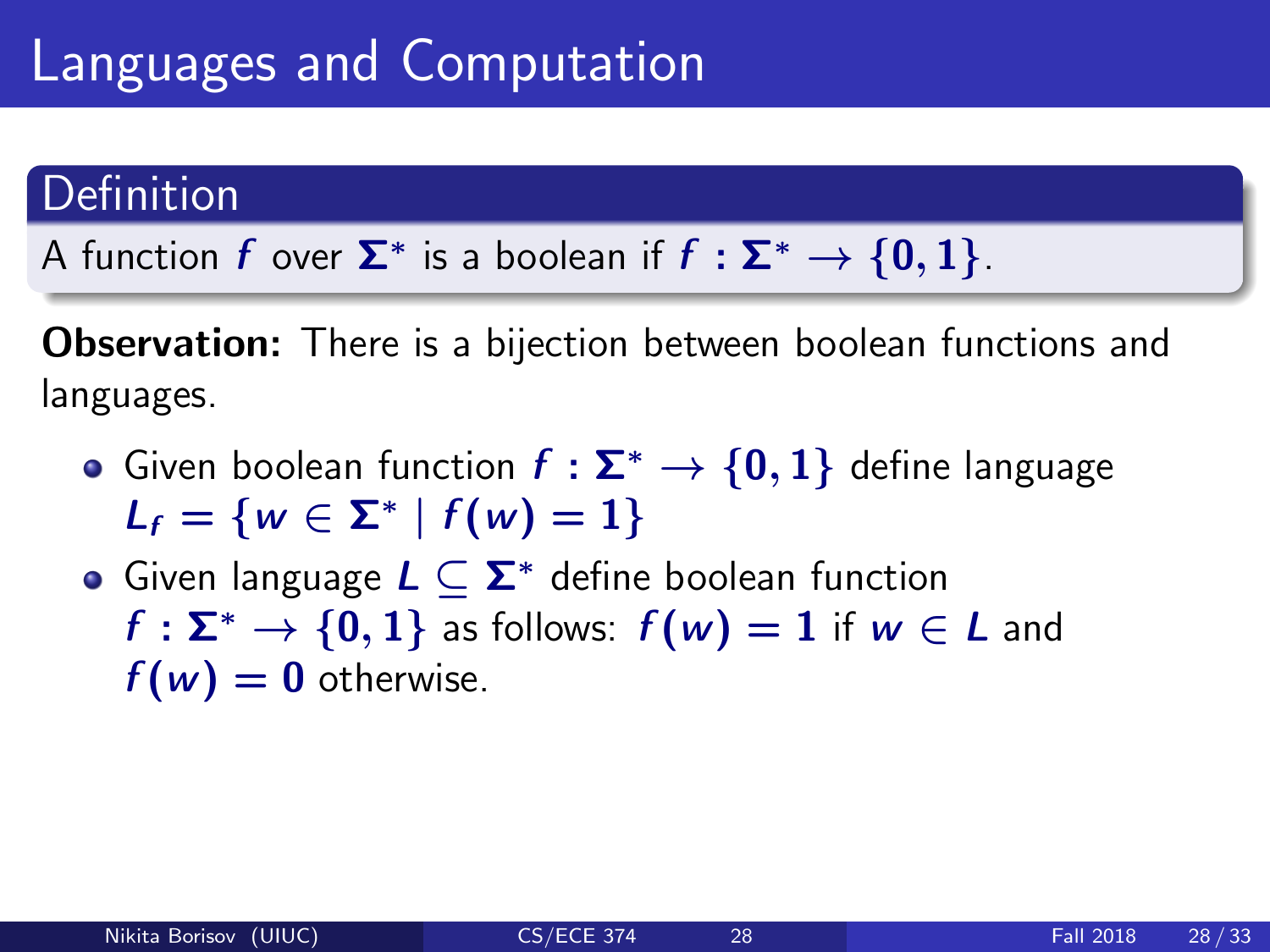### Language recognition problem

#### Definition

For a language  $L \subseteq \mathbf{\Sigma}^*$  the language recognition problem associate with  $L$  is the following: given  $w \in \Sigma^*$ , is  $w \in L$ ?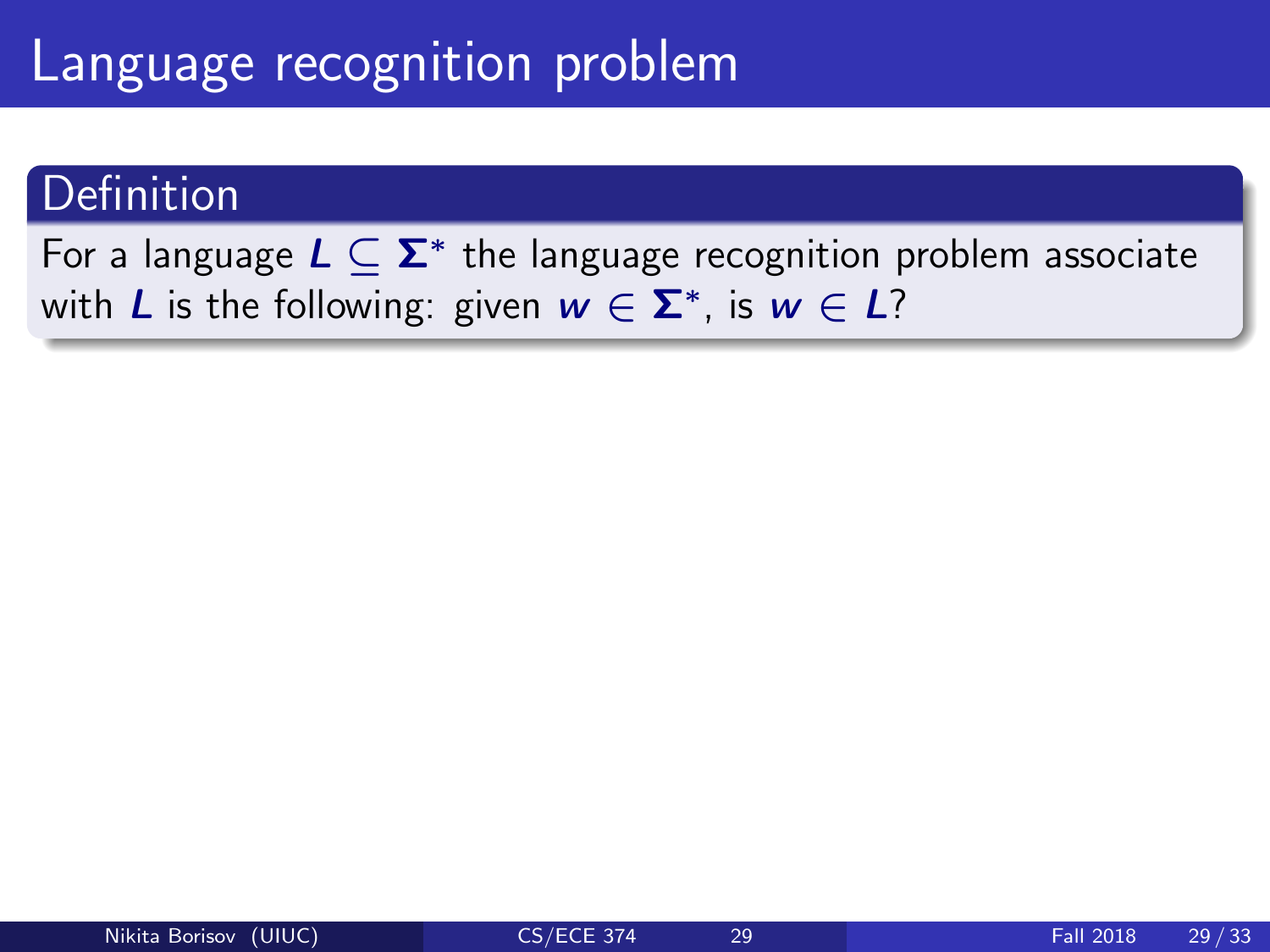### Language recognition problem

#### Definition

For a language  $L \subseteq \mathbf{\Sigma}^*$  the language recognition problem associate with  $L$  is the following: given  $w \in \Sigma^*$ , is  $w \in L$ ?

- **•** Equivalent to the problem of "computing" the function  $f_L$ .
- Language recognition is same as boolean function computation
- $\bullet$  How difficult is a function  $f$  to compute? How difficult is the recognizing  $L_f$ ?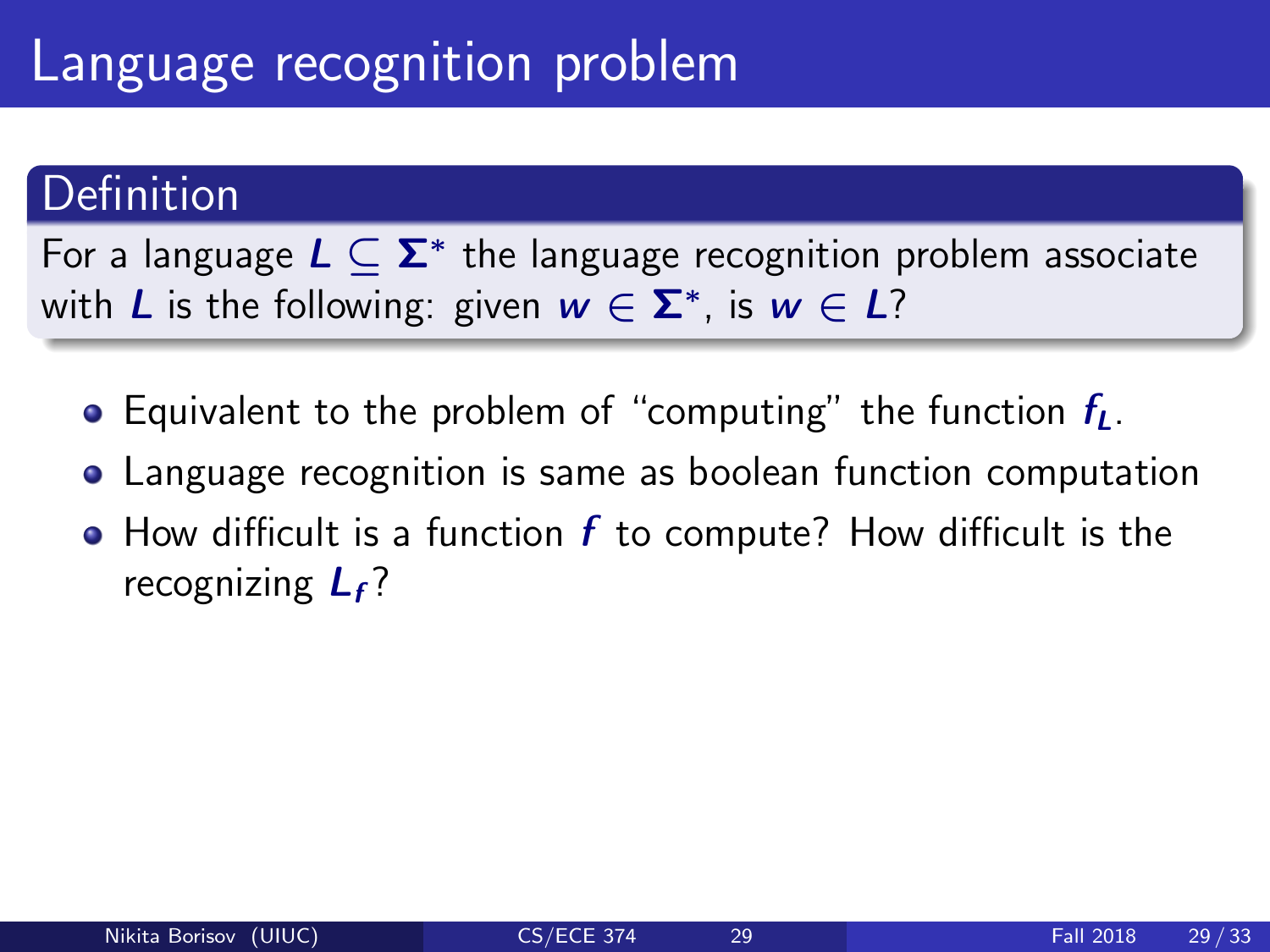### Language recognition problem

#### Definition

For a language  $L \subseteq \mathbf{\Sigma}^*$  the language recognition problem associate with  $L$  is the following: given  $w \in \Sigma^*$ , is  $w \in L$ ?

- **•** Equivalent to the problem of "computing" the function  $f_L$ .
- Language recognition is same as boolean function computation
- $\bullet$  How difficult is a function  $f$  to compute? How difficult is the recognizing  $L_f$ ?

Why two different views? Helpful in understanding different aspects?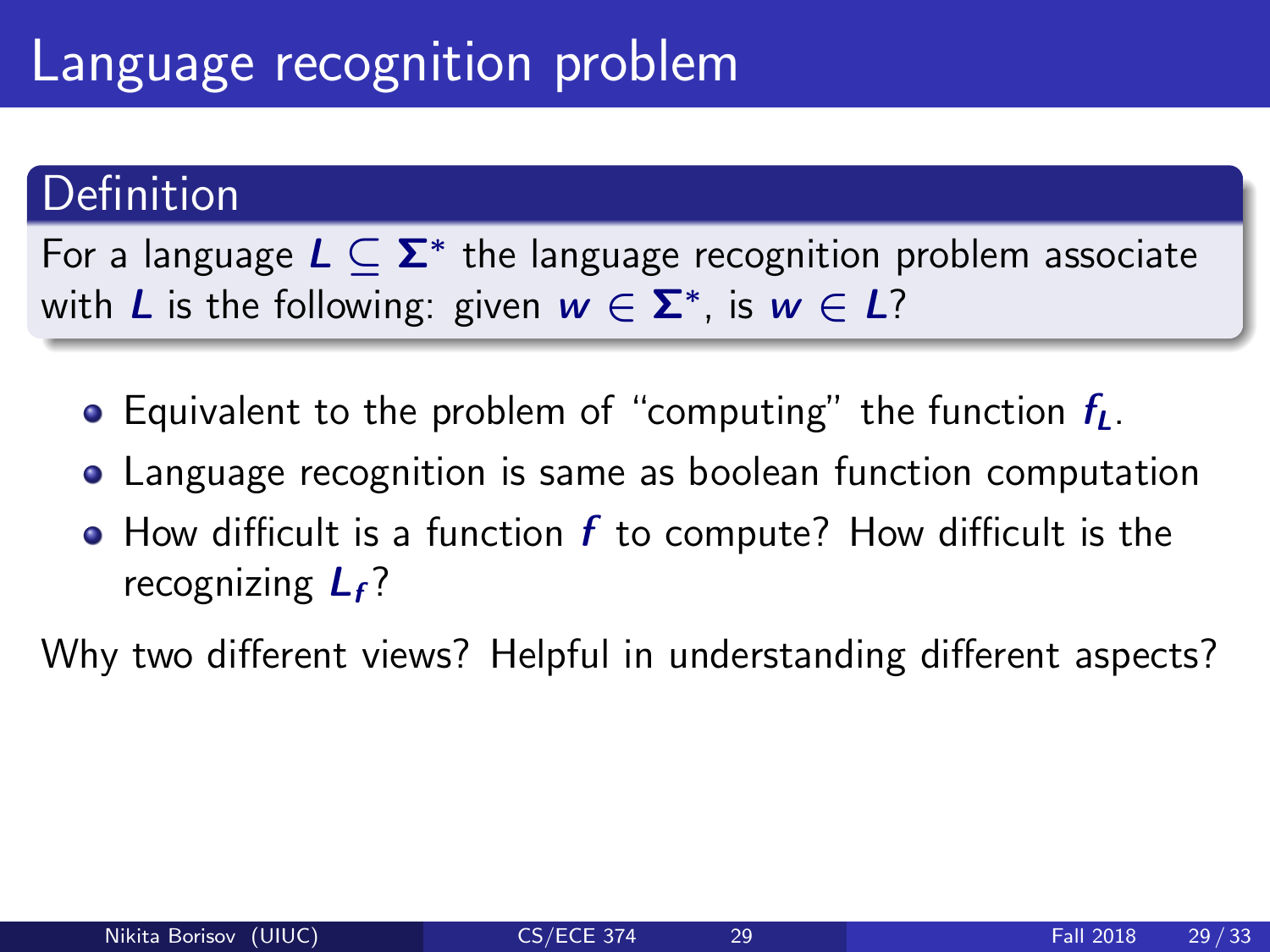#### Recall:

#### **Definition**

An set **A** is countably infinite if there is a bijection  $f$  between the natural numbers and A.

#### Theorem

 $\mathbf{\Sigma}^{*}$  is countably infinite for every finite  $\mathbf{\Sigma}$ .

The set of all languages is  $\mathbb{P}(\mathsf{\Sigma}^{*})$  the power set of  $\mathsf{\Sigma}^{*}$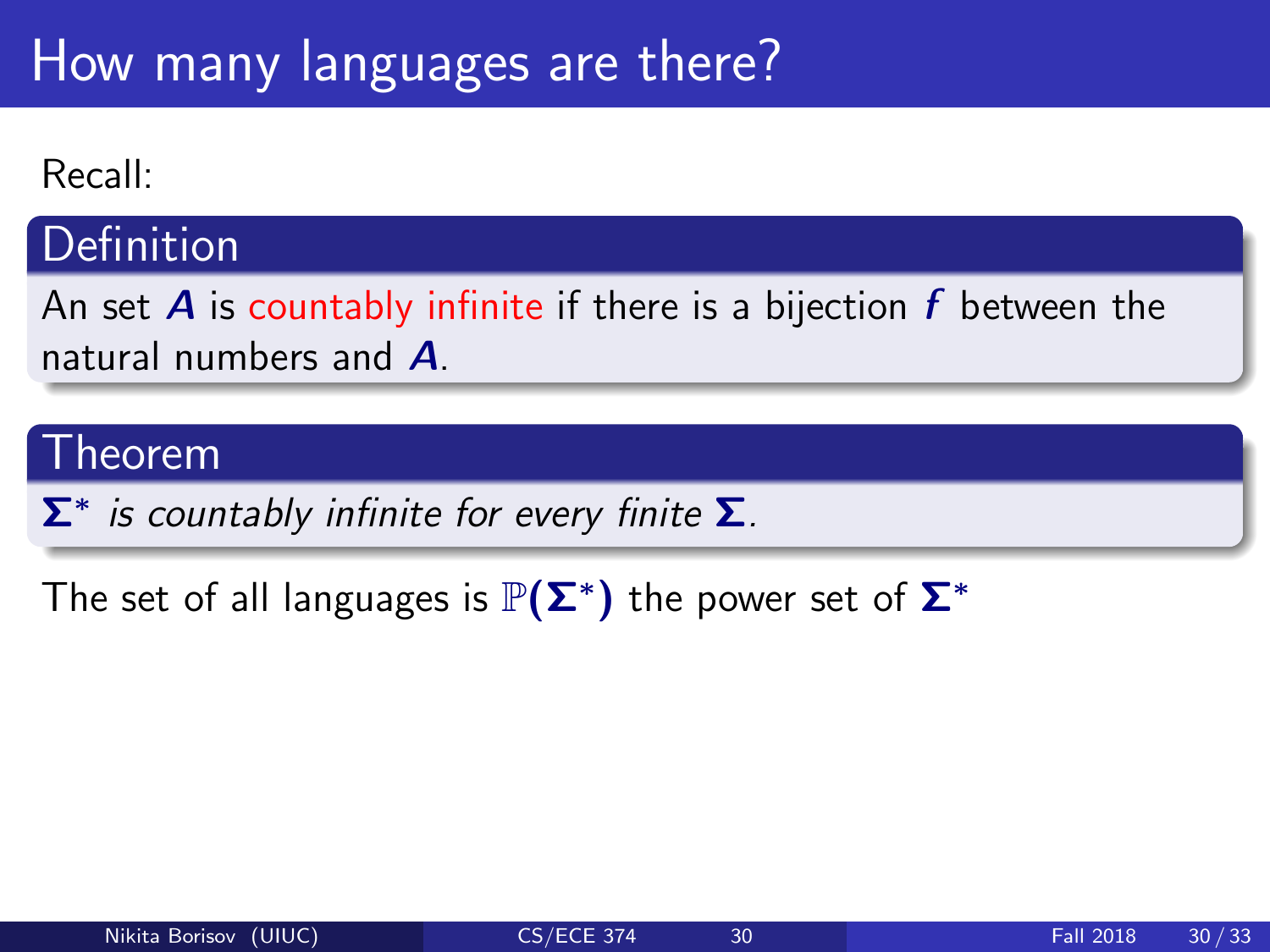#### Recall:

#### **Definition**

An set **A** is countably infinite if there is a bijection  $f$  between the natural numbers and **A** 

#### Theorem

 $\mathbf{\Sigma}^{*}$  is countably infinite for every finite  $\mathbf{\Sigma}$ .

The set of all languages is  $\mathbb{P}(\mathsf{\Sigma}^{*})$  the power set of  $\mathsf{\Sigma}^{*}$ 

Theorem (Cantor)

 $\mathbb{P}(\mathsf{\Sigma}^*)$  is not countably infinite for any finite  $\mathsf{\Sigma}$ .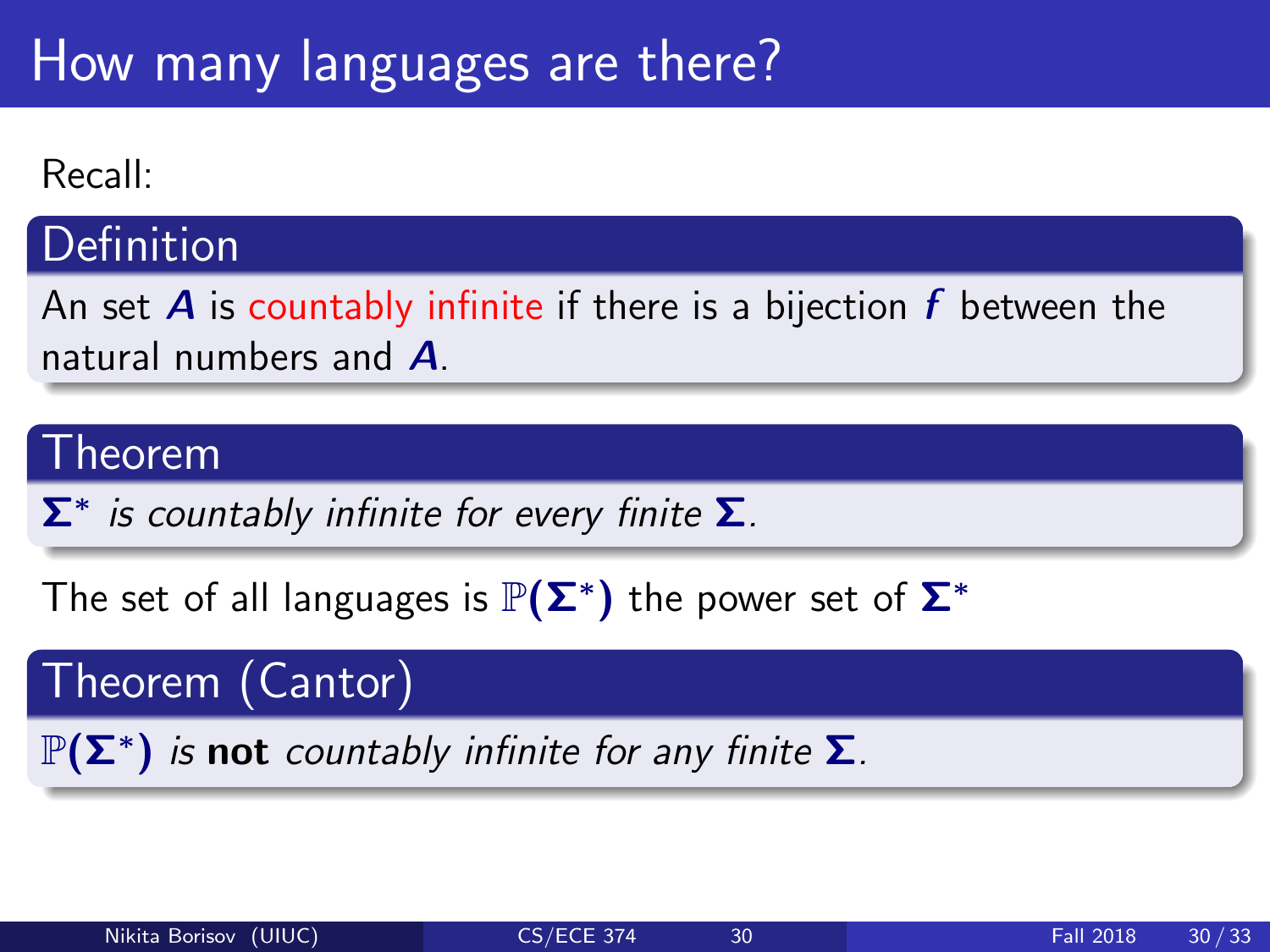## Cantor's diagonalization argument

### Theorem (Cantor)

 $\mathbb{P}(N)$  is not countably infinite.

- Suppose  $\mathbb{P}(\mathbb{N})$  is countable infinite. Let  $S_1, S_2, \ldots$ , be an enumeration of all subsets of numbers.
- $\bullet$  Let  $D$  be the following diagonal subset of numbers.

 $D = \{i \mid i \notin S_i\}$ 

Since  $D$  is a set of numbers, by assumption,  $D = S_j$  for some  $j$ . • Question: Is  $j \in D$ ?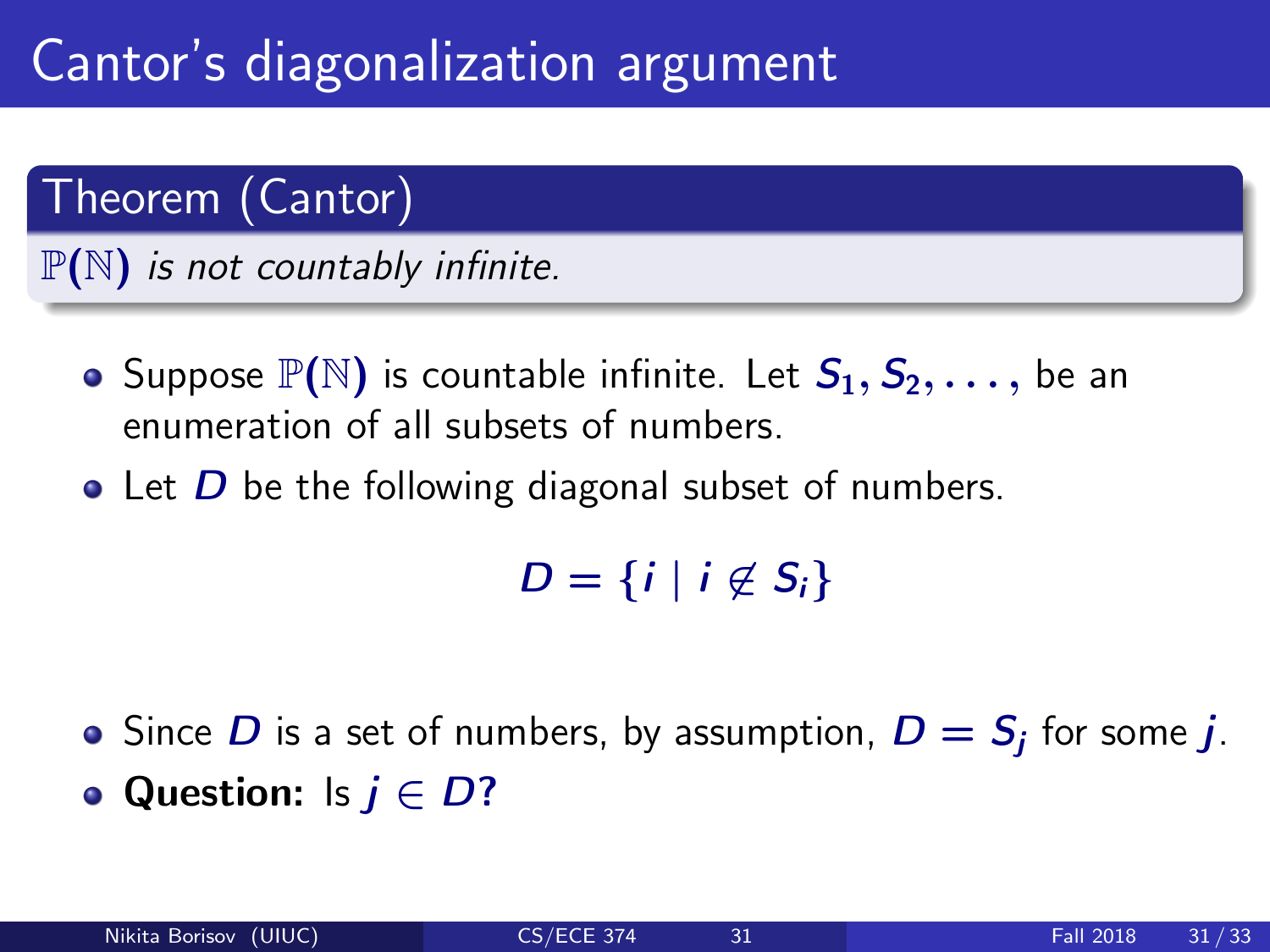### Consequences for Computation

- How many C programs are there? The set of C programs is countably infinite since each of them can be represented as a string over a finite alphabet.
- How many languages are there? Uncountably many!
- Hence some (in fact almost all!) languages/boolean functions do not have any  $C$  program to recognize them.

#### Questions: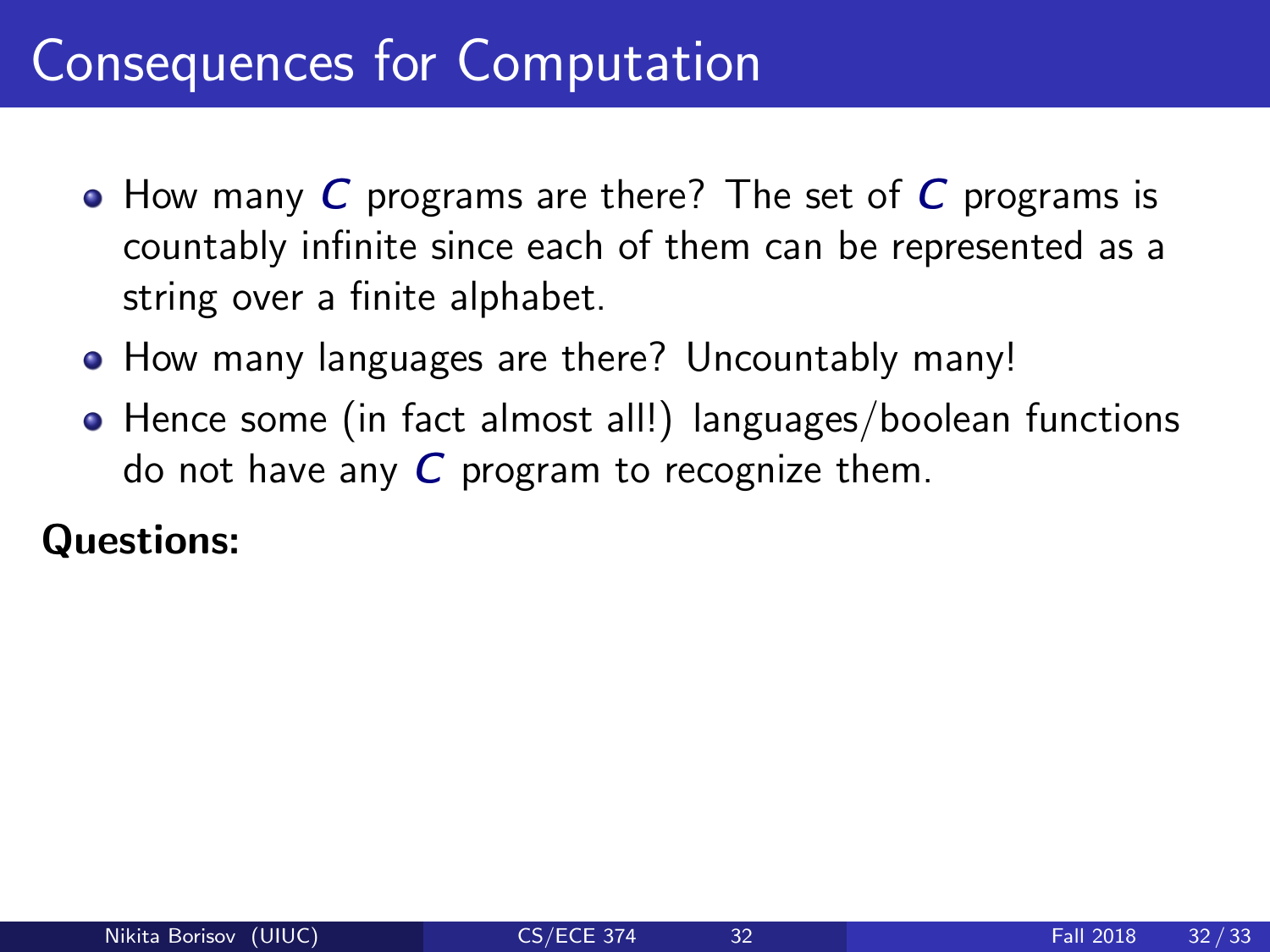### Consequences for Computation

- $\bullet$  How many C programs are there? The set of C programs is countably infinite since each of them can be represented as a string over a finite alphabet.
- How many languages are there? Uncountably many!
- Hence some (in fact almost all!) languages/boolean functions do not have any  $C$  program to recognize them.

#### Questions:

- Maybe interesting languages/functions have  $C$  programs and hence computable. Only uninteresting langues uncomputable?
- Why should C programs be the definition of computability?
- Ok, there are difficult problems/languages. what lanauges are computable and which have efficient algorithms?